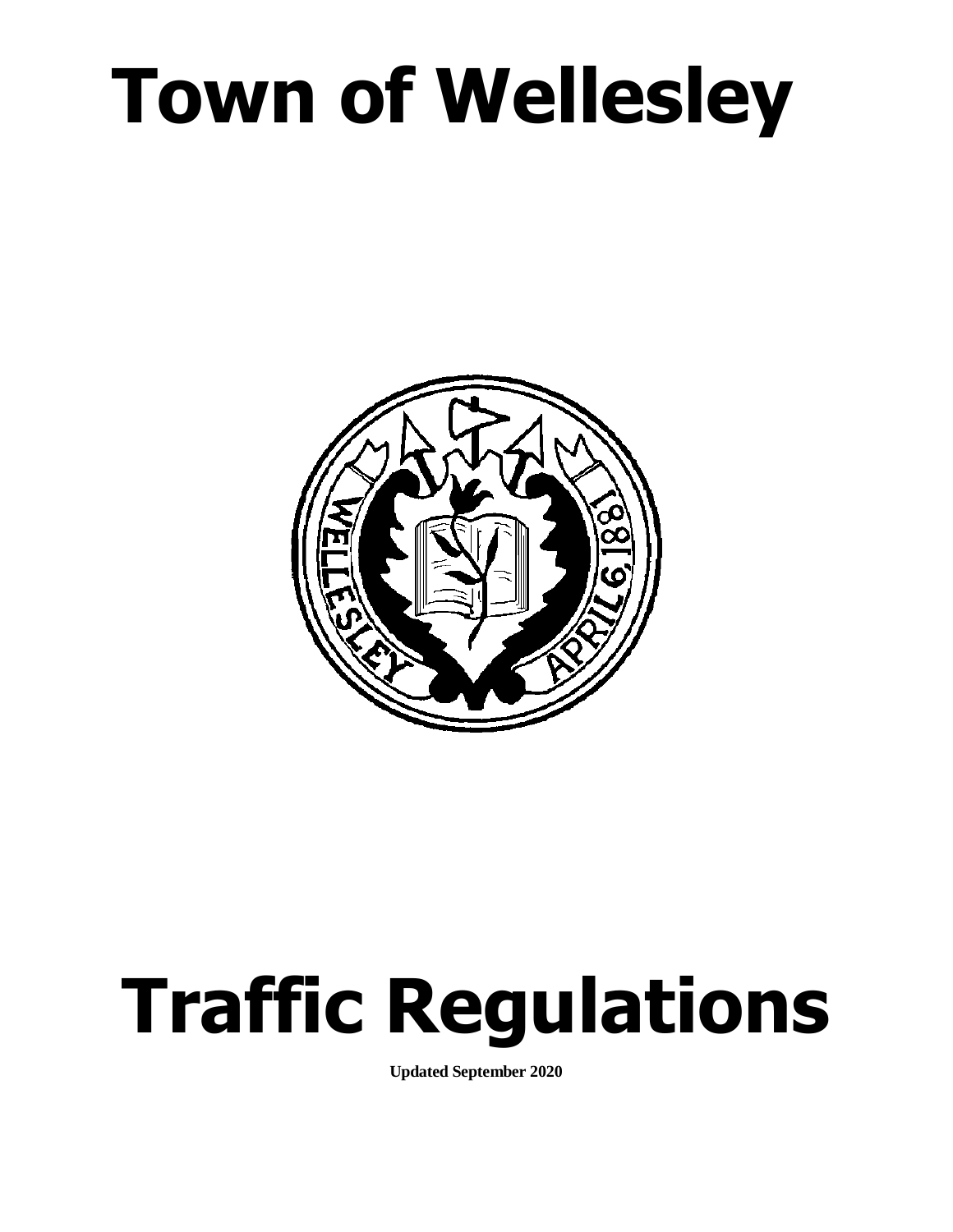| ARTICLE III TRAFFIC SIGNS-SIGNALS-MARKINGS AND ZONES 8         |
|----------------------------------------------------------------|
|                                                                |
| ARTICLE V STOPPING -- STANDING -- PARKING -- TOW-AWAY ZONES 10 |
|                                                                |
|                                                                |
|                                                                |
|                                                                |
|                                                                |
|                                                                |
|                                                                |
|                                                                |
|                                                                |
|                                                                |
|                                                                |
|                                                                |
|                                                                |
|                                                                |
|                                                                |
|                                                                |
|                                                                |
|                                                                |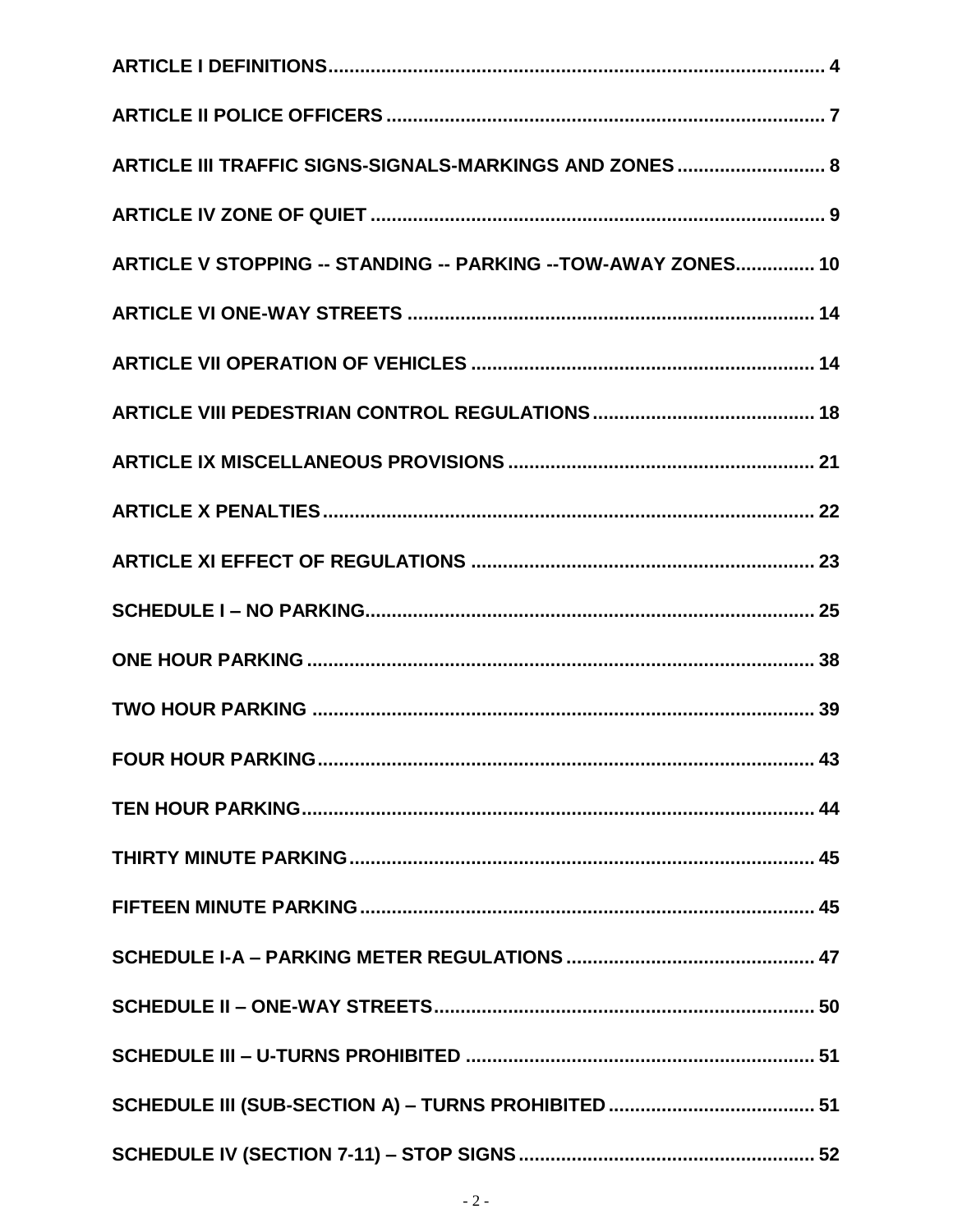| SCHEDULE V (SECTION 7-19) EXCLUSION OF HEAVY AND COMMERCIAL |  |
|-------------------------------------------------------------|--|
| SCHEDULE VI (SECTION 7-20) MANDATORY TURN LANES 63          |  |
|                                                             |  |
|                                                             |  |
|                                                             |  |
| SCHEDULE X RIGHT TURN ON RED PROHIBITED AT THE FOLLOWING    |  |
|                                                             |  |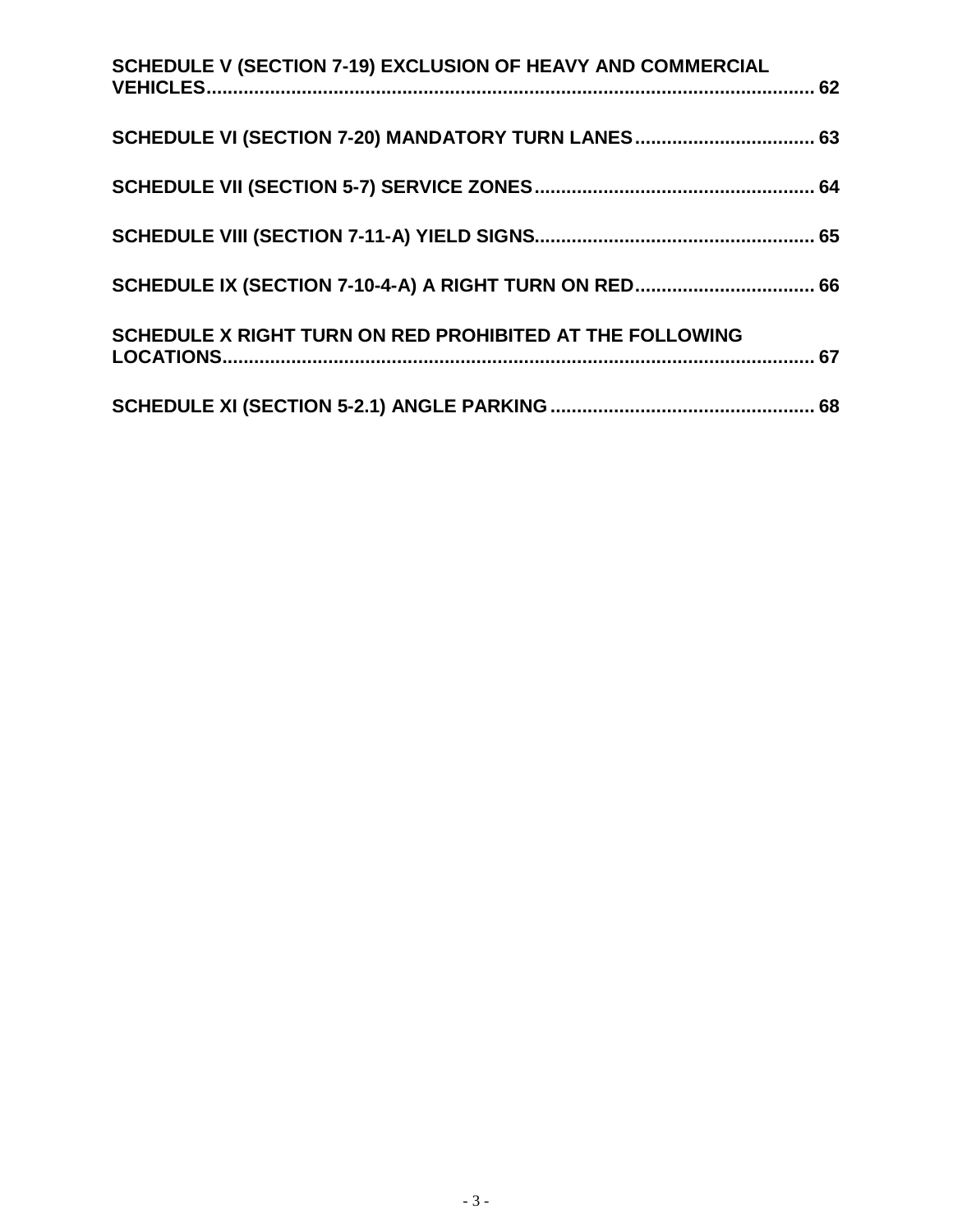#### **ARTICLE I DEFINITIONS**

<span id="page-3-0"></span>SECTION 1-1 **Definitions** - For the purpose of these rules and orders the words and phrases used herein shall have the following meanings except in those instances where the context clearly indicates a different meaning.

SECTION 1-2 **Bus Stop** - An area in the roadway set aside for the boarding of or alighting from and the parking of buses.

SECTION 1-3 **Crosswalk** - That portion of a roadway ordinarily included within the prolongation or connection of curb lines and property lines at intersections, or at any portion of a roadway clearly indicated for pedestrian crossing by lines on the road surface or by other marking or signs.

SECTION 1-4 **Funeral** - Any procession of mourners properly identified as such accompanying the remains of a human body.

SECTION 1-5 **Intersection** - The area embraced within the extensions of the lateral curb lines, or if none, then the lateral boundary lines of intersecting ways as defined in Section 1 of Chapter 90 of the General Laws, including divided ways.

The rules and regulations herein contained governing and restricting the movement of vehicles on state highways at and near intersecting ways shall apply at any place along any way at which drivers are to be controlled by traffic control signals whether or not such place is an intersection as herein defined.

SECTION 1-6 **Lane** - A longitudinal division of a roadway into a strip of sufficient width to accommodate the passage of a single line of vehicles.

SECTION 1-7 **Officer** - Any officer of the Wellesley Police Department or any officer authorized to direct or regulate traffic or to make arrests for the violation of traffic regulations.

SECTION 1-8 **Parking** - The standing of a vehicle, whether occupied or not, otherwise than temporarily for the purpose of and while actually engaged in loading or unloading, or in obedience to an officer or traffic signs or signals, or while making emergency repairs or, if disabled, while arrangements are being made to move such vehicle.

SECTION 1-9 **Parking Meter** - The words "parking meter" shall mean any mechanical device, not inconsistent with the provisions of this regulation, and placed or erected on any public way or municipal off-street parking area within the Town of Wellesley for the regulation of parking. Each parking meter installed shall indicate by proper legend the legal parking time established by this regulation and when operated shall at all times indicate the balance of legal parking time permitted, and at the expiration of such period shall indicate illegal or overtime parking.

SECTION 1-10 **Parking Meter Space** - The words "parking meter space" shall mean any space within a parking meter zone, adjacent to a parking meter which is duly designated for the parking of a single vehicle by lines painted on or affixed to the surface of the street or municipal off-street parking area adjacent to or adjoining each parking meter.

SECTION 1-11 **Parking Meter Zone** - The words "parking meter zone" shall mean and include any street or portion thereof or municipal off-street parking area upon which parking meters are installed and in operation and upon which parking of vehicles is permitted for a limited time subject to compliance with the further provisions of this regulation.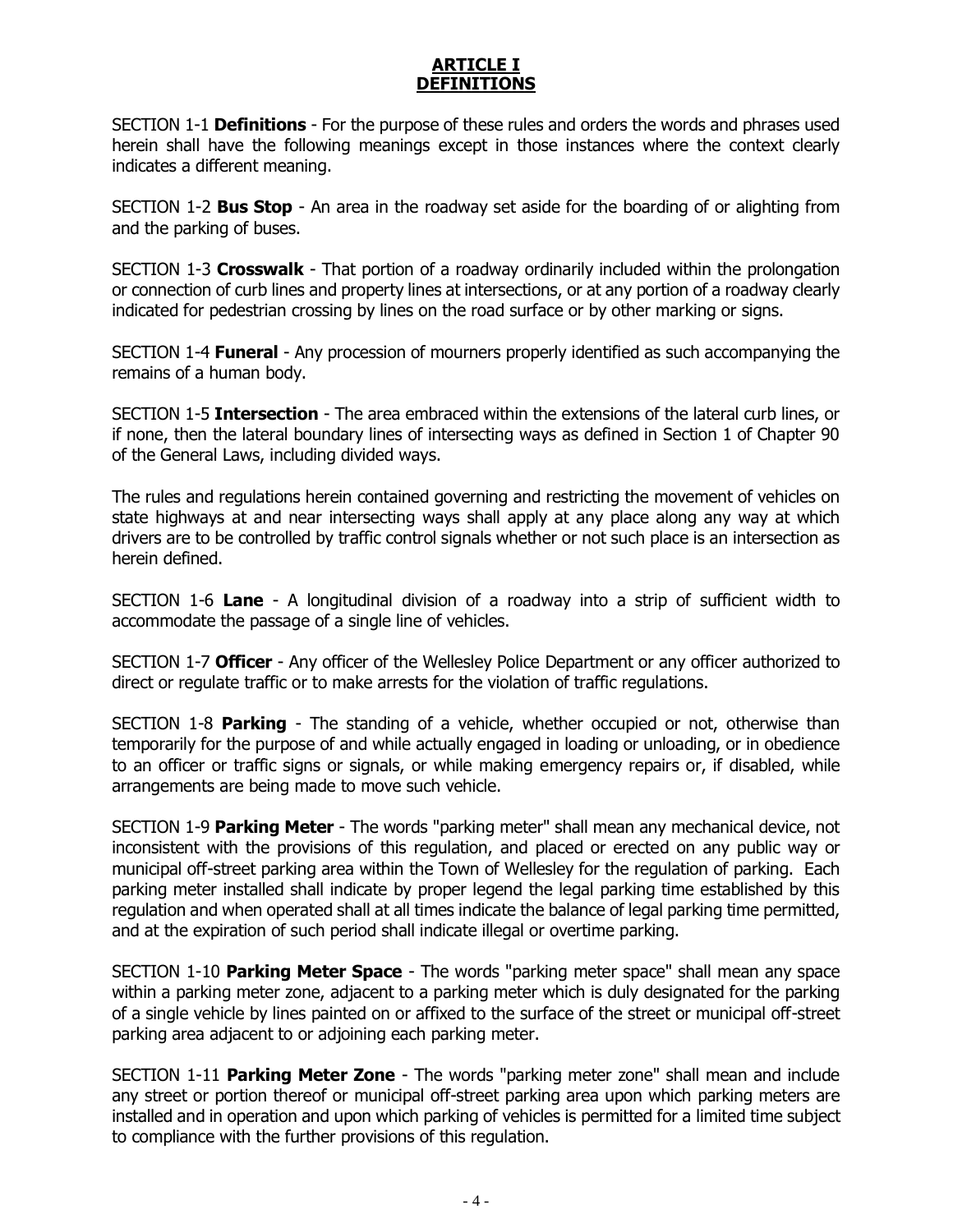SECTION 1-12 **Pedestrian** - Any person afoot or riding on a conveyance moved by human muscular power, except bicycles or tricycles, as defined in Chapter 90, Sec. 18A (Gen. Laws).

SECTION 1-13 **Person** - The word "person" shall mean and include any association, co-partnership, corporation, firm or individual.

SECTION 1-14 **Railroad Crossing** - Any intersection of ways with a railroad right-of-way.

SECTION 1-15 **Roadway** - That portion of a street or highway between the regularly established curb lines or that part, exclusive of shoulders, improved and intended to be used for vehicular traffic.

SECTION 1-16 **Rotary Traffic** - The counter clockwise operation of a vehicle around an object or structure.

SECTION 1-17 **Safety Zone** - Any area or space set aside within a roadway for the exclusive use of pedestrians and which has been indicated by signs, lines or markings, having the written approval of the Department of Public Works, Commonwealth of Massachusetts.

SECTION 1-18 **School Zone** - A School Zone as referred to in Chapter 90, Section 17 shall be construed to be only that section of a way which abuts the grounds of a school and is posted and marked in accordance with the standards prescribed by the Department of Public Works of the Commonwealth of Massachusetts to indicate the applicability of the statutory speed limits of twenty miles per hour for all vehicles in accordance with the terms of the permit for the Zone.

SECTION 1-19 **Sidewalk** - That portion of a street or highway parallel to the roadway set aside for pedestrian travel.

SECTION 1-20 **Street or Highway** - The entire width between property lines of every way open to the use of the public for purposes of travel.

SECTION 1-21 **Street Marking, Official** - Any painted line, legend, marking or marker of any description painted or placed upon any way which purports to direct or regulate traffic and which has been authorized by the Selectmen and which has the written approval of the Department of Public Works, Commonwealth of Massachusetts.

SECTION 1-22 **Taxicab Stands** - An area in the roadway in which certain taxicabs are authorized and required to park while waiting to be engaged.

SECTION 1-23 **Traffic** - Pedestrians, ridden animals, vehicles, or other conveyances either singly or together while using any street or highway for the purpose of travel.

SECTION 1-24 **Traffic Control Signal** - Any device using colored lights which conforms to the standards prescribed by the Department of Public Works of the Commonwealth of Massachusetts, whether manually, electrically or mechanically operated, by which traffic may be guided, directed, warned or regulated.

SECTION 1-25 **Traffic Island** - Any area or space set aside within a roadway, which is not intended for use by vehicular traffic.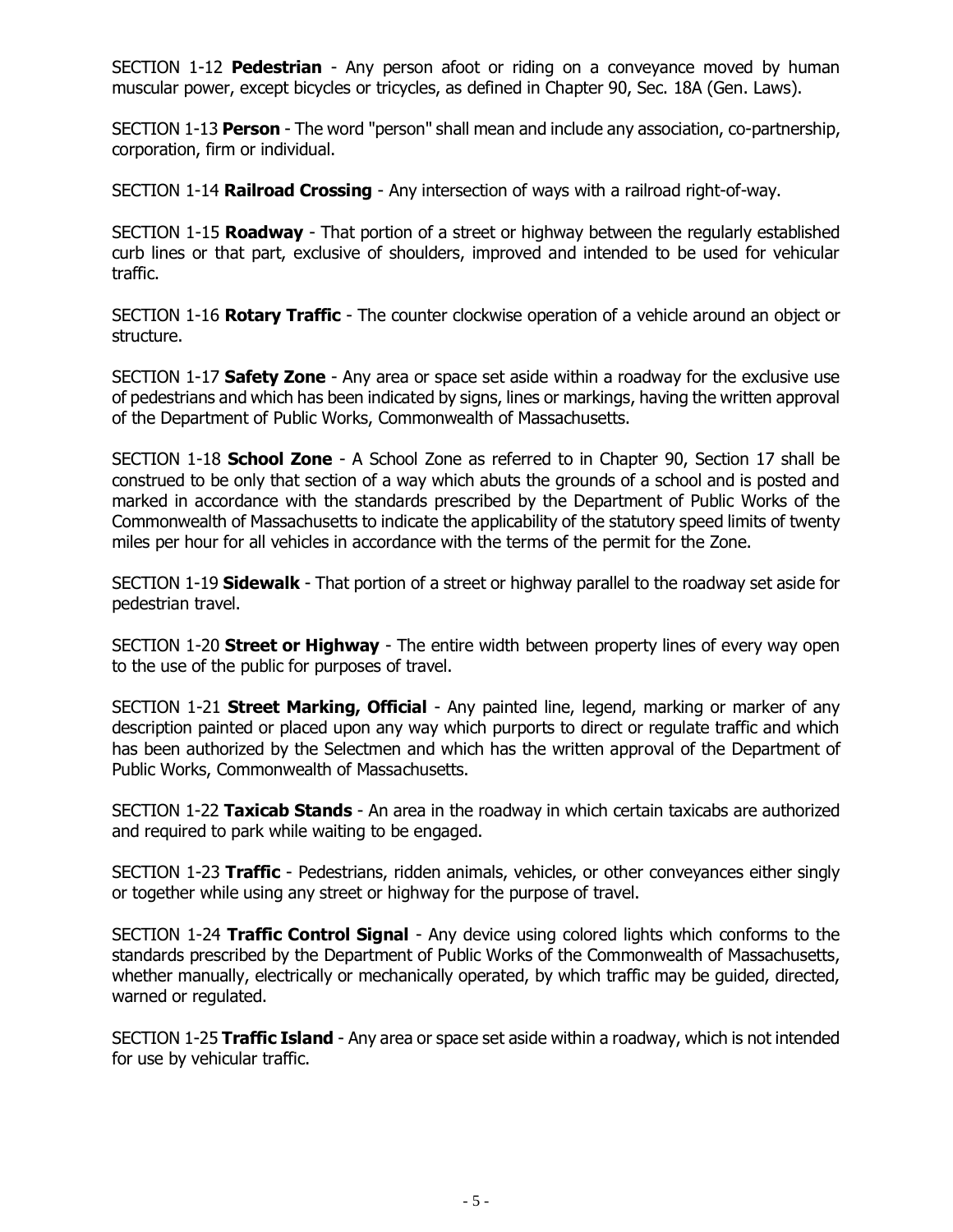SECTION 1-26 **Traffic Signs** - All signs, markings and devices, other than signals, not inconsistent with these rules and orders, and which conform to the standards prescribed by the Department of Public Works of the Commonwealth of Massachusetts and placed or erected by authority of a public body or official having jurisdiction for the purpose of guiding, directing, warning, or regulating traffic.

SECTION 1-27 **U Turn** - The turning of a vehicle whereby the direction of such vehicle is reversed.

SECTION 1-28 **Vehicle** - Every device in, upon or by which any person or property is or may be transported or drawn upon a highway, including bicycles when the provisions of these rules are applicable to them, except other devices moved by human power or used exclusively upon stationary rails or tracks and devices which derive their power for operation from stationary overhead wires.

SECTION 1-29 **Vehicle, Commercial** - Any vehicle being used in the transportation of goods, wares, or merchandise for commercial purposes.

SECTION 1-30 **Vehicle, Emergency** - Vehicles of the Fire Department (Fire Patrol), police vehicles, ambulances and emergency vehicles of federal, state, county and municipal departments or public service corporations when the latter are responding to an emergency in relation to the police or fire department.

SECTION 1-31 **Vehicle, Heavy Commercial** - Any commercial vehicle of two and one-half (2½) tons capacity or over.

SECTION 1-32 **Service Zones** - An area in the roadway set aside for the accommodation of commercial and transient vehicular traffic.

SECTION 1-33 - **Handicapped Parking Violation** - The leaving of any unauthorized vehicle within parking spaces designated for use by disabled veterans or handicapped persons as authorized and required by 49.29 of the Town of Wellesley By-Laws, or in any manner as to obstruct a curb ramp designed for use by handicapped persons as a means of egress to a street or public way.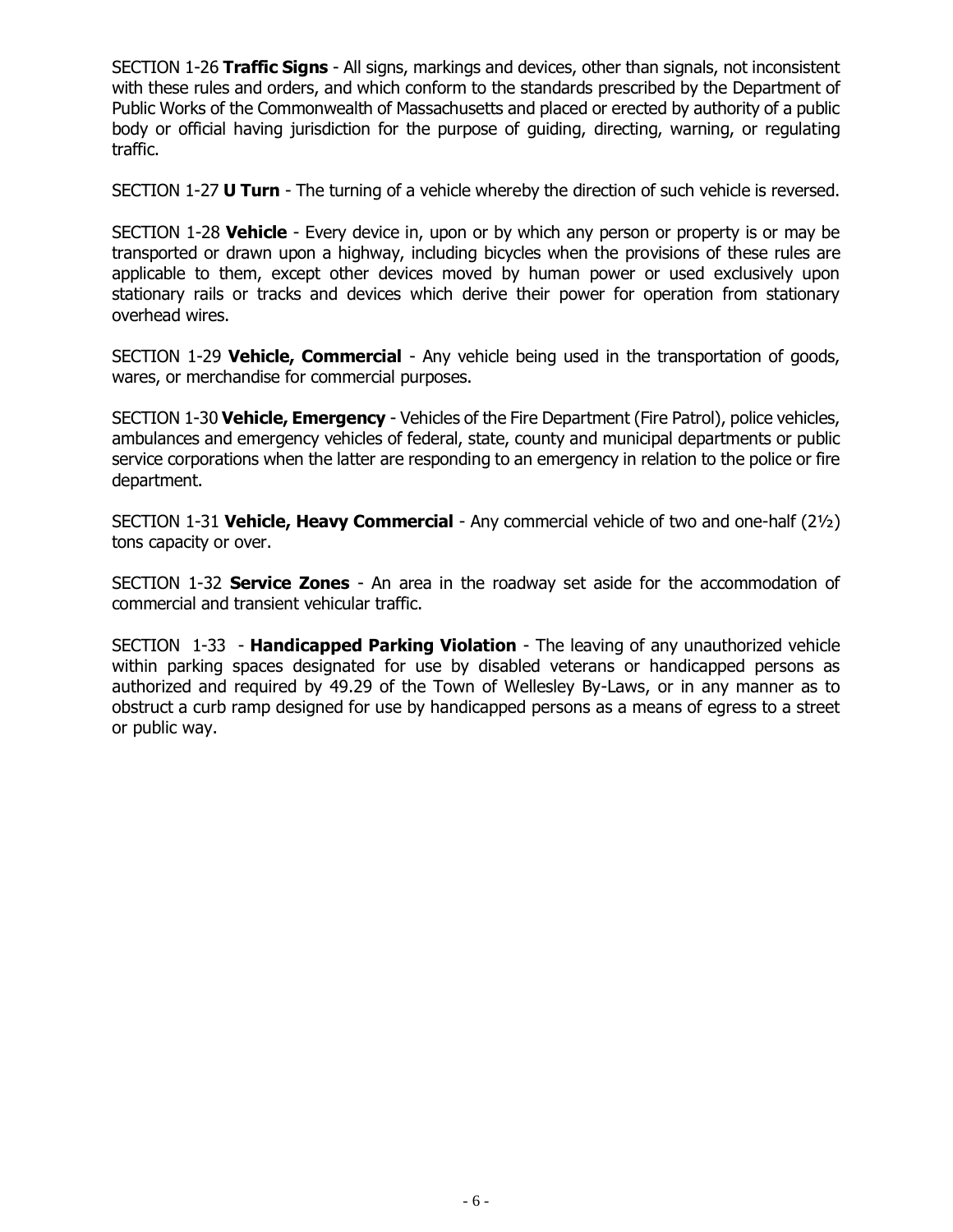#### **ARTICLE II POLICE OFFICERS**

<span id="page-6-0"></span>SECTION 2-1 **Police to Direct Traffic** - It shall be the duty of officers to enforce the provisions of traffic regulations. Such officers are hereby authorized to direct all traffic either in person or by means of visible or audible signal in conformance with the provisions of these traffic regulations, provided that in the event of a fire or other emergency members of the Police or Fire Department may direct traffic, as conditions may require, to expedite traffic or safeguard pedestrians, notwithstanding the provisions of these traffic regulations.

SECTION 2-2 **Police May Close Streets Temporarily** - The Chief of Police is hereby authorized to close temporarily any street or highway whenever there is reasonable justification for the closing of such street.

SECTION 2-3 **Police May Prohibit Parking Temporarily** - The Chief of Police is hereby authorized to prohibit, temporarily, parking on any street or highway or part thereof whenever there is reasonable justification for such prohibition. Vehicles parked in places where parking is prohibited may be moved by or under the direction of an officer.

SECTION 2-4 **Exemptions** - The provisions of these rules and orders shall not apply to drivers actually engaged in work upon a street or highway closed to travel or under construction or repair, or to any officer when engaged in the performance of public duties when the nature of the work of any of these necessitates a departure from any part of these rules and orders. These exemptions shall not, however, protect the driver of any vehicle from the consequences of a reckless disregard of the safety of others.

SECTION 2-5 **Crossing Guards May Direct Traffic at School Crossings** – School Crossing guards may direct traffic and assist pedestrians across roadways in areas near schools and at posts designated by the Chief of Police, except that no crossing guard may direct traffic contrary to the directions of a police officer. It shall be unlawful for any person to disobey the directions of a police officer or crossing guard as described herein. (6/03)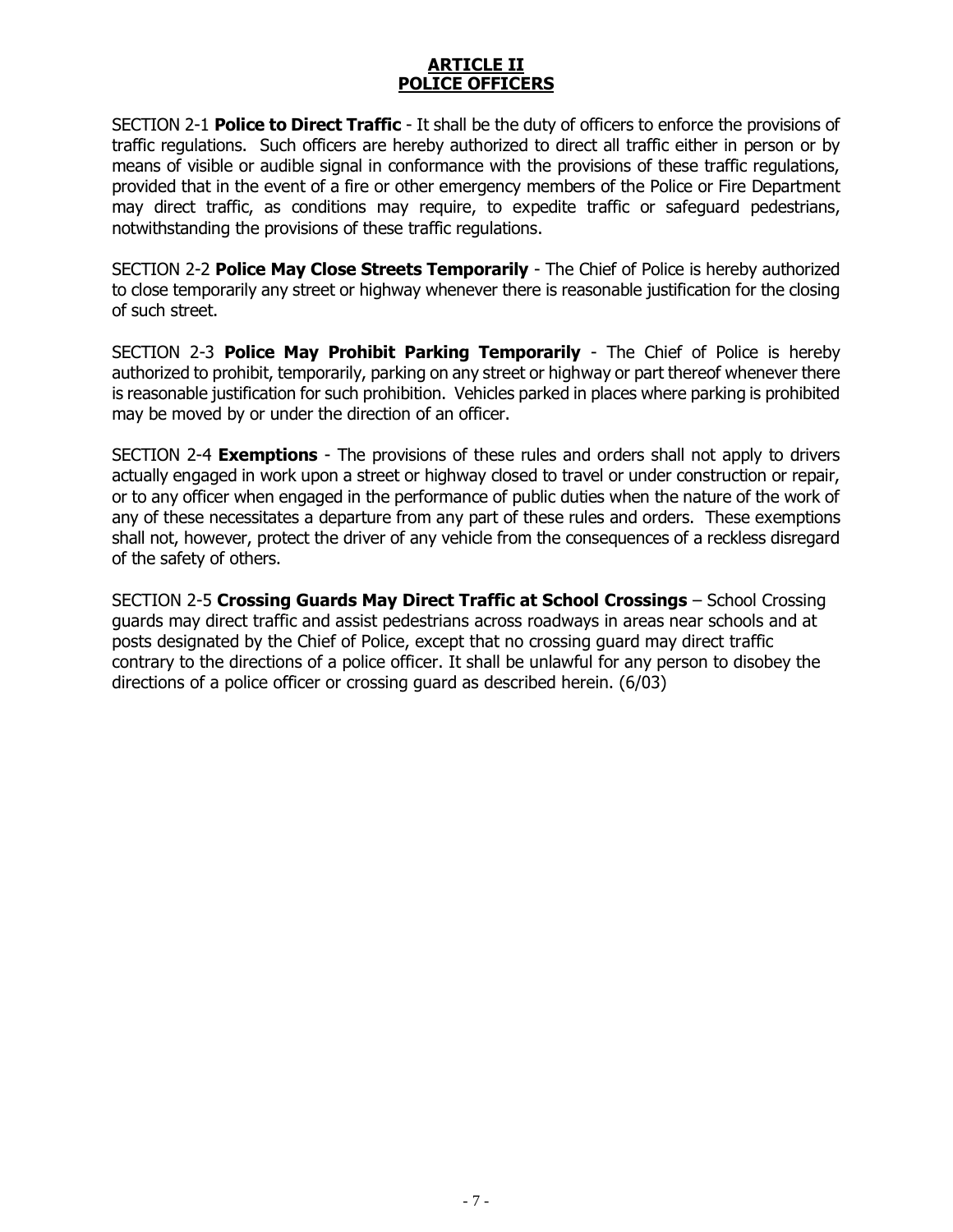#### **ARTICLE III TRAFFIC SIGNS-SIGNALS-MARKINGSAND ZONES**

#### <span id="page-7-0"></span>SECTION 3-1 **Traffic Signs and Signals**

SECTION 3-1.1 The Chief of Police is hereby authorized, subject to the approval of the Board of Selectmen, and as to those signs and signals required hereunder it shall be his duty, to place and maintain or cause to be placed and maintained all traffic signs, signals, markings and safety zones. All said signals, signs, markings and safety zones shall conform to the standards prescribed by the Department of Public Works of the Commonwealth of Massachusetts.

SECTION 3-1.2 Section 2-3 of Article II relating to temporarily prohibited parking, Section 5-2 of Article V relating to parking, and Section 7-8 of Article VII relating to prohibited turns, shall be effective as to any area in a street only during such times as signs are erected and maintained in such area, located so as to be easily visible to approaching drivers and notifying them of the governing provisions.

SECTION 3-1.3 Sections relating to one-way streets shall be effective as to any such street only during such time as official signs are erected and maintained at each of the exits from such oneway street to a connecting way so that at least one sign will be clearly visible for a distance of at least seventy-five (75) feet to drivers approaching such an exit. The number of signs sufficient for the foregoing purpose shall be determined by the Chief of Police.

SECTION 3-2 **Interference with Signs, Signals and Markings** - Any person who willfully defaces, injures, moves, obstructs or interferes with any traffic sign, signal or marking shall be liable to a penalty not exceeding twenty dollars (\$20) for each offense.

SECTION 3-3 **Location of Bus Stops and Taxicab Stands** - The location of all bus stops and taxicab stands shall be specified by the Board of Selectmen and in the case of taxicab stands the said Board shall designate who may use them.

SECTION 3-4 **Experimental Regulations** - For experimental purposes, the Board of Selectmen may make temporary rules regulating traffic, or test under actual conditions traffic signs, markings or other devices. No such experimental rule relating to traffic shall remain in effect for a period longer than sixty (60) days.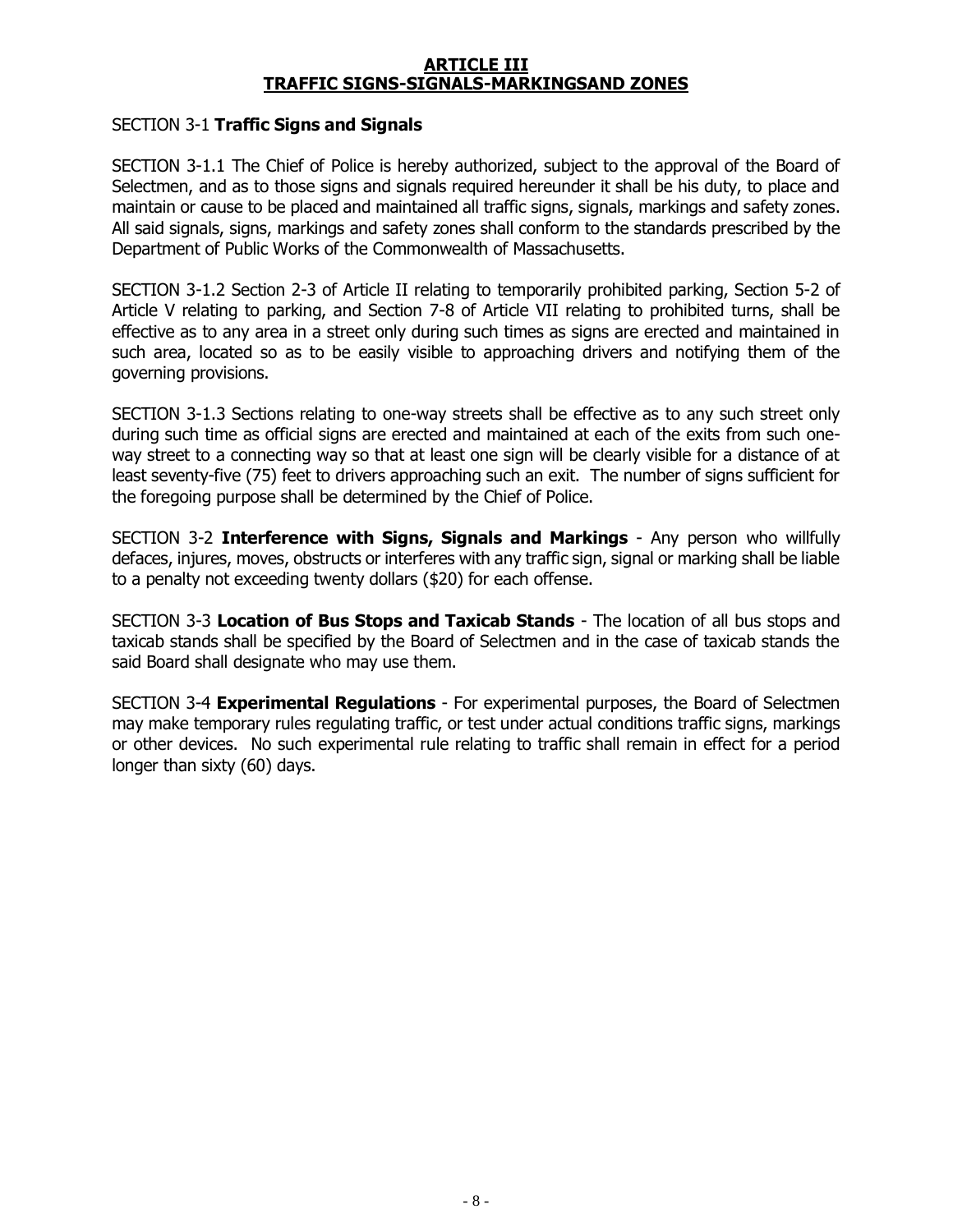#### **ARTICLE IV ZONE OF QUIET**

<span id="page-8-0"></span>SECTION 4-1 The Chief of Police may temporarily establish a Zone of Quiet upon any street where a person is seriously ill. Said temporary Zone of Quiet shall embrace all territory within a radius of two hundred (200) feet of the building occupied by the sick person. Said temporary zones of quiet shall be designated by the Chief of Police by placing at a conspicuous place in the street a sign bearing the words ZONE OF QUIET.

SECTION 4-2 No person operating a vehicle within any designated or posted Zone of Quiet shall sound a horn or other warning device on said vehicle or make any loud or unusual noise in such zone except in an emergency.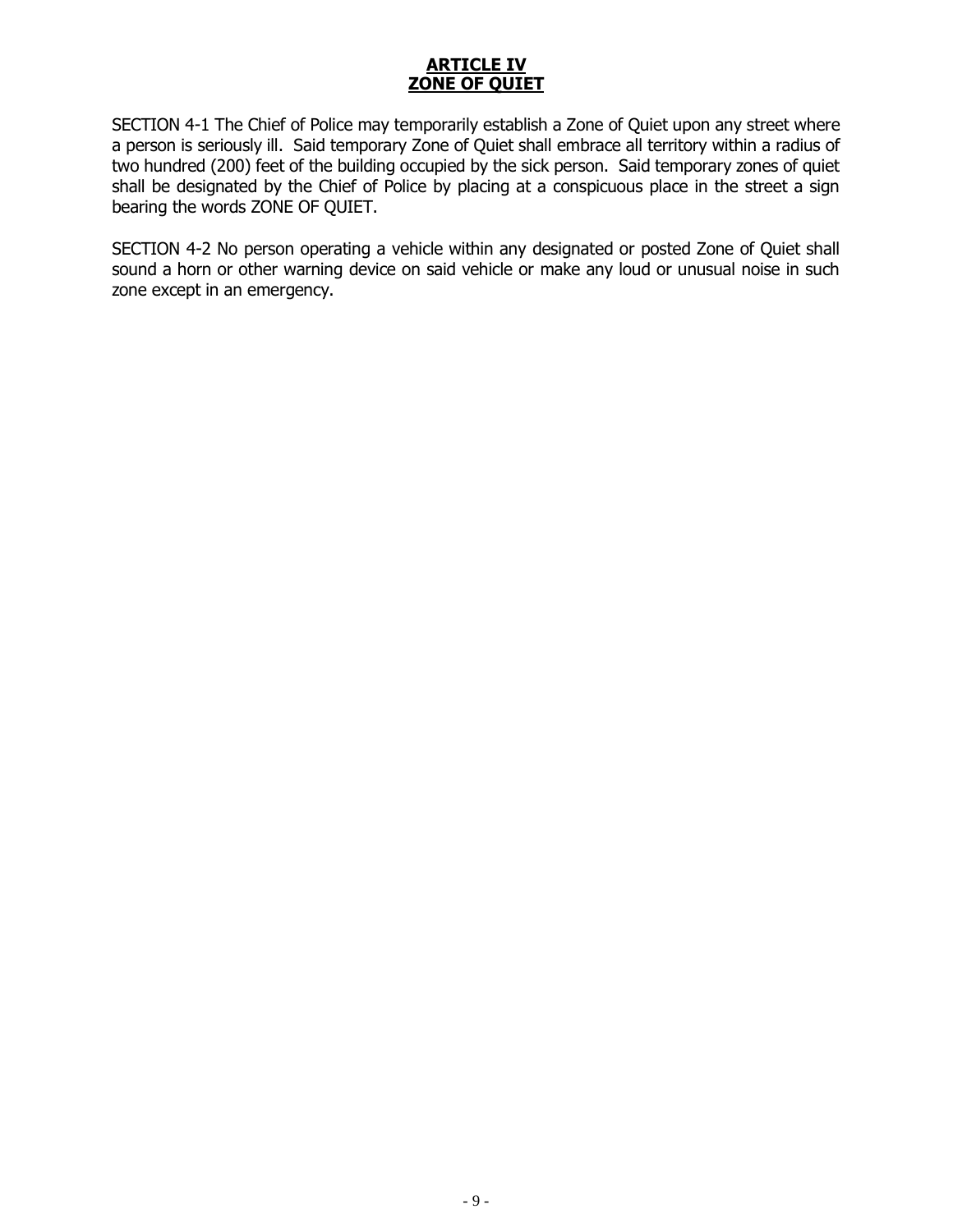#### **ARTICLE V STOPPING -- STANDING -- PARKING --TOW-AWAY ZONES**

<span id="page-9-0"></span>SECTION 5-1 **General Prohibitions** - Except when necessary to avoid conflict with other traffic or in compliance with the direction of a police officer or traffic sign or signal, no person shall allow, permit, or suffer any vehicle under his control or registered in his name to stand or park in any street way, highway, road or parkway under control of the Town of Wellesley in violation of any of the Traffic Rules or Orders adopted by the Board of Selectmen and in particular in any of the following places:

- (a) Within an intersection except in those intersections where the installation of parking meters has been approved by the Massachusetts Department of Public Works.
- (b) Upon any sidewalk or tree lawn (9/8/86)
- (c) Upon a bridge, provided official signs are erected, except as provided in Section 5- 3.2.
- (d) Upon any crosswalk.
- (e) Upon the roadway in a rural or sparsely settled district.
- (f) Upon a roadway where parking, other than angle parking, is permitted, unless both wheels on the right side of the vehicle are within twelve (12) inches of the curb or edge of the roadway - provided however that upon one way streets parking vehicles shall be headed in the direction designated for traffic and in the manner above required.
- (g) Upon any roadway where the parking of a vehicle will not leave a clear and unobstructed lane at least twelve (12) feet wide for passing traffic.
- (h) Upon any street or highway within ten (10) feet of a fire hydrant.
- (i) Upon any street or highway within twenty (20) feet of any intersecting way unless in a space designated by street marking lines.
- (j) Within fifteen (15) feet of the wall of a fire station or directly across the street from such station provided signs are erected acquainting the driver with such restrictions.
- (k) In front of any private way or driveway.
- (l) At bus stops, provided official signs are erected, except buses, and no person shall park a bus within a business district at any other than a bus stop, when a nearby bus stop is available for use.
- (m) At taxicab stands, provided official signs are erected, except taxicabs, for a period of time longer than fifteen (15) minutes unless actually engaged in loading or unloading, and in no case for a period of time longer than one-half hour, and no person shall park a taxicab upon any street within a business district at any place other than the taxicab stand or stands designated for the use of his taxicab or taxicabs, except while engaged, or while waiting for an opportunity to use a taxicab stand designated for his use.
- (n) On the roadway side of any vehicle stopped or parked at the edge or curb of a street in such manner as to constitute double line or multiple line parking.
- (o) In any Fire Lane
- (p) Upon any way where the vehicle interferes with the removal or plowing of snow, or removal of ice
- (q) In any Handicapped Parking space
- (r) No person shall cause, suffer, allow or permit the unnecessary operation of the engine of a motor vehicle while said vehicle is stopped for a foreseeable period of time in excess of five minutes, upon any way. This section shall not apply to (a) vehicles being serviced, provided that operation of the engine is essential to the proper repair thereof, or (b) vehicles engaged in the delivery or acceptance of goods, wares, or merchandise for which engine assisted power is necessary and substitute alternate means cannot be made available, or (c) vehicles engaged in an operation for which the engine power is necessary for an associate power need other than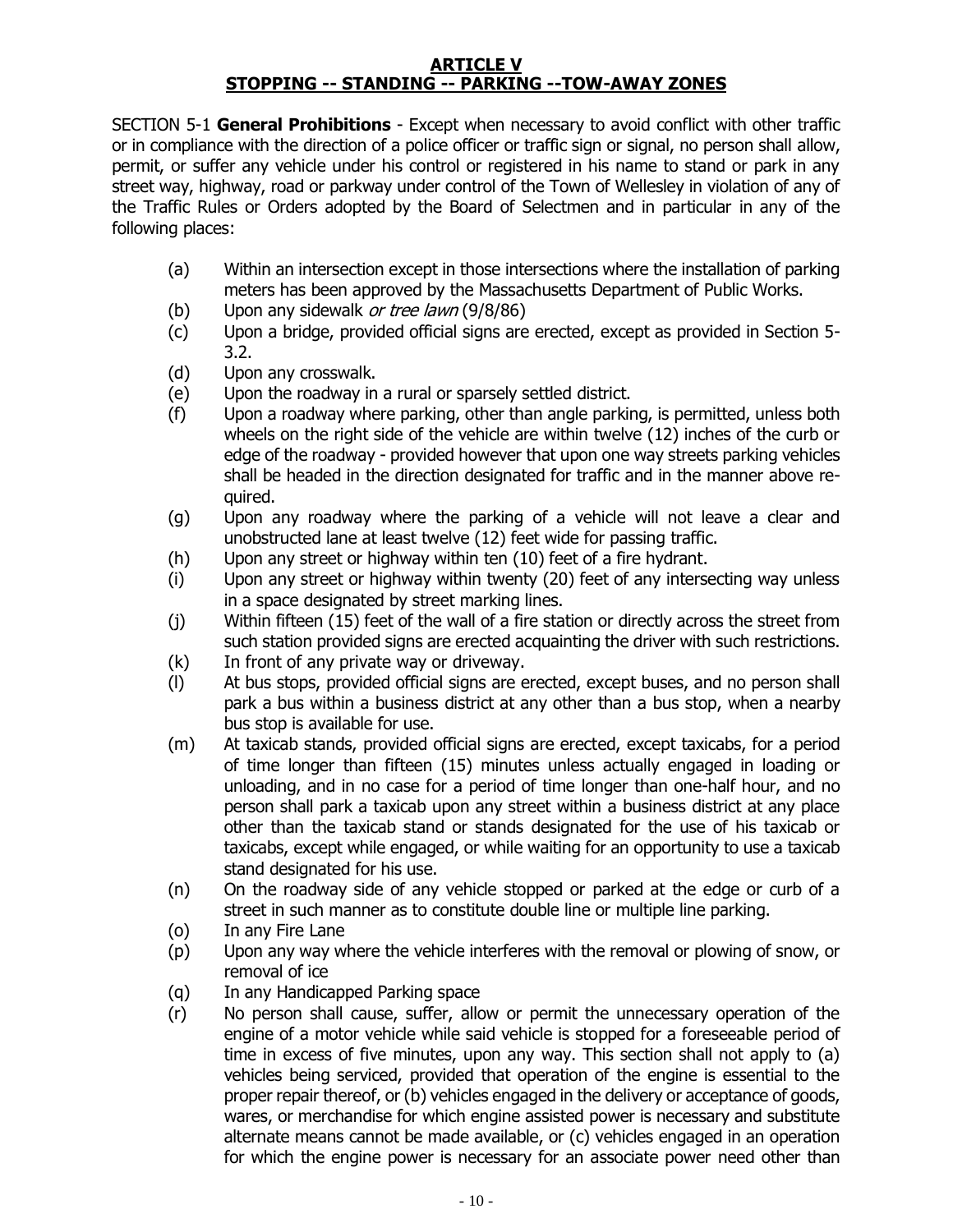movement and substitute alternate power means cannot be made available provided that such operation does not cause or contribute to a condition of air pollution.

SECTION 5-2 **Parking Locations and Prohibitions** - Parking or standing is prohibited, restricted or limited as to time, space and streets in accordance with a schedule of streets designated as Schedule I, on file in the office of the Board of Selectmen, a copy of which is on file at the Police Department, to which reference is made and which Schedule I is specifically incorporated in this section.

SECTION 5-2.1 Angle Parking - There shall be 45 degree angle parking allowed on streets as designated as Schedule XI, on file in the office of the Board of Selectmen, a copy of which is on file at the Police Department, to which reference is made and which Section XI is specifically incorporated in this section. (1/85)

#### SECTION 5-3 **Parking Meters**

SECTION 5-3.1 Pursuant to the Provisions of General Laws, Chapter 40, Section 22A, the installation, location, maintenance and operation of parking meters shall be under the supervision and direction of the Board of Selectmen. Meters shall be so constructed as to display a signal showing legal parking upon the deposit therein of the proper coin or coins of the United States as indicated by instructions on said meters and for such period of time as is or shall be indicated by instructions on said meters and for such period of time as is or shall be indicated by these Regulations.

SECTION 5-3.2 Parking is restricted or limited as to time and space on streets or parts of streets listed in a schedule designated as Schedule I-A, on file in the office of the Board of Selectmen, a copy of which is on file at the Police Department, to which reference is made and which Schedule I-A is specifically incorporated in this section. No person shall park a vehicle for a period of time longer than two hours between the hours of 8:00 A.M. and 6:00 P.M. on any of the streets or parts of streets hereinafter designated in Schedule I-A except where so designated by specific signage. This restriction shall not apply on Sundays or during the hours of legal holidays. (5/96)

In accordance with the foregoing, parking meter zones are hereby established in the streets or parts of streets listed in Schedule I-A.

SECTION 5-3.3 Parking meter spaces shall be established by the Board of Selectmen in such parking meter zones, and shall be indicated by white markings upon the surface of the highway. Nothing contained in this parking meter section shall be construed to prohibit the Board of Selectmen from making provision for bus stops, taxicab stands, service or loading zones as authorized by other sections of the Traffic Regulations on any street or portion of street listed in Schedule I-A.

SECTION 5-3.4 Whenever any vehicle shall be parked or standing adjacent to a parking meter, the operator of said vehicle shall park within the space designated by street marking lines and, upon entering such space, shall immediately deposit in said meter the required coin of the United States for the maximum legal parking period or proportionate period thereof, both as indicated on the meter and if so required set the mechanism in motion.

#### SECTION 5-3.5 The fee for parking shall be five (5) cents for five minutes or ten (10) cents for 10 minutes and twenty five (25) cents for 30 minutes, as shown on the meter. (5/21/90)

It shall be unlawful for any person to deposit or cause to be deposited in a parking meter any coin for the purpose of permitting the vehicle of which he is in charge to remain in a parking space beyond the maximum period of time allowed in a particular zone.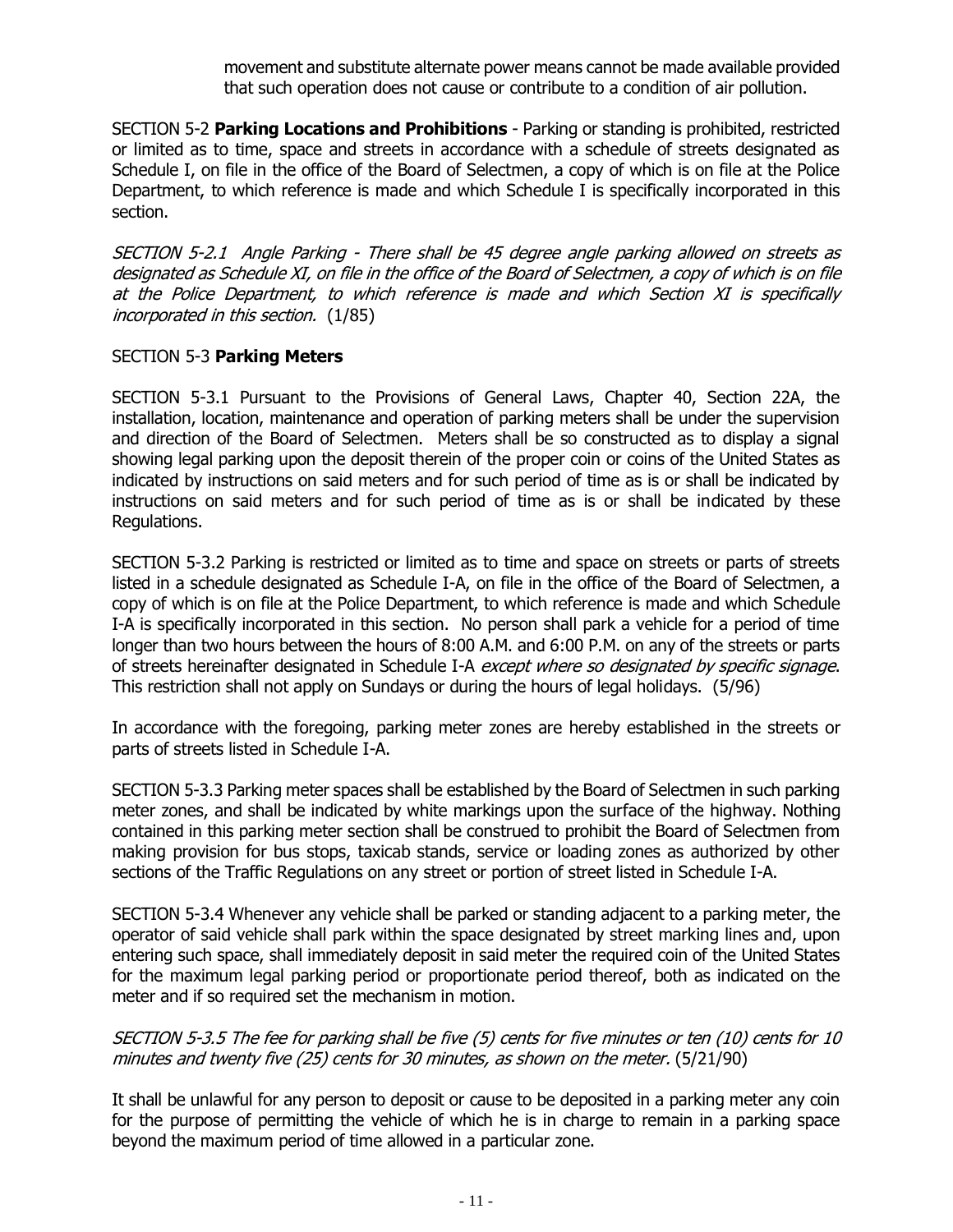SECTION 5-3.6 It shall be unlawful for any person to park a vehicle within a parking meter space unless such vehicle is wholly within the painted lines adjacent to such meter.

SECTION 5-3.7 It shall be unlawful for any unauthorized person to tamper with, break, injure or destroy any parking meter or to deposit or cause to be deposited in such meter any slugs, device or metallic substance or any other substitute for the coins required.

SECTION 5-4 Any person who violates any parking meter provision of these Regulations, or Rules and Orders, shall be subject to the penalties provided by Article X of these Rules and Orders and any other violation shall be punishable as may be provided by law.

SECTION 5-5 **Parking Vehicles for Sale Prohibited** - No person shall park upon any street any vehicle displayed for sale.

SECTION 5-6 **No All Night Parking** - No person shall park any vehicle, except in an emergency, on any street for a period of time longer than one (1) hour between the hours of 2 A.M. and 6 A.M. of any day.

#### SECTION 5-7 **Tow-away Zone Regulations**

SECTION 5-7.1 **In General** - In accordance with the provisions of Chapter 40, Section 22D of the General Laws, the Board of Selectmen of the Town of Wellesley hereby enacts the following regulations authorizing the removal to a convenient place of vehicles parked or standing in such manner, or in such areas as are hereinafter described on any way under the control of the Town of Wellesley. Vehicles specifically exempt by Chapter 40, Section 22D of the General Laws shall not, however, be subject to such removal.

SECTION 5-7.2 **Authorization of Police** - The moving or towing of any vehicle under the provisions of this section shall be by and at the direction of the Chief of Police or such other officer(s) of the rank of Sergeant or higher as he may from time to time designate.

SECTION 5-7.3 **Fees**- The Board of Selectmen may impose upon the owner of any vehicle moved or towed to a convenient place under the provisions of this section, such fees for towing, storage or other services as it may deem appropriate. Under no circumstance, however, shall the amount of said fees exceed the maximum amounts established by the Massachusetts Department of Telecommunications and Energy. (5/01)

SECTION 5-7.4 **Liability for Damage During Removal or Storage** - The Contractor shall be liable to the owner for any damage arising out of negligence caused to a vehicle in the course of removal and storage.

SECTION 5-7.5 **General Prohibition Towing Zones** - No person shall stand or park or allow, permit or suffer any vehicle registered in his name to stand or park in any of the following places:

- (a) Upon any sidewalk or tree lawn.
- (b) Upon any crosswalk.
- (c) Upon any way within twenty (20) feet of an intersecting way except alleys.
- (d) Upon a way within ten (10) feet of a fire hydrant.
- (e) On the roadway side of any vehicle stopped or parked at the edge or curb of the way.
- (f) In front of a public or private driveway.
- (g) Upon any way where the parking of a vehicle will not leave a clear and unobstructed lane at least ten (12) feet wide for passing traffic.
- (h) In any bus stop.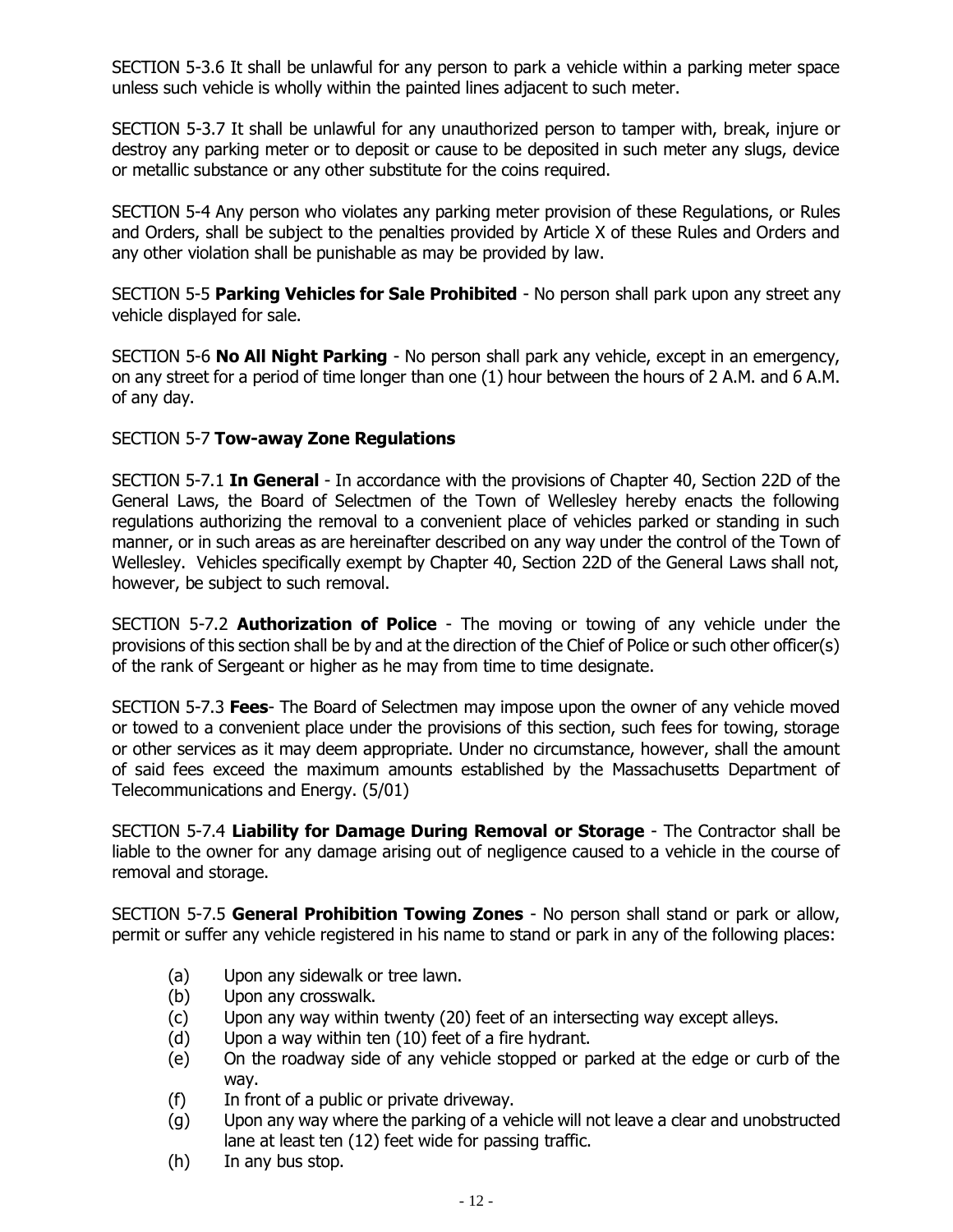- (i) In any Fire Lane.
- (j) Upon any way where the vehicle interferes with the removal or plowing of snow, or removal of ice.
- (k) In any Handicapped Parking space

Vehicles found in violation of the provisions of this section, except those specifically exempt by law, shall be removed to a convenient place under the direction of an officer of the Police Department and the owner of the vehicle so removed or towed away shall be liable to the cost of such removal and storage, if any, as set forth in subsection 7.3 of this Article. The owner of any vehicle removed or towed away under the provision of this Section shall also be subject to the penalties provided in Article X of these Rules and Orders.

SECTION 5-7.6 **Parking Prohibitions, Towing Zone** - No person shall stand or park or allow, permit or suffer any vehicle registered in his name to stand or park on any of the ways or parts of ways described and during the periods of time set forth in a schedule designated as Schedule I on file in the office of the Board of Selectmen, a copy of which is on file at the Police Department to which reference is made and which Schedule I is specifically incorporated in this section. Vehicles found in violation of the provisions of this section except those specifically exempted by law shall be removed to a convenient place under the direction of an officer of the Police Department and the owner of the vehicle so removed or towed away shall be liable to the cost of such removal and storage, if any, as is set forth in subsection 7.3 of this Article. The owner of any vehicle removed or towed away under the provisions of this section shall also be subject to the penalties provided in Article X of these Rules and Orders.

SECTION 5-7.7 **Official Traffic Signs** - The provisions of Section 5-7.6 shall be effective only during such time as a sufficient number of official traffic signs bearing the legend "Tow-Away Zone" are installed, erected, maintained and located so as to be visible to approaching drivers, said signs to be appended above or incorporated into the legend of Parking Prohibition Signs.

SECTION 5-7.8 **Police to Keep Record of Towed Vehicles** - The Police Department shall keep a record of all vehicles towed or removed under the provisions of this section. Such record shall be retained for one (1) year and shall contain the following information:

- (a) The registration of the vehicle.
- (b) The location from which it was towed, and time and date of tow order.
- (c) The location to which it was moved.
- (d) The fee charged for towing.
- (e) Name of towing contractor, if any.
- (f) Name and rank of officer who authorized towing.

SECTION 5-7.9 **Service Zones** - No person shall park a vehicle upon any street in any service zone for a period of time longer than thirty (30) minutes and except while actually loading or unloading, in accordance with a schedule of such zones designated as SCHEDULE VII on file in the office of the Board of Selectmen.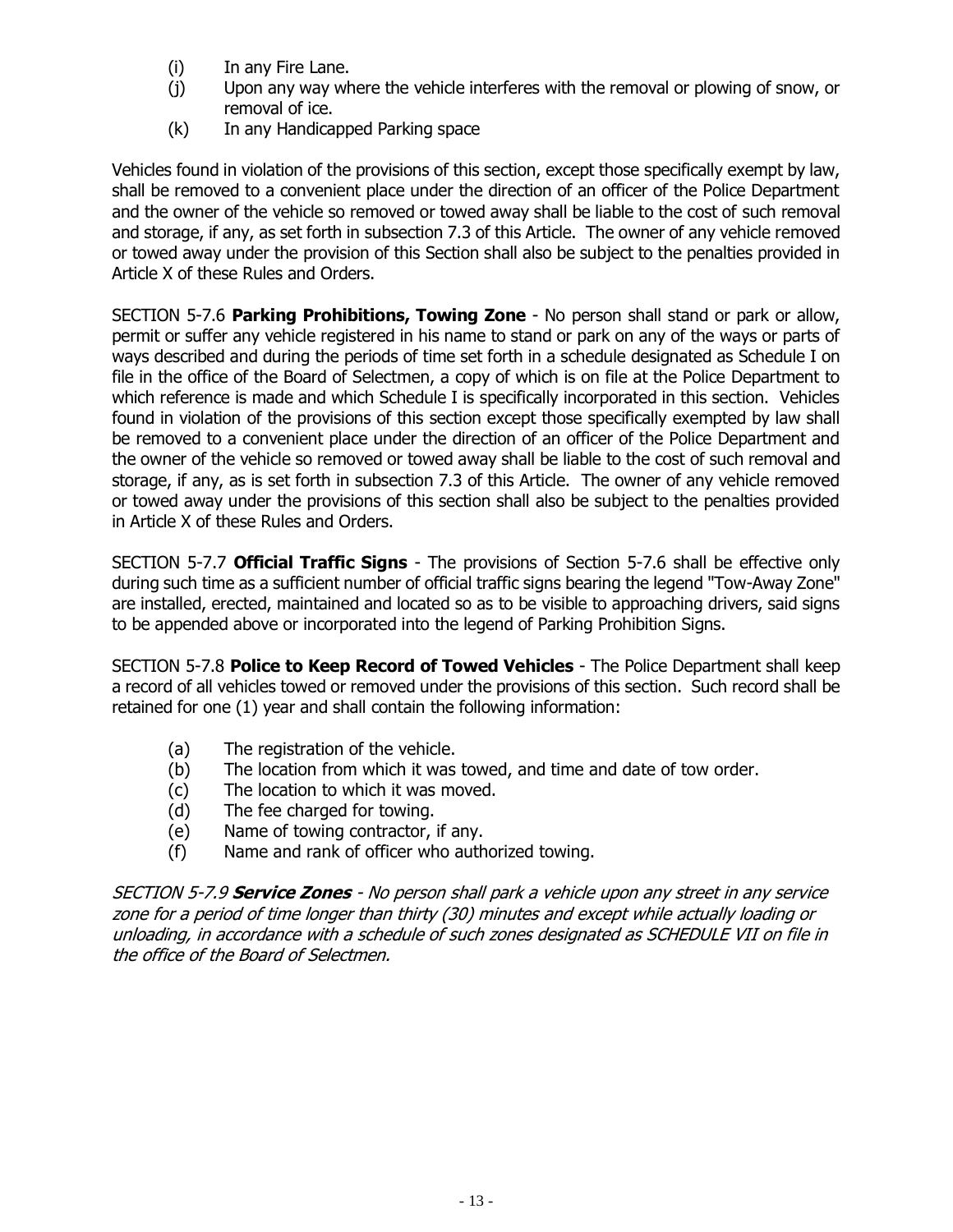#### **ARTICLE VI ONE-WAY STREETS**

<span id="page-13-0"></span>SECTION 6-1 **One-Way Streets** - The streets or portions thereof designated in Schedule II are declared to be one-way streets. All vehicular traffic shall move on those streets or portions thereof in the direction designated in said Schedule II, which schedule is on file in the office of the Selectmen, a copy of which is on file at the Police Department. Schedule II is hereby specifically incorporated in this section.

#### **ARTICLE VII OPERATION OF VEHICLES**

<span id="page-13-1"></span>SECTION 7-1 **Overtaking Only When There is a Space Ahead** - The driver of a vehicle shall not overtake and pass a vehicle proceeding in the same direction unless there is sufficient clear space ahead on the right side of the roadway to permit the overtaking to be completed without impeding the safe operation of any vehicle ahead.

SECTION 7-2 **Giving Way to Overtaking Vehicles** - The driver of a vehicle when about to be overtaken and passed by another vehicle approaching from the rear shall give way to the right in favor of the overtaking vehicle, on suitable and audible signal being given by the driver of the overtaking vehicle, and shall not increase the speed of his vehicle until completely passed by the overtaking vehicle.

#### SECTION 7-3 **Obstructing Traffic**

SECTION 7-3.1 No person shall drive in such a manner as to obstruct unnecessarily the normal movement of traffic upon any street or highway. Officers are hereby authorized to require any driver who fails to comply with this section to drive to the side of the roadway and wait until such traffic as has been delayed has passed.

SECTION 7-3.2 No driver shall enter an intersection or a marked crosswalk unless there is sufficient space on the other side of the intersection or crosswalk and on the right half of the roadway to accommodate the vehicle he is operating without obstructing the passage of other vehicles or pedestrians notwithstanding any traffic control signal indication to proceed.

SECTION 7-4 **Following Too Closely** - The driver of a vehicle shall not follow another vehicle more closely than is reasonable and prudent, having due regard to the speed of such vehicle and the traffic upon and condition of the street or highway.

SECTION 7-5 **Slow Vehicles Staying 200 Feet Apart** - Upon roadways less than twenty-seven (27) feet wide and upon which vehicular traffic is permitted to operate in both directions, the driver of any slow moving vehicle when traveling outside of a business or residential district shall not follow another slow moving vehicle within two hundred (200) feet, but this shall not be construed to prevent such slow moving vehicle from overtaking and passing another slow moving vehicle. This section shall not apply to funerals or other lawful processions.

SECTION 7-6 **Using Care in Stopping, Starting, Turning or Backing** - The driver of any vehicle before starting, stopping, turning from a direct line or backing shall first see that such movement can be made in safety. If such movement cannot be made in safety or if it would interfere unduly with the normal movement of other traffic, said driver shall wait for a more favorable opportunity to make such movement. If the operation of another vehicle should be affected by a stopping or turning movement, the driver of such other vehicle shall be given a plainly visible signal, as required by the following section.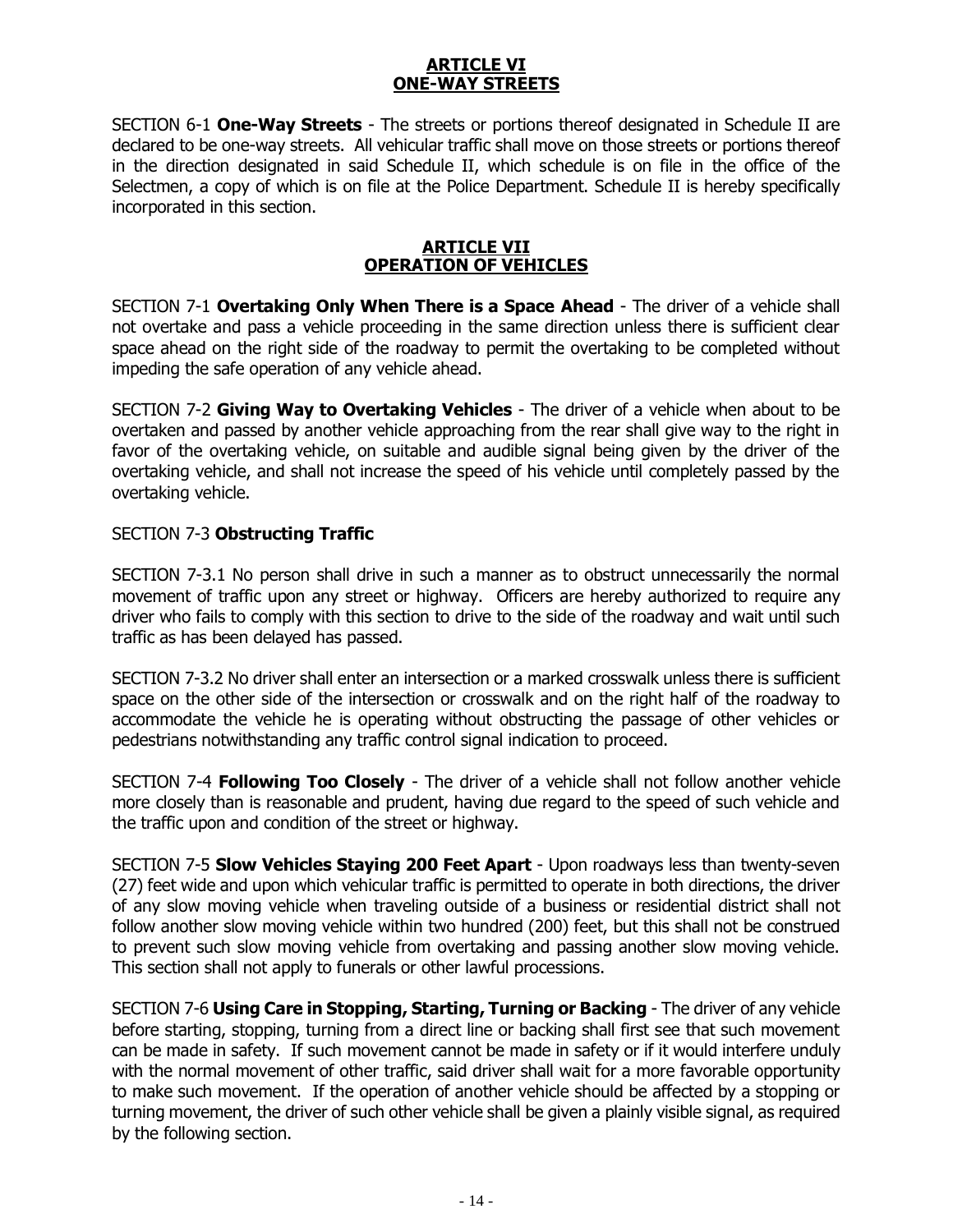SECTION 7-7 **Signaling Stops and Turns** - Under this section the driver of a vehicle shall conform to the provisions of Section 14B of Chapter 90 of the General Laws.

SECTION 7-8 **U-Turns Prohibited** - No operator shall back or turn a vehicle on a way so as to proceed in the direction opposite to that in which said vehicle is headed or travelling on the streets or parts of streets listed in a schedule designated as Schedule III, on file in the office of the Selectmen, a copy of which is on file at the Police Department, to which reference is made and which Schedule III is specifically incorporated in this section.

SECTION 7-9 **Emerging from Alley or Private Driveway** - The operator of a vehicle emerging from an alley, driveway or a garage shall stop such vehicle immediately prior to driving onto a sidewalk or onto the sidewalk area extending across such alleyway or driveway.

SECTION 7-10 **Obeying Traffic Control Signals** - Colors and arrow indications in traffic signals shall have the commands ascribed to them in this section, and no other meanings, and every driver of a vehicle or other conveyance shall comply therewith, except when otherwise directed by an officer or by a lawful sign (other than a "STOP" sign), signal or device except as provided in Section 7-16.4 of Article VII of these rules and orders. In no case shall a driver enter or proceed through an intersection without due care regardless of what indications may be given by traffic control signals.

SECTION 7-10.1 GREEN - While the green lens is illuminated, drivers facing the signal may proceed through the intersection, but shall yield the right of way to pedestrians and vehicles lawfully within a crosswalk or the intersection at the time such signal was exhibited. Drivers of vehicles making a right turn or a left turn shall yield the right of way to pedestrians crossing with the flow of traffic.

SECTION 7-10.2 RIGHT - LEFT AND VERTICAL GREEN ARROWS - When a right green arrow is illuminated, drivers facing the said signal may enter the intersection and proceed turning to the right. When a left green arrow is illuminated drivers facing the said signal may enter the intersection and proceed turning to the left. When a vertical green arrow is illuminated, drivers facing said signal may go straight ahead. When a green arrow is exhibited together with a red or yellow lens, drivers may enter the intersection to make the movement permitted by the arrow, but shall yield the right of way to vehicles and pedestrians proceeding from another direction on a green indication.

SECTION 7-10.3 YELLOW - While the yellow lens is illuminated waiting drivers shall not proceed, and any driver approaching the intersection or a marked stop line shall stop at such point unless so close to the intersection that a stop cannot be made in safety, provided however, that if a green arrow is illuminated at the same time, drivers may enter the intersection to make the movement permitted by such arrow.

SECTION 7-10.4 RED - While the red lens is illuminated drivers facing the signal shall stop outside of the intersection or such point as may be clearly marked by a sign or line, provided however, that if a green arrow is illuminated at the same time, drivers may enter the intersection to make the movement permitted by such arrow.

SECTION 7-10.5 FLASHING RED - When a red lens is illuminated in a traffic control signal by rapid intermittent flashes, and its use has been specifically authorized by the Department of Public Works, Commonwealth of Massachusetts. drivers shall stop before entering the nearer line of the street intersection, or at a stop line when marked and the right to proceed shall then be governed by provisions of Chapter 89, Section 8 of the General Laws.

SECTION 7-10.6 FLASHING YELLOW - A flashing yellow lens shall indicate the presence of a hazard and drivers may proceed only with caution.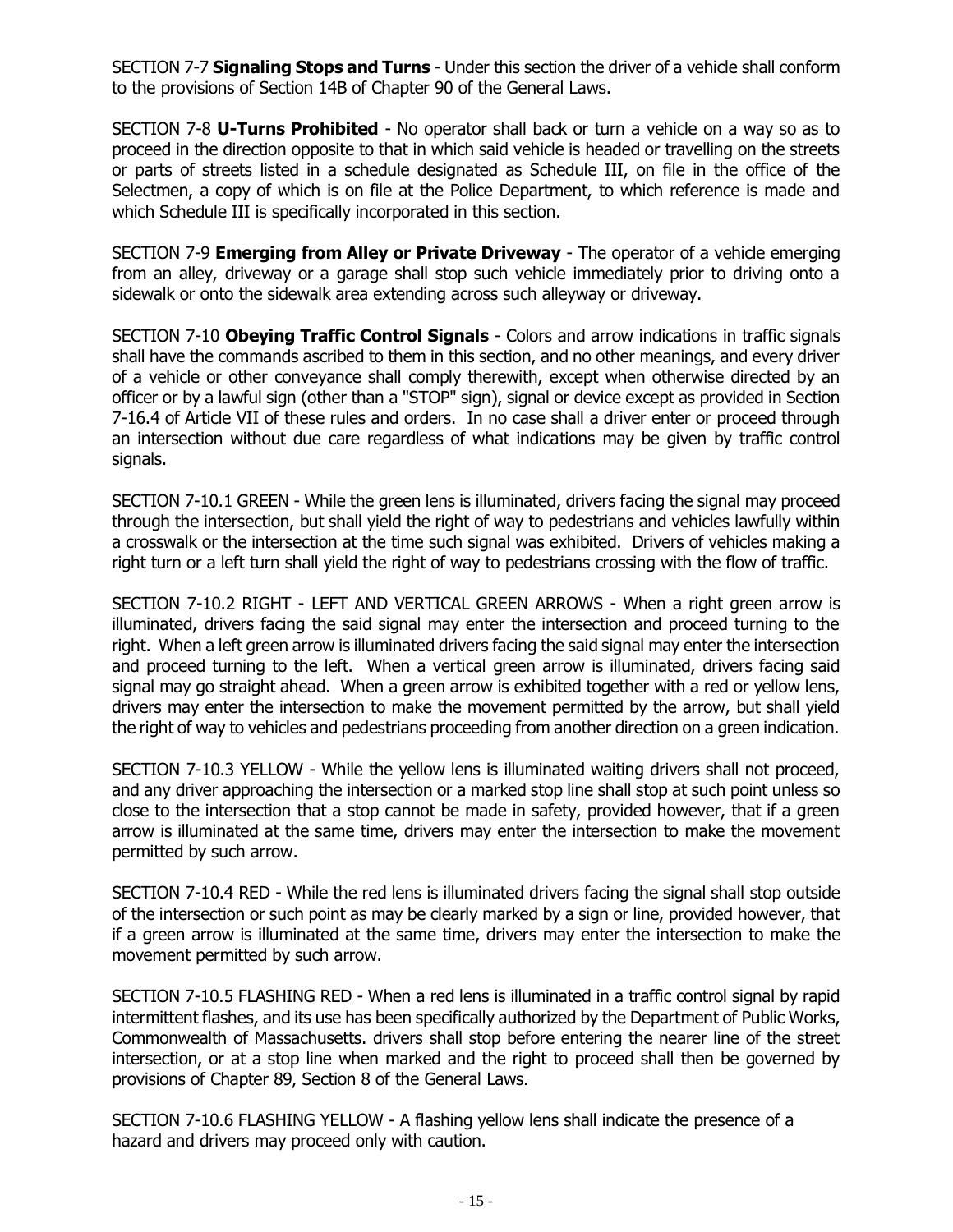SECTION 7-10.7 FLASHING GREEN - A flashing green lens shall indicate an intersection or pedestrian crosswalk in use or subject to use by entering or crossing traffic. Drivers may proceed only with caution and shall be prepared to comply with a change in the signal to yellow or red indication.

#### SECTION 7-11 **Stop Signs**

SECTION 7-11.1 The erection and maintenance of official "STOP" signs or flashing red signals are authorized by the Selectmen and the Department of Public Works of the Commonwealth of Massachusetts in accordance with a schedule of streets designated as Schedule IV, on file in the office of the Board of Selectmen, a copy of which is on file at the Police Department, to which reference is made and which Schedule IV is specifically incorporated in this section.

SECTION 7-11.2 Every driver of a vehicle or other conveyance approaching an intersection of ways where there exists facing him an official sign bearing the word "STOP" or a flashing red signal indication, said sign or signal having apart from these rules and orders, the written approval of the Department of Public Works, Commonwealth of Massachusetts, and such approval being in effect, shall, before proceeding through the intersection, bring such vehicle or other conveyance to a complete stop at such point as may be clearly marked by a sign or line, or if a point is not so marked, then at the nearer line of crosswalk of the said intersection. In the case of a line of two or more vehicles approaching such "STOP" sign, the drivers of the second and third vehicles in any group shall not be required to stop more than once before proceeding through the intersection. This section shall not apply when the traffic is otherwise directed by an officer or by a lawful traffic regulating sign, signal or device, or as provided in Section 7-16.5.

SECTION 7-11-A **Yield Signs** - The yield sign assigns right-of-way to traffic on certain approaches to an intersection. Vehicles controlled by a yield sign need stop only when necessary to avoid interference with other traffic that is given the right-of-way. (4/21/77)

SECTION 7-12 **Keeping to the Right of Roadway Division** - Upon such roadways as are divided by a parkway, grass plot, reservation, or by any marked structure or area, drivers shall keep to the right of such a division except when otherwise directed by an officer, signs, signals or markings.

SECTION 7-13 **Driving on Road Surfaces under Construction or Repair** - No operator shall enter upon the road surface of any street or highway or section thereof, when, by reason of construction, surface treatment, maintenance or the like, or because of some unprotected hazard, such road surface is closed to travel, and one or more signs, lights or signals have been erected to indicate that all or part of the road surface of the street or highway is not to be used or when so advised by an officer, watchman, member of a street or highway crew or employee of the Town, either audibly or by signals.

SECTION 7-14 **Driving on Sidewalks** - The driver of a vehicle shall not drive upon any sidewalk except at a permanent or temporary driveway.

SECTION 7-15 **Driving through Safety Zones** - The driver of a vehicle shall not, except on signal from an officer, drive over or through a safety zone.

#### SECTION 7-16 **Parades and Processions**

SECTION 7-16.1 No funeral, procession, or parade containing one hundred (100) or more persons or twenty-five (25) or more vehicles, excepting the forces of the United States Army, Navy, or Air Force, the military forces of the Commonwealth of Massachusetts, and the forces of the police and fire departments shall occupy, march or proceed along any way except in accordance with a permit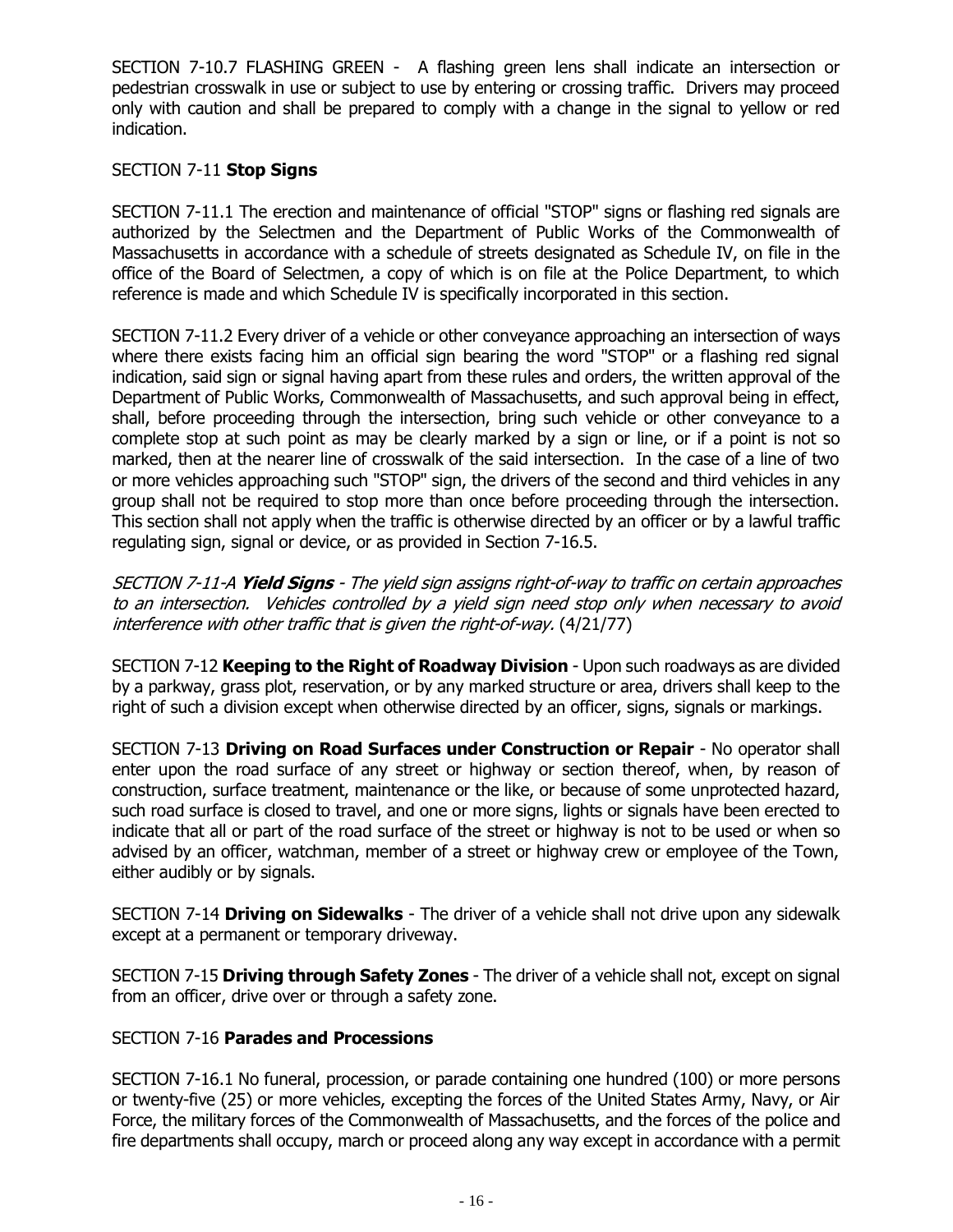issued by the Board of Selectmen and such other regulations as are set forth herein which may apply.

SECTION 7-16.2 A funeral composed entirely or partly of a procession of vehicles shall be identified as such.

SECTION 7-16.3 Each driver in a funeral or other permitted procession shall keep as near to the right edge of the roadway as is feasible and follow the vehicle ahead as closely as is practicable and safe.

SECTION 7-16.4 At an intersection where a traffic control signal is operating the driver of the first vehicle in a funeral or other procession shall be the only one required to stop for a red or yellow indication.

SECTION 7-16.5 At an intersection where a lawful "STOP" sign exists the driver of the vehicle in a funeral or other permitted procession shall be the only one required to stop before proceeding through the intersection.

SECTION 7-17 **Operation at Under- or Over-passes and at Intersections with Islands** - At any junction or crossing of ways where the roadway grades have been separated and where the ways are connected by ramps, and at any intersection of ways in which there are channelizing islands, drivers of vehicles shall proceed only as indicated by signs, signals or markings.

#### SECTION 7-18 **Bicycles**

SECTION 7-18.1 No person shall operate a bicycle upon a public way unless the said bicycle shall have been registered in accordance with the provisions of Section 11A of Chapter 85 of the General Laws.

SECTION 7-18.2 Wherever a sidewalk is provided adjacent to the roadway, bicycles may use such sidewalk and not the roadway, except as hereinafter provided.

SECTION 7-18.3 No person shall operate a bicycle on the sidewalk adjacent to a church, store, or business establishment. When operating on the sidewalk and approaching a pedestrian moving in the same direction, the operator shall slow down and give a timely warning upon the signaling device required by law. Pedestrians shall be given the right of way at all times.

SECTION 7-18.4 Operators of bicycles shall conform to the traffic rules and regulations of the Town of Wellesley insofar as they are applicable and in conformity with Section 11B of Chapter 85 of the General Laws.

#### SECTION 7-19 **Exclusion of Heavy Trucks**

#### SECTION 7-20 **Mandatory Turn Lanes**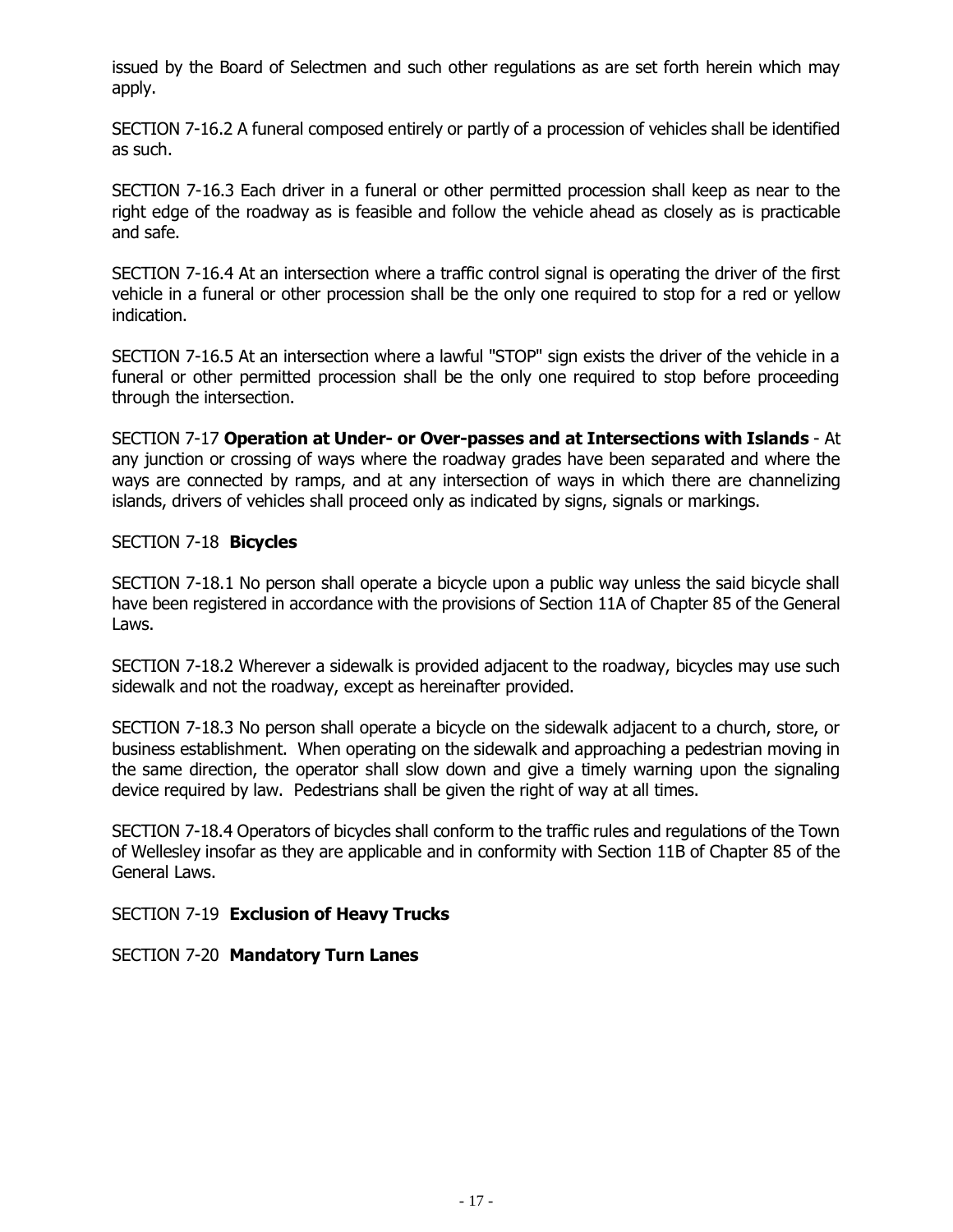#### **ARTICLE VIII PEDESTRIAN CONTROL REGULATIONS**

<span id="page-17-0"></span>SECTION 8-1 **Pedestrians crossing Ways or Roadways** - Pedestrians shall obey the direction of police officers directing traffic and whenever there is an officer directing traffic, a traffic control signal or a marked crosswalk within three hundred (300) feet of a pedestrian, no such pedestrian shall cross a way or roadway except within the limits of a marked crosswalk and as hereinafter provided in these regulations. For the purpose of these regulations, a marked crosswalk shall be construed to be only that area of a roadway reserved for pedestrian crossing located between two solid white reflectorized 12-inch pavement markings in rural areas or markings not less than six inches wide in urban areas, said markings or lines being no less than six feet apart.

#### SECTION 8-2 **Pedestrian Actuation**

SECTION 8-2.1 At a traffic control signal location where pedestrian indications are provided but which are shown only upon actuation by means of a pedestrian push button, no pedestrian shall cross a roadway unless or until the pedestrian control signal push button has been actuated and then cross only on the proper pedestrian signal indication. At traffic control signal locations where no pedestrian indication is provided, pedestrians shall cross only on the green indication. If necessary, the green indication shall be actuated by the pedestrian by means of a push button.

SECTION 8-2.2 At a traffic control signal location, pedestrians shall yield the right of way to vehicles of a funeral or other procession or authorized emergency vehicle while in performance of emergency duties regardless of signal indication given, and they shall not attempt to cross the roadway until such vehicles or procession has passed at which time pedestrians shall then cross the roadway only as provided in these regulations.

SECTION 8-3 **Pedestrian Obedience to Traffic Control Signals** - Traffic control signal color indications and legends shall have the commands ascribed to them in this section and no other meanings, and, every pedestrian shall comply therewith except when otherwise directed by an officer.

SECTION 8-3.1 RED AND YELLOW or the word "WALK" - Whenever the red and yellow lenses are illuminated together or the single word "Walk" is illuminated, pedestrians facing such indication may proceed across the roadway and in the direction of such signal only.

SECTION 8-3.2 RED ALONE or "DON'T WALK" Whenever the words "Don't walk" or any indication other than red and yellow shown together are illuminated in a traffic control signal where pedestrian indications are provided, pedestrians approaching or facing such indication shall wait on the sidewalk edge of roadway or in the pedestrian refuge area of a traffic island and shall not enter upon or cross a roadway until the proper indication is illuminated in the traffic control signal, but any pedestrian who has partially completed his crossing on the walk indication shall proceed or return to the nearest sidewalk or safety island on the yellow indication, the red indication or when the words "Don't Walk" are illuminated by rapid intermittent flashing.

SECTION 8-3.3 GREEN ALONE - At traffic control signal locations where no pedestrian indication is given or provided, pedestrian facing the signal may proceed across the roadway within any marked crosswalk in the direction of the green indication.

SECTION 8-3.4 YELLOW ALONE, RED ALONE or FLASHING "DON'T WALK" - Pedestrians approaching or facing a yellow, red, or flashing "Don't Walk" illuminated indication shall not start to cross a roadway.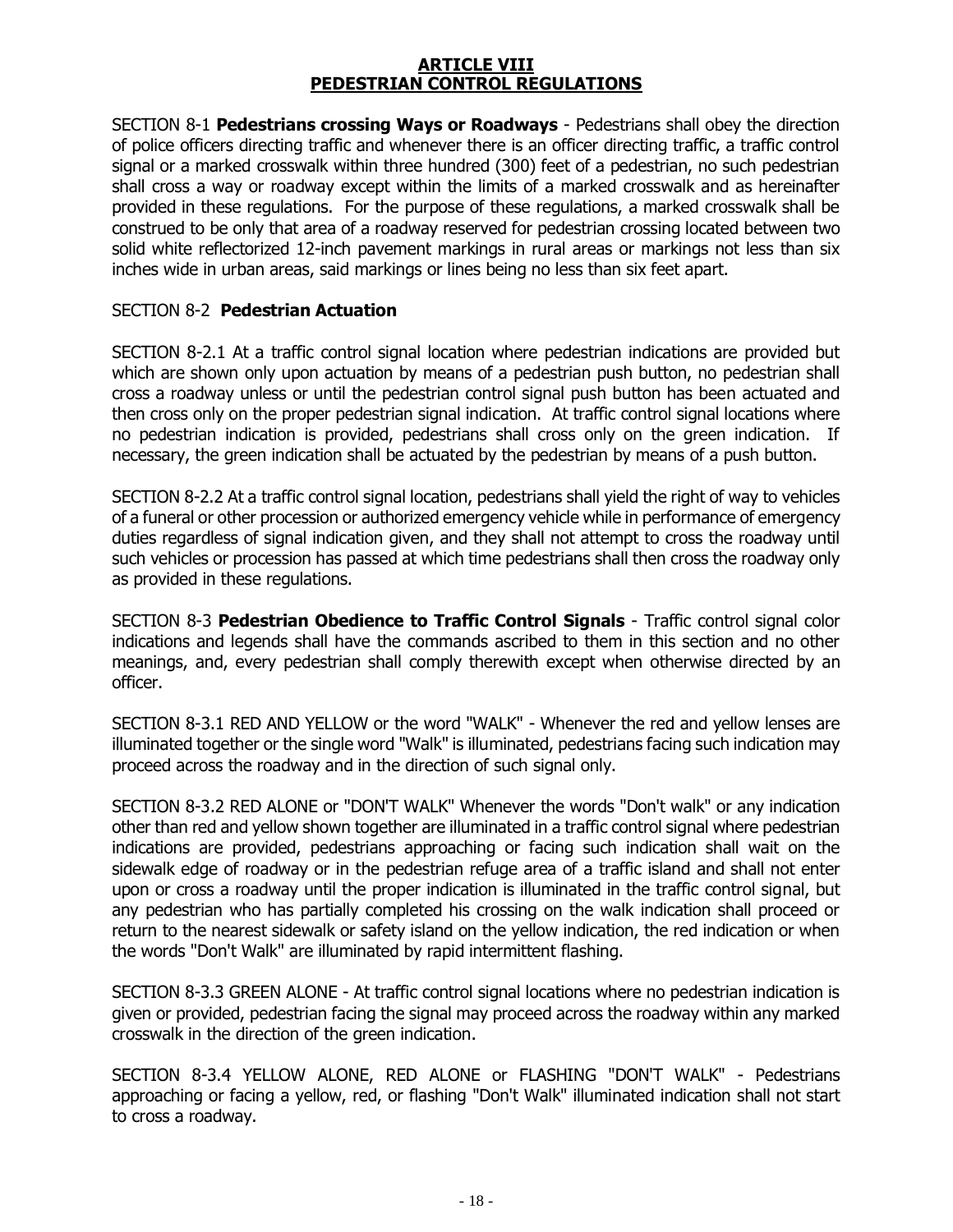SECTION 8-3.5 FLASHING RED, YELLOW or GREEN - At any traffic control signal location where a flashing red, flashing yellow, or flashing green indication is being given facing a crosswalk, pedestrians shall actuate, where provided, the pedestrian signal indication and cross the roadway only on the red-yellow or "Walk" indication when such indication is in operation. If no pedestrian signal is provided, pedestrians shall cross within crosswalks with due care.

#### SECTION 8-4 **Vehicle Operation at Crosswalks**

SECTION 8-4.1 When traffic control signals are not in place or not in operation the driver of a vehicle, which for the purposes of this Article shall include bicycles, shall yield the right of way slowing down or stopping if need be so to yield to a pedestrian crossing the roadway within a marked crosswalk when the pedestrian is upon the half of the roadway upon which the vehicle is travelling or when the pedestrian approaches from the opposite half of the roadway to within five (5) feet of that half of the roadway upon which the vehicle is travelling.

SECTION 8-4.2 No operator of a vehicle shall pass any other vehicle which has been stopped at a marked crosswalk to permit a pedestrian to cross a way, nor shall any operator enter a marked crosswalk until there is sufficient space on the other side of the crosswalk to accommodate the vehicle he is operating notwithstanding any traffic control signal indication to proceed.

#### SECTION 8-5 **Pedestrian Crossings and Use of Roadways**

SECTION 8-5.1 No pedestrian shall suddenly leave a sidewalk or safety island and walk or run into the path of a vehicle which is so close that it is impossible for the driver to yield the right of way.

SECTION 8-5.2 Pedestrians shall at all times in crossing roadways attempt to use the right half of crosswalks.

SECTION 8-5.3 Where sidewalks are provided it shall be unlawful for any pedestrian to walk along and upon an adjacent roadway whenever the sidewalk is open to pedestrian use.

SECTION 8-5.4 Where sidewalks are not provided, any pedestrian walking along and upon a highway shall, when practicable, walk only on the left side of the roadway on its unfinished shoulder facing traffic which may approach from the opposite direction.

SECTION 8-5.5 Persons alighting from the roadway side of any vehicle parked at the curb or edge of roadway shall proceed immediately to the sidewalk or edge or roadway adjacent to vehicle, and shall cross the roadway only as authorized by these regulations.

SECTION 8-5.6 It shall be unlawful for any person to actuate a pedestrian control signal or to enter a marked crosswalk unless a crossing of the roadway is intended.

SECTION 8-6 **Crossing at Non-signalized Locations** - Every pedestrian crossing a roadway at any point other than within a marked crosswalk shall yield the right of way to all vehicles upon the roadway. At a point where a pedestrian tunnel or overpass has been provided pedestrians shall cross the roadway only by the proper use of the tunnel or overpass.

SECTION 8-7 **Operators to Exercise Due Care** - The provisions of these regulations shall in no way abrogate the provisions of Chapter 90, Sections 14 and 14A of the General Laws which provide: "Precautions for Safety of Other Travelers" and for the "Protection of Blind Persons Crossing Ways" Furthermore notwithstanding the provisions of these regulations every operator of a vehicle shall exercise due care to avoid colliding with any pedestrian upon the roadway and shall give warning by sounding the horn when necessary and shall exercise proper precautions which may become necessary for safe operation.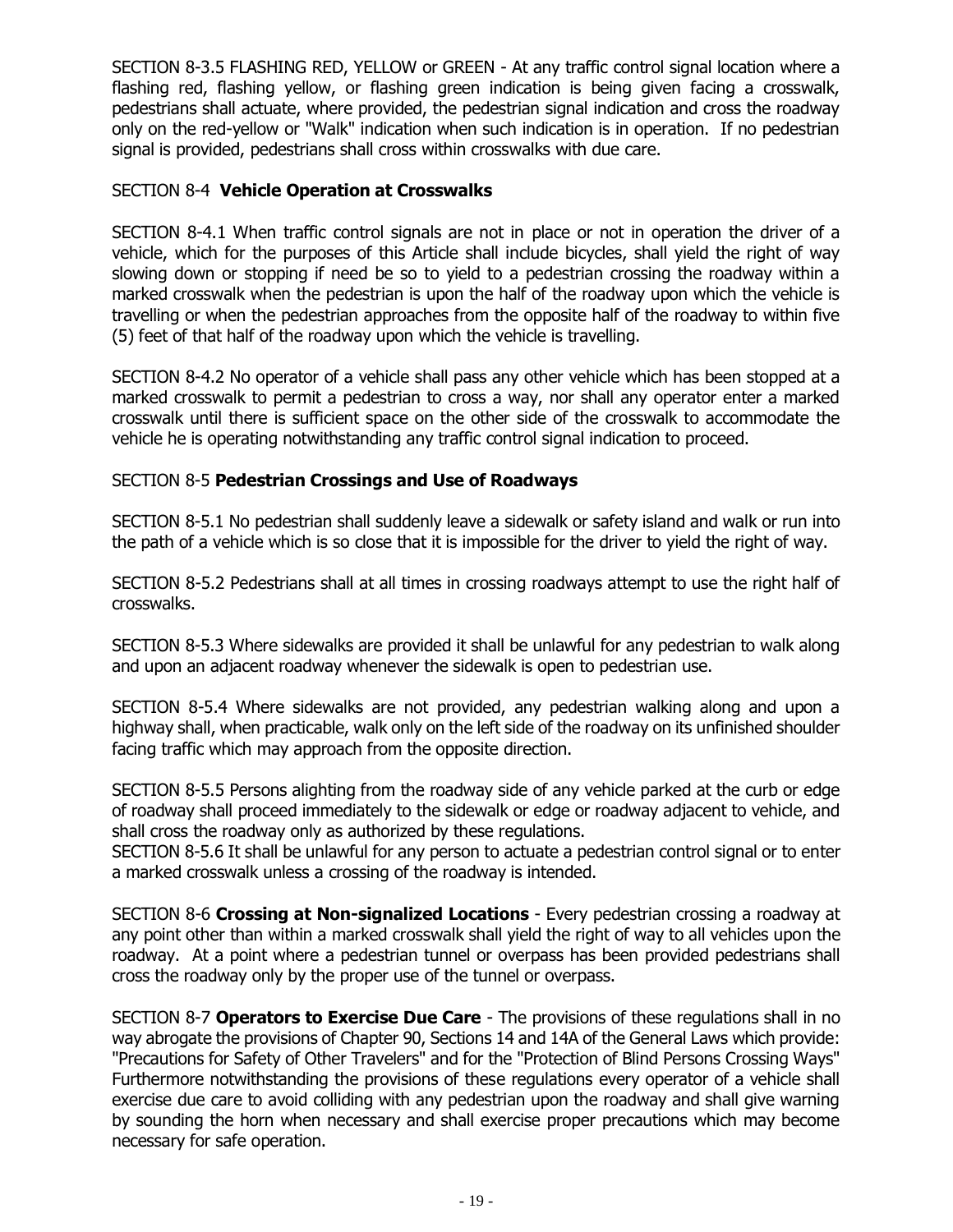SECTION 8-8 **Exemptions** - The provisions of these rules and regulations governing the use of ways by pedestrians shall not apply to pedestrians actually engaged in work upon a roadway closed to travel or under construction or repair, to municipal, state, federal or public service corporation employees while in the performance of their duties, to officers engaged in the performance of their public duties or to pedestrians acting in an emergency when such emergency necessitates departure from any part of these rules and regulations.

SECTION 8-9 **Penalties** - Any person who violates the provisions of this Article which deal with the proper use of ways by pedestrians shall be punished as provided in Chapter 90, Section 18A of the General Laws.

SECTION 8-10 **Effect of Regulations** - All existing rules and regulations governing the operation of vehicles or the use of ways by pedestrians which are inconsistent herewith are hereby expressly repealed. This repeal shall not, however, affect any punishment or penalty imposed or any complaint or prosecution pending at the time of passage hereof for any offense committed under any of the said rules and regulations hereby repealed.

If any section, sub-section, sentence, clause or phrase of these rules and regulations is for any reason unconstitutional, such decision shall not affect the validity of the remaining porion of these rules and regulations. The Board of Selectmen of the Town of Wellesley hereby declares that it would have passed these rules and regulations and each section, sub-section, sentence, clause or phrase thereof, irrespective of the fact that any one or more sections, sub-sections, sentences, clauses or phrases be declared unconstitutional.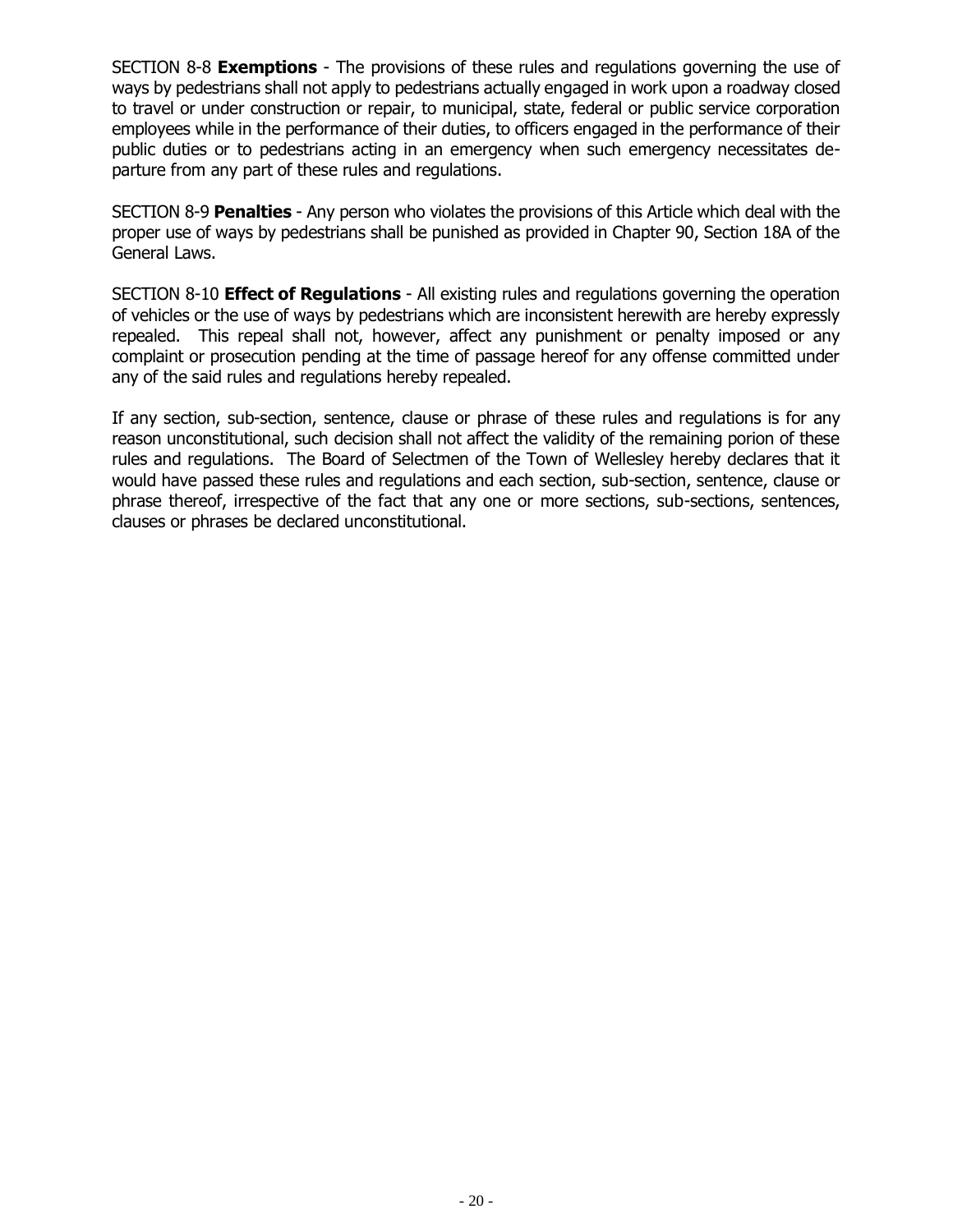#### **ARTICLE IX MISCELLANEOUS PROVISIONS**

<span id="page-20-0"></span>SECTION 9-1 **Advertising Vehicles Regulated** - No person shall operate any vehicle designated or used primarily for purposes of advertising on any street in the Town without the written permission of the Board of Selectmen.

SECTION 9-2 **Loud Noises Prohibited** - No vehicle shall be operated on any street if such vehicle is so conditioned or loaded as to make unreasonable or unnecessary noise.

SECTION 9-3 **Clinging to Moving Vehicles** - No person traveling upon any bicycle, motorcycle, coaster, sled, roller skates, or any toy vehicle, shall cling to, or attach himself or his vehicle to any other moving vehicle upon any roadway.

SECTION 9-4 **Unlawful Riding** - It shall be unlawful for any person to ride on any portion of a vehicle not designated or intended for the use of passengers when the vehicle is in motion. This provision shall not apply to any employee engaged in the necessary discharge of a duty or within truck bodies in space intended for merchandise.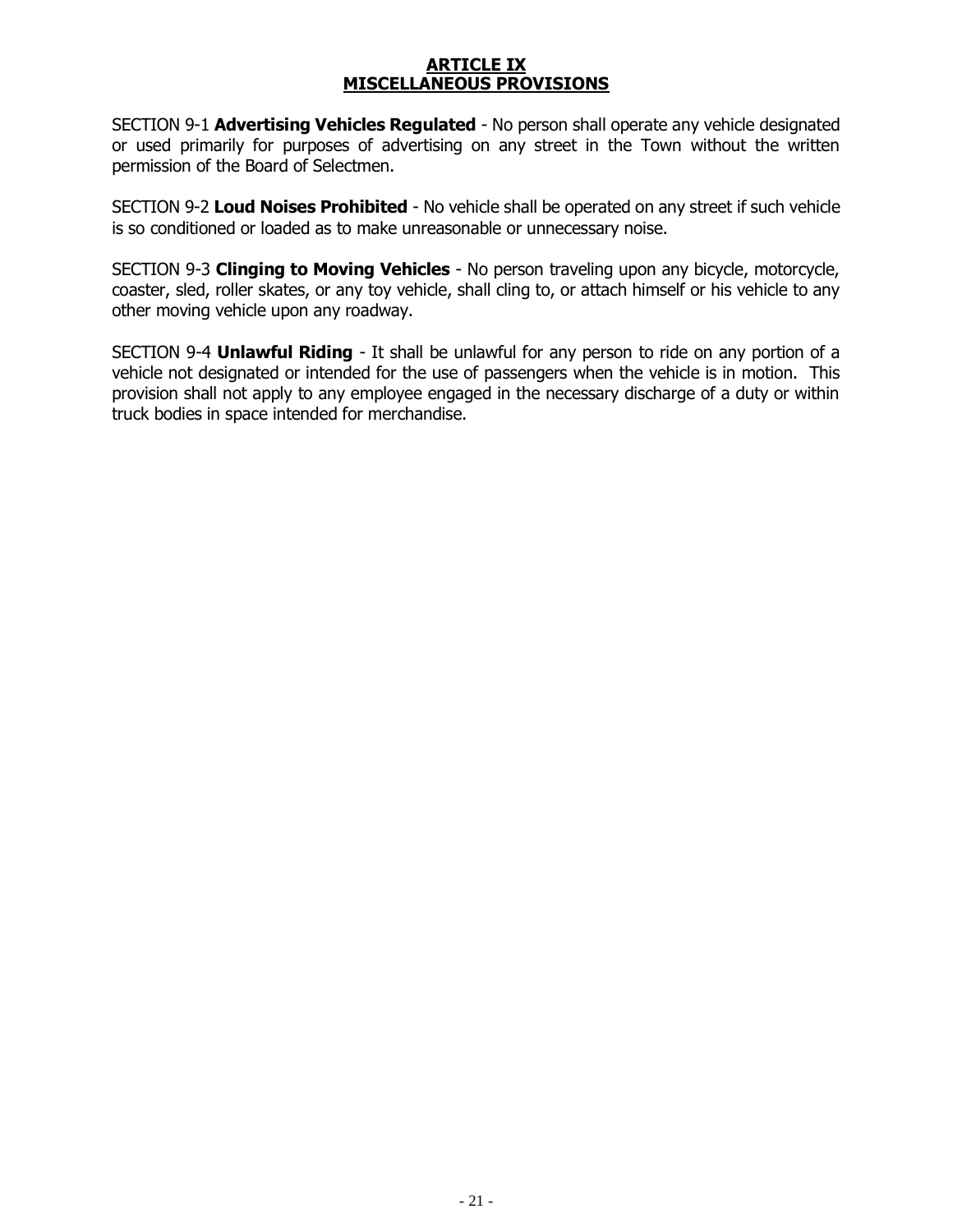#### **ARTICLE X PENALTIES**

<span id="page-21-0"></span>SECTION 10-1 Any person who violates any provision of the foregoing rules shall be punished:

- a) by a fee not exceeding fifty dollars for each offense, except as otherwise provided by statute, and
- b) by a fine for each offense for parking violations, under the provisions of Chapter 90, Section 20A of the General Laws as hereinafter set forth: Restricted Place or Prohibited Area \$15.00; Parking within 10 ft. of Hydrant \$25.00; Obstructing a Driveway \$15.00; Parking within 20 ft. of an Intersecting Way \$15.00; Wrong Direction \$15.00; Overtime Parking \$15.00; Over 1 ft. from Curb \$15.00; Improper Use of Meter Space \$15.00; Obstructing a Sidewalk or tree lawn \$15.00; Obstructing a Crosswalk \$20.00; All Night Parking \$15.00; Handicapped Parking \$150.00; Double Parking \$20.00; Fire Lane Violation \$50.00; Unpaid Meter (parking or standing) \$15.00; Less than 12 foot unobstructed lane \$15.00; Obstructing snow removal \$15.00; Idling greater than 5 minutes \$15.00.

(as amended September 11, 1989,November 1, 2000, June 12, 2006, and September 10, 2020)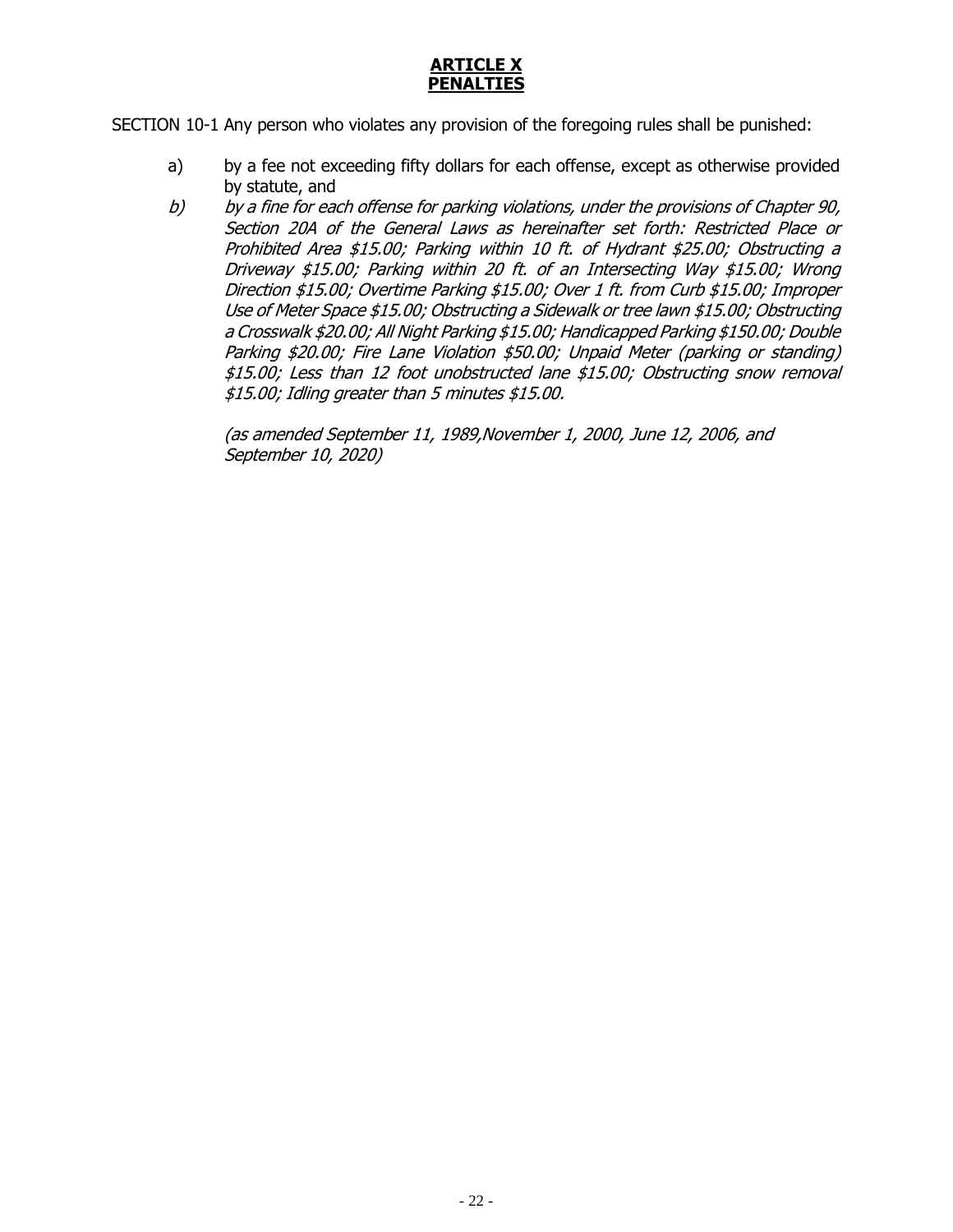#### **ARTICLE XI EFFECT OF REGULATIONS**

<span id="page-22-0"></span>If any section, subsection, sentence, clause or phrase of these rules and orders is for any reason held to be unconstitutional, such decision shall not affect the validity of the remaining portion of these rules and orders. The Board of Selectmen hereby declares that it would have passed these regulations and each section, subsection, sentence, clause or phrase thereof irrespective of the fact that any one or more sections, subsections, sentences, clauses or phrases be declared unconstitutional.

The following vote was duly passed:

The Board of Selectmen of the Town of Wellesley, acting by virtue of the power given to it by Section 22 of Chapter 40 of the General Laws of Massachusetts and by virtue of any other power it hereto enabling, hereby adopts and makes the rules and orders for the regulation of carriages and vehicles used in the said Town for regulating traffic upon the streets and highways of said Town which are hereto annexed, the same to be known as Traffic Regulations of the Town of Wellesley; insofar as the said rules and orders or any of them are the same as the regulations, rules and orders now in force they shall be deemed to be a continuation thereof.

> JOHN O. RHOME DAVID R. SARGENT RICHARD L. WILDER Board of Selectmen

November 12, 1968 ATTEST: MARY C. CLARK Town Clerk

The Commonwealth of Massachusetts DEPARTMENT OF PUBLIC WORKS 100 Nashua Street, Boston City or Town WELLESLEY Date January 9, 1969 Permit No. B-513 FULL SET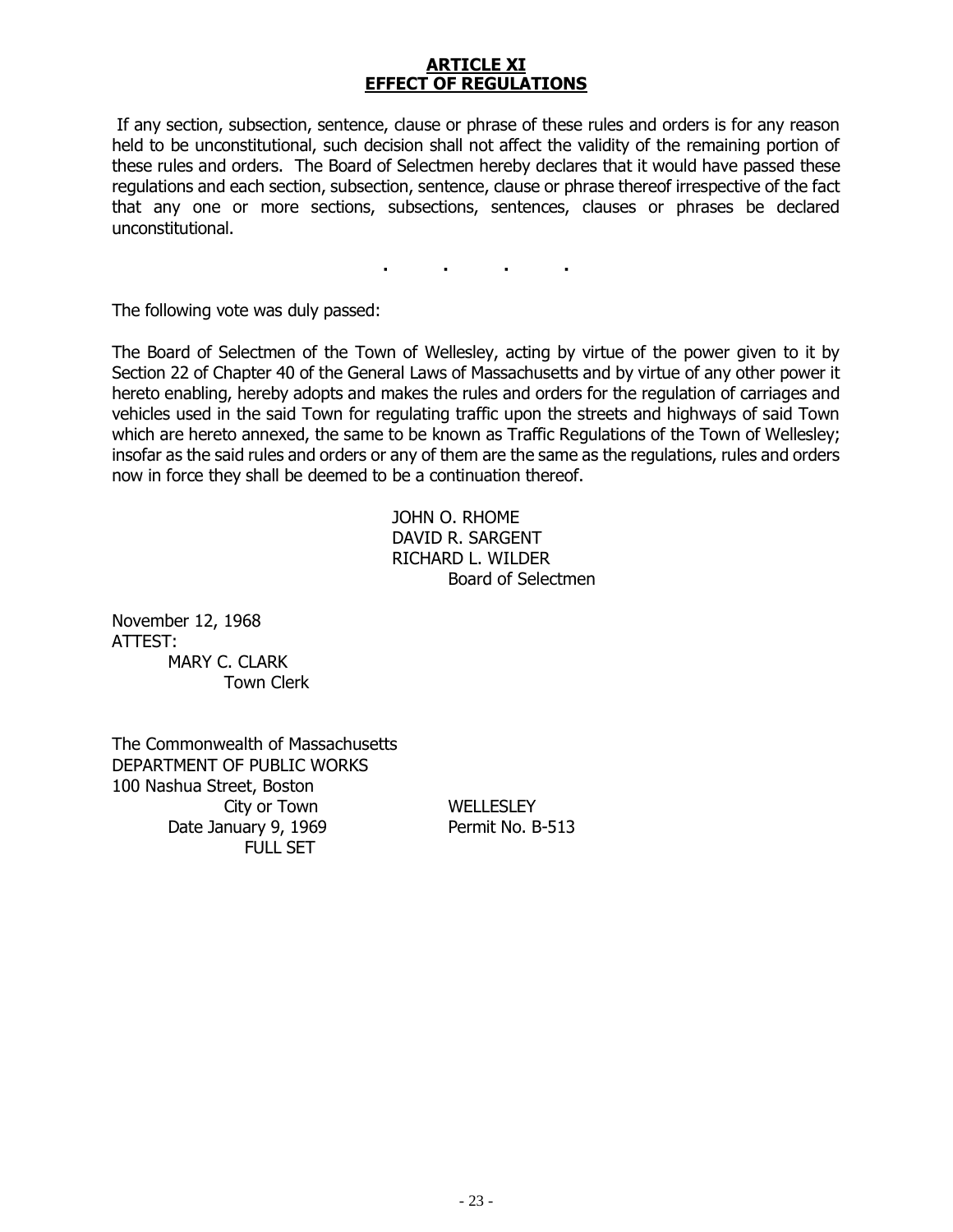#### **TRAFFIC REGULATION PERMIT**

Under authority of Chapter 85, Section 2 of the General Laws, Tercentenary Edition, the Department of Public Works, hereby approves the rules and orders made by the Board of Selectmen of Wellesley on November 12, 1968 with such stipulations and exceptions, if any, as are noted herein.

The validity of this permit is contingent upon the conformance of the signs, erected or used in connection with these rules and orders, with the standards prescribed by the Department of Public Works.

FOR THE DEPARTMENT OF PUBLIC WORKS

By K. KREKORIAN Traffic Engineer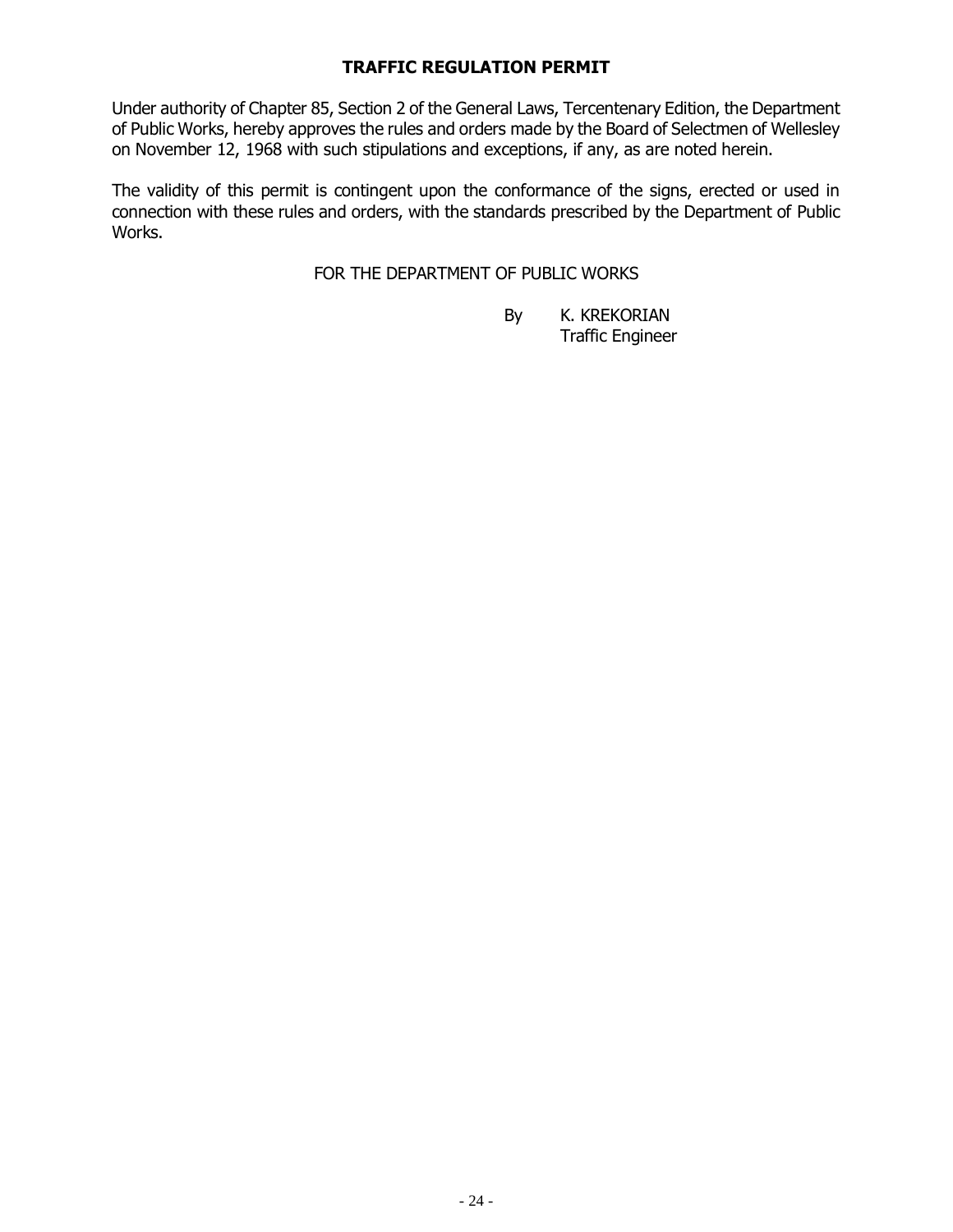<span id="page-24-0"></span>

| <b>LOCATION</b>               | <b>SIDE</b>       | <b>FROM</b>                            | <b>TO</b>                                        |
|-------------------------------|-------------------|----------------------------------------|--------------------------------------------------|
| Abbott Rd.                    | Easterly          | Washington St                          | Clovelly Rd (11/57)                              |
| Abbott Rd.                    | Westerly          | Washington St                          | Bemis Rd (11/57)                                 |
| Abbott Rd.                    | Westerly          | Clovelly Rd                            | Northerly for 345' (11/57)                       |
| Abbott St.                    | Westerly          | <b>Church Street</b>                   | Weston Road (1/74)                               |
| Abbott St.                    | Easterly          | <b>Church Street</b>                   | A point 140' south<br>of Church Street (6/98)    |
| Abbott St.                    | Easterly          | A point 75' North<br>of Weston Road    | To a point 97' North<br>of Weston Road (7/74)    |
| Abbott St.                    | Easterly          | A point 305' North<br>of Weston Road   | To a point 379' North<br>of Weston Road (7/74)   |
| Abbott St.                    | Easterly          | A point 210' South<br>of Church street | To a point 222' South<br>of Church Street (7/74) |
| Abbott St.                    | Easterly          | <b>Church Street</b>                   | To a point 88' South<br>of Church Street (n/a)   |
| Abbott St.                    | Easterly          | A point 208' North of Weston<br>Road   | A point 258' North of<br>Weston Road (3/07)      |
| Atwood St.                    | Northerly         | <b>Wellesley Avenue</b>                | Morton Street (11/57)                            |
| Atwood St.                    | Southerly         | <b>Wellesley Avenue</b>                | A distance 60' from<br>Wellesley Ave (11/98)     |
| Avon Rd                       | Northerly         | <b>Weston Rd</b>                       | 75' East of Weston Rd<br>(9/18)                  |
| Ayer Road.                    | North Side        | <b>Wall Street</b>                     | A point of 20' west of Wall<br><b>Street</b>     |
| Ayer Road                     | North Side        | Kingsbury Street                       | A point of 20' west of<br>Kingsbury Street       |
| Ayer Rd.                      | Southerly         | Kingsbury St.                          | Wall St. $(n/a)$                                 |
| Babson Pk. Ave.               | Southerly         | <b>Forest Street</b>                   | Broad Street (n/a)                               |
| Bacon St.                     | <b>Both Sides</b> | <b>Central Street</b>                  | <b>Wellesley-Natick</b><br>Town Line (11/57)     |
| Barton Rd.<br>(Northerly end) | Southerly         | A point 895' east<br>of Cedar Street   | Easterly for a distance<br>of 262 feet (9/69)    |
| Barton Rd.<br>(Northerly end) | Northerly         | A point 227' east<br>of Cedar Street   | A point 417' east<br>of Cedar Street (6/75)      |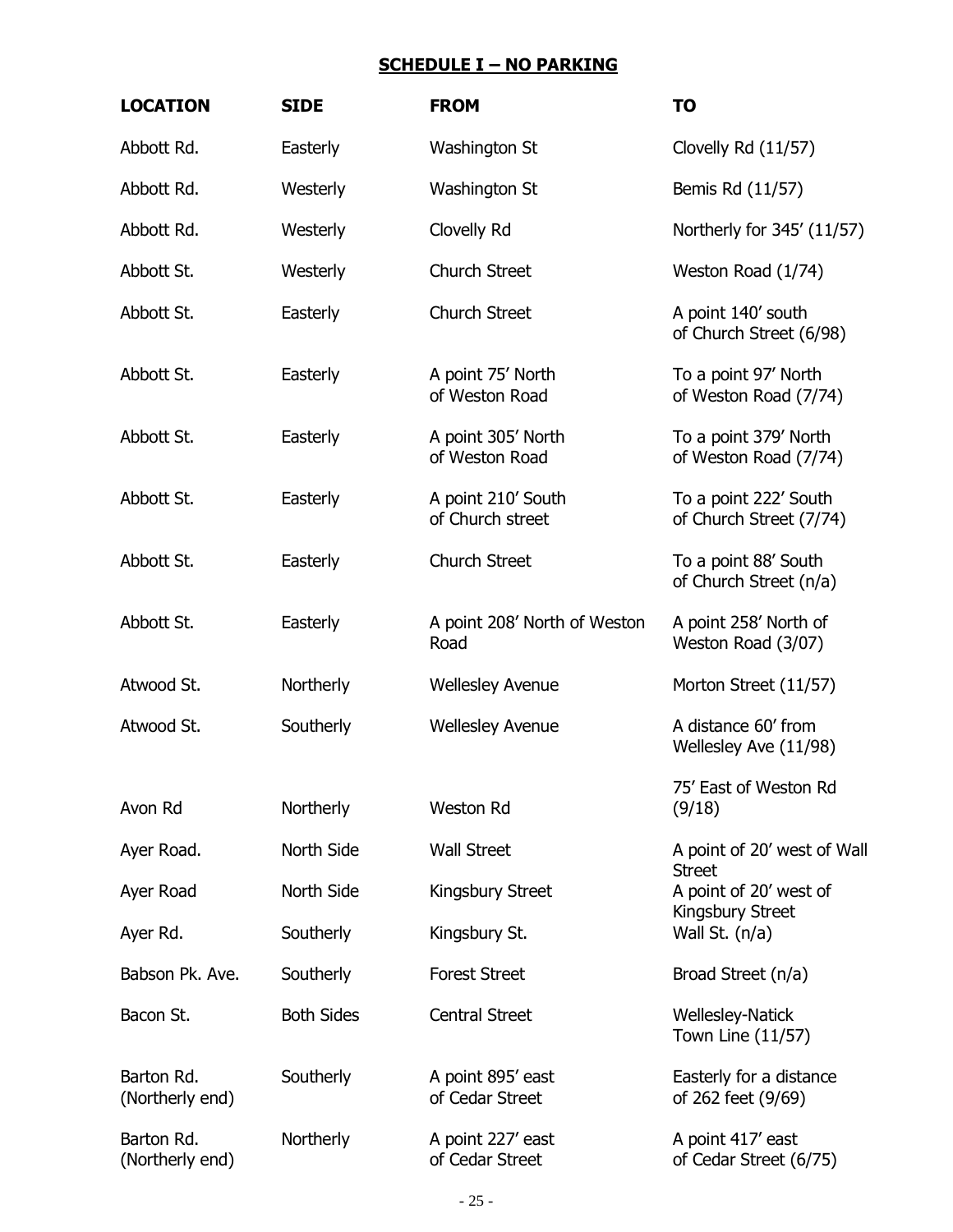| <b>LOCATION</b>               | <b>SIDE</b>       | <b>FROM</b>                                                                        | <b>TO</b>                                                                 |
|-------------------------------|-------------------|------------------------------------------------------------------------------------|---------------------------------------------------------------------------|
| Barton Rd.<br>(Northerly end) | Southerly         | <b>Cedar Street</b>                                                                | A point 500' east<br>of Cedar Street (6/75)                               |
| Barton Rd.                    | Southerly         | <b>Cedar Street</b>                                                                | Easterly for a distance<br>of 463' (9/69)                                 |
| Barton Rd.                    | Northerly         | <b>Cedar Street</b>                                                                | Easterly for a distance<br>Of 445' (9/69)                                 |
| Bethel Rd.                    | Westerly          | 78.5' So. of range<br>line, Temple Beth Elohim                                     | 8' north of range line<br>northerly side of Temple<br>Beth Elohim (11/74) |
| Broad St.                     | <b>Both sides</b> | <b>Babson Park Avenue</b>                                                          | Southerly for a<br>distance of 500' (n/a)                                 |
| Brook St.                     | Northeasterly     | <b>Wellesley Avenue</b>                                                            | A point 100' southeast<br>of Wellesley Avenue<br>(5/72)                   |
| Brook St.                     | Southwesterly     | <b>Wellesley Avenue</b>                                                            | Hampden Street (12/61)                                                    |
| <b>Burke Lane</b>             | Westerly          | <b>Worcester Street</b>                                                            | Southerly for a<br>distance of 150' (3/72)                                |
| <b>Burke Lane</b>             | Westerly          | <b>Worcester Street</b>                                                            | Southerly from a point<br>150' to a point 400'<br>from Worcester St (n/a) |
| <b>Burke Lane</b>             | Easterly          | <b>Worcester Street</b>                                                            | Southerly for a<br>distance of $400'(n/a)$                                |
| <b>Burke Lane</b>             | <b>Both</b>       | <b>Worcester Street</b>                                                            | McLean Street (8/09)                                                      |
| Calvin Rd.                    | South             | A point 280' west<br>of Kingsbury Street                                           | Westerly 95.5' (8/65)                                                     |
| Calvin Rd.                    | North             | Kingsbury St.<br>(Middle School Faculty Only)<br>(7 a.m. to 6 p.m., Monday-Friday) | Donzinetti St. (n/a)                                                      |
| Cameron St.                   | Easterly          | Washington St.                                                                     | South for a distance<br>of 750' (11/57)                                   |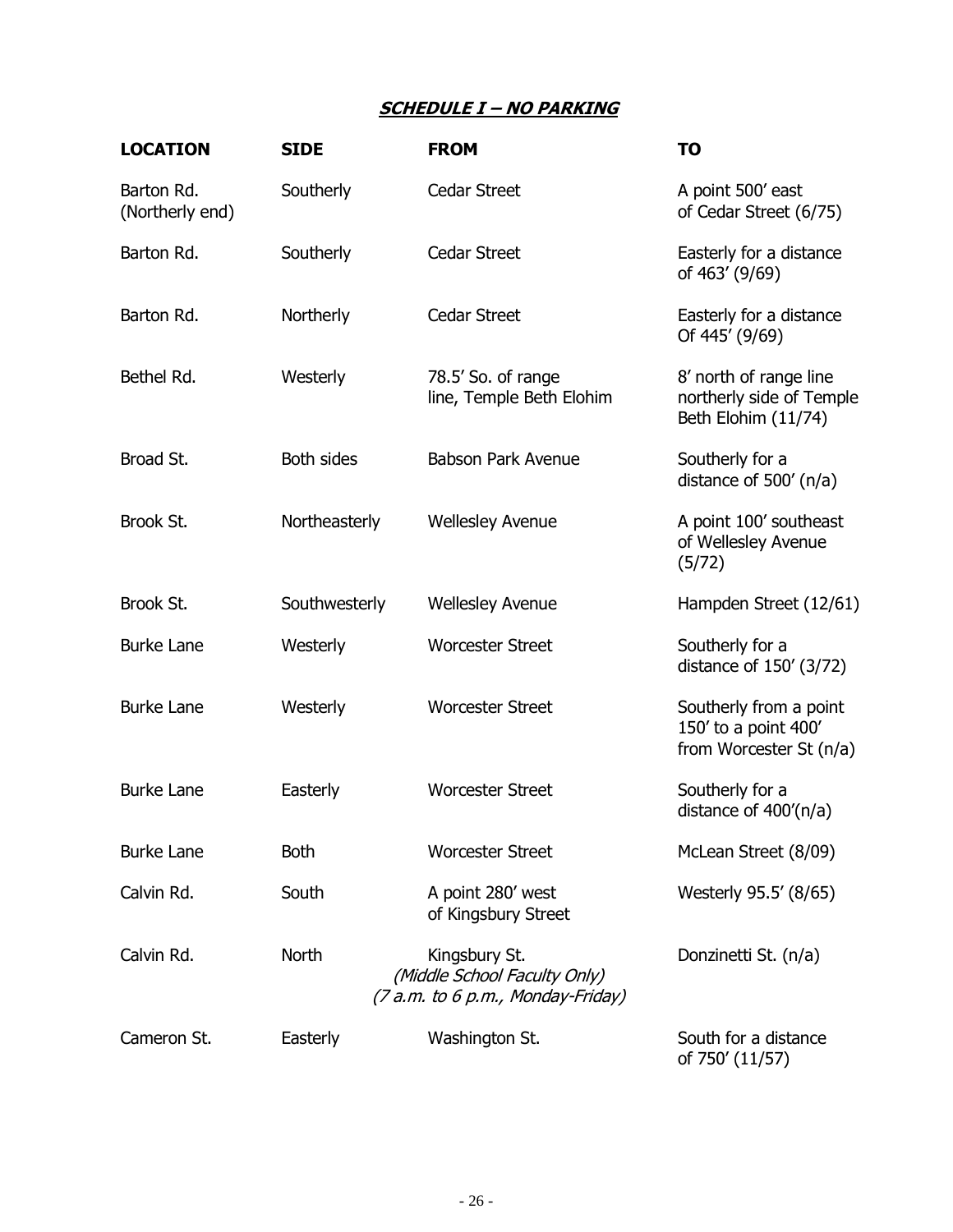| <b>LOCATION</b> | <b>SIDE</b>          | <b>FROM</b>                                                            | <b>TO</b>                                                     |
|-----------------|----------------------|------------------------------------------------------------------------|---------------------------------------------------------------|
| Cameron St.     | Easterly<br>Westerly | Washington St.                                                         | South for a distance<br>of 940' (11/57)                       |
| Cameron St.     | Westerly             | Hampden St.                                                            | North for a distance<br>of 345 feet (6/02)                    |
| Central St.     | Northerly            | Railroad Ave.                                                          | Grove Street (5/72)                                           |
| Central St.     | Southerly            | <b>Washington Street</b>                                               | A point 330' west of<br>Washington Street (5/72)              |
| Central St.     | Northerly            | <b>Crest Road</b>                                                      | Westerly for 120' (1/83)                                      |
| Central St.     | Northerly            | A point 120'<br>east of Weston Road                                    | Weston Road (1/83)                                            |
| Central St.     | Northerly            | A point 65' west of the<br>intersection of Cross St.<br>(loading zone) | Westerly 55' (2/87)                                           |
| Church St.      | Southerly            | Cross St.                                                              | Abbott Street (11/57)                                         |
| Cliff Rd.       | West                 | Northerly side of<br>Route 9                                           | Northerly for a<br>distance of 250' (10/80)                   |
| Clifford St.    | Westerly             | <b>Smith Street</b>                                                    | Cottonwood Road (n/a)                                         |
| Clovelly Rd     | Northerly            | Abbott Rd.                                                             | A point opposite Caroline<br>St. (12/11/17)                   |
| Columbia St.    | Northeasterly        | <b>Ledyard Street</b><br>Monday-Friday 8 a.m.-5 p.m                    | A point 181' northwesterly<br>of Washington Street<br>(06/03) |
| Columbia St.    | Northeasterly        | <b>Washington Street</b>                                               | A point 181' northwesterly<br>of Washington Street<br>(06/03) |
| Columbia St.    | Southwesterly        | Ledyard Street                                                         | A point 181' northwesterly<br>of Washington Street<br>(06/03) |
| Columbia St.    | Southwesterly        | Ledyard Street                                                         | A point 150' northwesterly<br>of Washington Street<br>(06/03) |
| Columbia St.    |                      | <b>Washington Street</b>                                               | A point 50' northwesterly<br>of Washington Street<br>(06/03)  |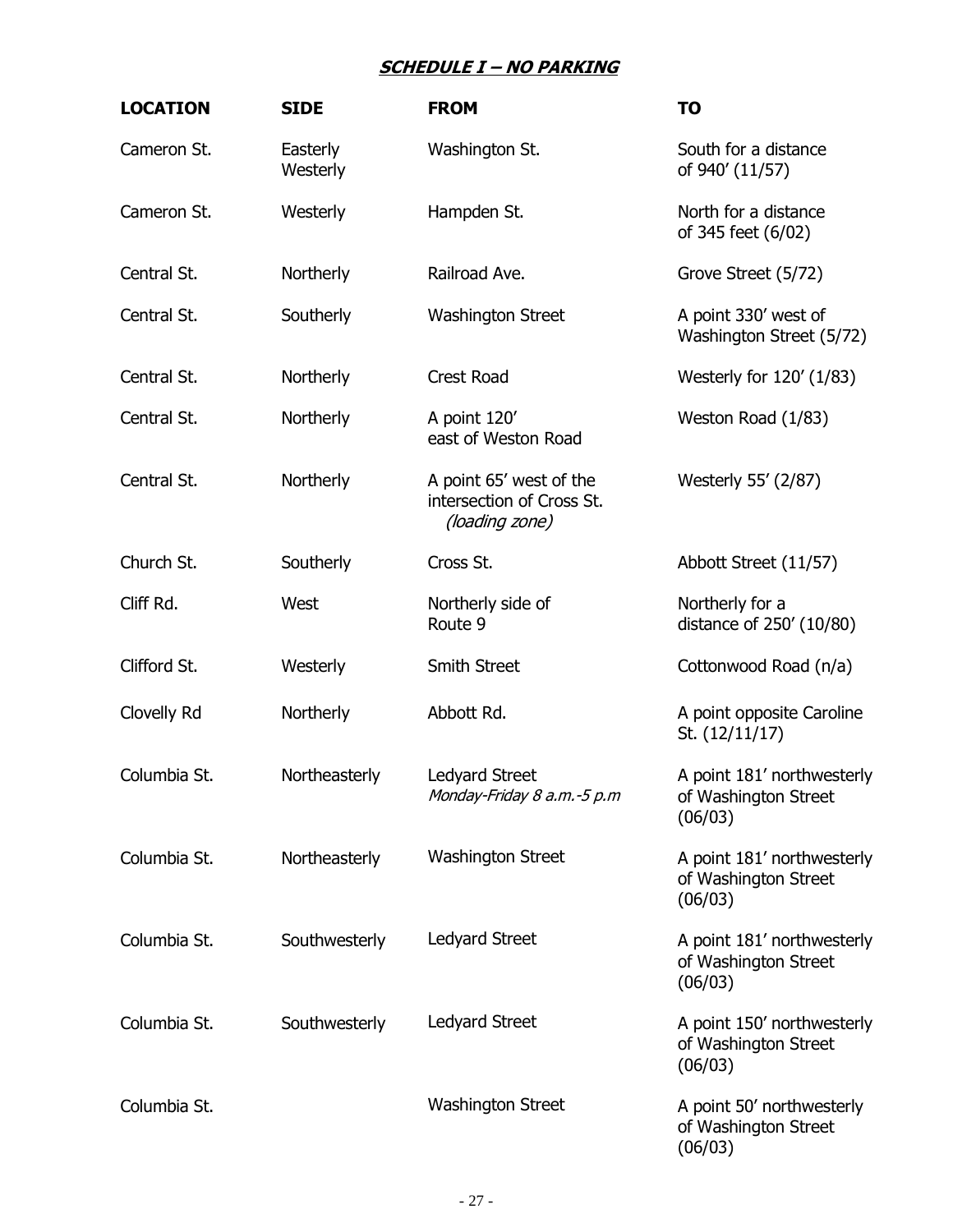| <b>LOCATION</b>                  | <b>SIDE</b> | <b>FROM</b>                                               | <b>TO</b>                                        |
|----------------------------------|-------------|-----------------------------------------------------------|--------------------------------------------------|
| Crest Rd.                        | East        | <b>Central Street</b>                                     | Oakencroft Rd. (6/89)                            |
| Crest Rd.                        | East        | A point 120' north<br>of Central Street                   | Northerly for a<br>distance of 175' (9/94)       |
| Crest Rd.                        | Westerly    | A point 20' north of<br>Central St.<br>(loading zone)     | A distance 125'<br>northerly (1/97)              |
| Crest Rd.                        | West        | <b>Linden Street</b>                                      | Southerly for a<br>distance of 50' (9/94)        |
| Crest Rd.                        | West        | <b>Linden Street</b><br>(7 a.m. to 6 p.m., Monday-Friday) | Oakencroft Rd. (6/89)                            |
| Croton St.                       | Westerly    | Elm St.                                                   | Hillside Rd. (n/a)                               |
| Croton St.                       | <b>Both</b> | Glen Rd.                                                  | Glen Cross Rd. (11/87)                           |
| Croton St.                       | East        | Pine St. $(7 a.m. to 6 p.m.)$                             | Hillside Road (3/89)                             |
| Curve St.                        | Westerly    | Linden St.                                                | Northerly for a<br>distance of $200'$ (n/a)      |
| Cushing Rd.                      | Northerly   | Cliff Rd.                                                 | Westerly 150' (1/81)                             |
| Denton Rd.<br>(Westerly end)     | Easterly    | Washington St.                                            | Southerly for a<br>distance of 189' (4/69)       |
| (Easterly end)                   | Westerly    | Washington St.                                            | Southerly for a<br>distance of 187' (4/69)       |
| (Easterly End)                   | Westerly    | A point 187' from<br><b>Washington Street</b>             | Southerly for a distance of<br>40' (10/02)       |
| (Westerly end)                   | Westerly    | Washington St.                                            | Southerly for a distance of<br>300' (10/02)      |
| (Easterly end)                   | Easterly    | Washington St.<br>(8 a.m. to 5 p.m.)                      | A point 200' in an<br>easterly direction (10/80) |
| Donizetti St.<br>(south portion) | Westerly    | Linden St.                                                | Its Terminus (12/73)                             |
| Donizetti St.<br>(south portion) | Easterly    | <b>Linden Street</b>                                      | A point 100 feet<br>Northerly (10/03)            |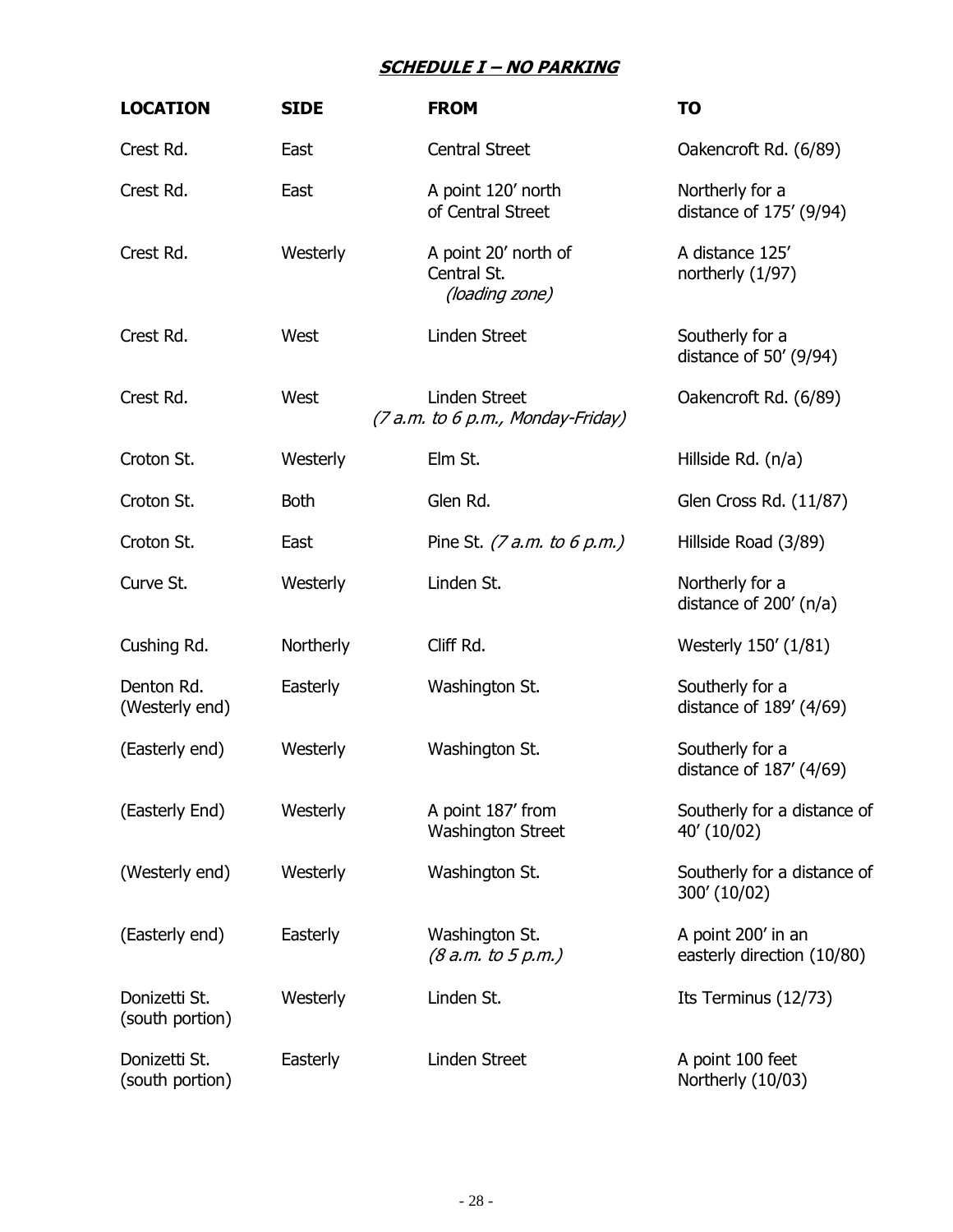| <b>LOCATION</b>   | <b>SIDE</b>   | <b>FROM</b>                                                     | <b>TO</b>                                                           |
|-------------------|---------------|-----------------------------------------------------------------|---------------------------------------------------------------------|
| Dover Rd.         | Westerly      | Washington St.                                                  | Southerly for a<br>distance of 250' (11/57)                         |
| Dover Rd.         | Easterly      | Washington St.                                                  | Southerly for a<br>distance of 100' (11/57)                         |
| Eaton Ct.         | Both sides    | Washington St.                                                  | Southerly for a<br>distance of 118' (11/57)                         |
| Eaton Ct.         | Both sides    | Abutting the median strip<br>(11/57)                            |                                                                     |
| Eaton Ct.         | Southeast     | NE sideline of Maugus<br>Avenue                                 | A point 47' from the<br>NE sideline of<br>Maugus Avenue (1/79)      |
| Eaton Ct.         | Northwesterly | Maugus Avenue                                                   | Northeasterly for a<br>distance of 175' (11/80)                     |
| Elmwood Rd.       | <b>North</b>  | The school property<br>line at house #104<br>(7 a.m. to 4 p.m.) | A point 450' east<br>of said property line<br>(5/89)                |
| Everett St.       | Southwesterly | Linden St.                                                      | Westerly for a<br>distance of 137' (5/89)                           |
| Everett St.       | Northeasterly | Linden St.                                                      | Westerly St. (7/69)                                                 |
| <b>Fells Road</b> | South         | <b>Weston Road</b>                                              | A point 70' west of<br><b>Weston Road</b>                           |
| Forest St.        | Easterly      | Washington St.                                                  | Paine St. (11/57)                                                   |
| Forest St.        | Westerly      | Washington St.                                                  | Grant Ave. (11/57)                                                  |
| Forest St         | Westerly      | <b>Abbott Road</b>                                              | Southerly to a point<br>300' south of Babson<br>Park Avenue (11/57) |
| Forest St.        | Easterly      | Wellesley Ave.                                                  | Southerly for a<br>distance of 200' (11/57)                         |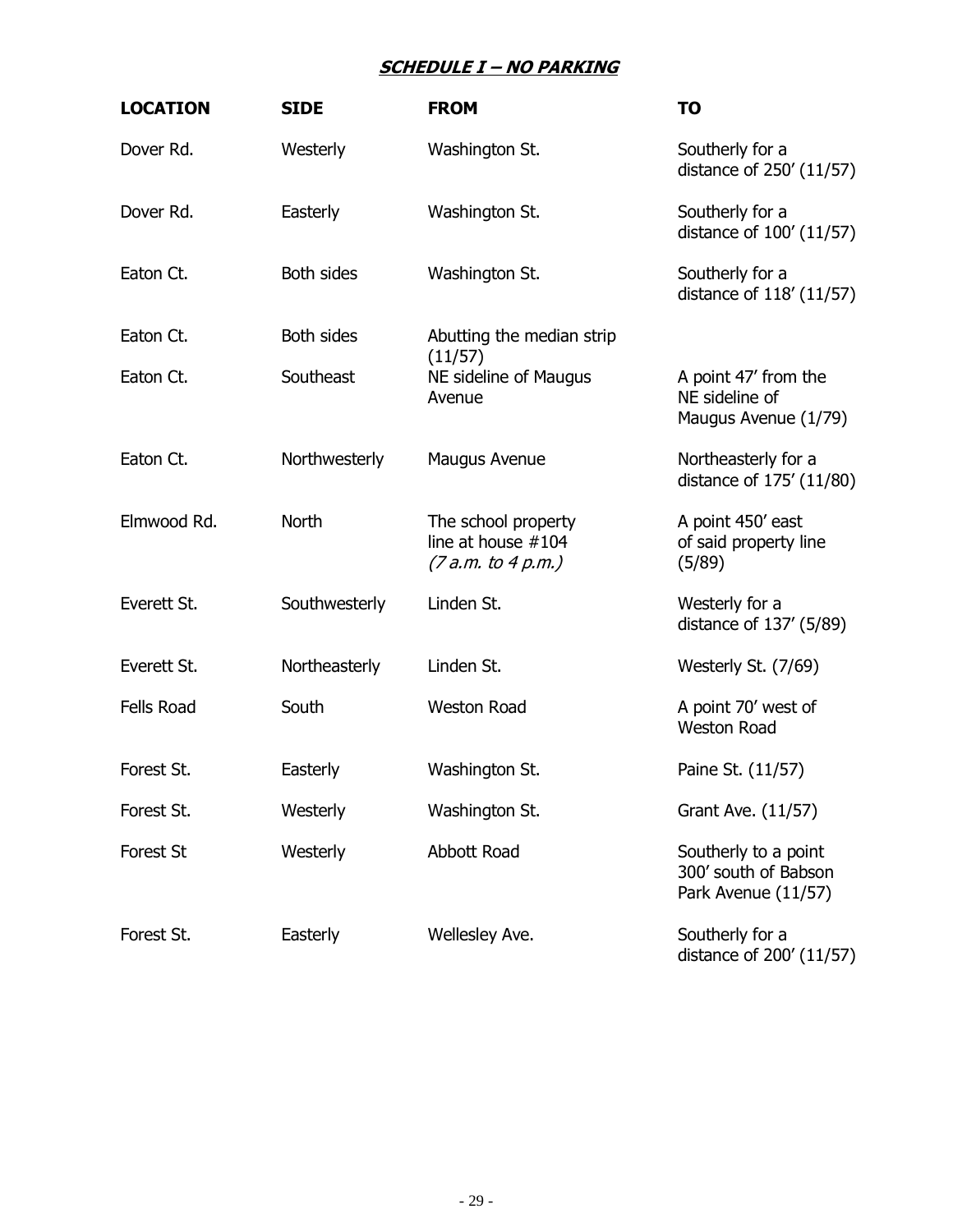| <b>LOCATION</b> | <b>SIDE</b>   | <b>FROM</b>                                      | <b>TO</b>                                                                             |
|-----------------|---------------|--------------------------------------------------|---------------------------------------------------------------------------------------|
| Forest St.      | Easterly      | A point 350' south<br>of Wellesley Avenue        | Southerly to a point of<br>300' south of Babson<br>Park Ave. (11/57)                  |
| Forest St.      | Easterly      | Abbott Road                                      | Wellesley Avenue (11/57)                                                              |
| Forest St.      | Easterly      | <b>Wellesley Avenue</b>                          | A point opposite the<br>vehicular entrance to<br>the Babson College<br>Campus (10/78) |
| Frances Rd.     | <b>Both</b>   | Entire Length (6/01)                             |                                                                                       |
| Garden Road     | <b>North</b>  | A point 260' east of Cliff Road                  | Northerly for a distance of                                                           |
| Garden Road     | South         | A point 260' east of Cliff Road                  | 105' (10/11)<br>Northerly for a distance of                                           |
| Glen Rd.        | Northerly     | Boulder Rd.                                      | 120'(10/11)<br>Easterly to River Glen<br>Road (10/61)                                 |
| Glen Rd.        | Southerly     | Hundreds Rd.                                     | Easterly to Glen Cross<br>Road (10/61)                                                |
| Glen Rd.        | Southerly     | Springdale Ave.                                  | Easterly to                                                                           |
| Glen Rd.        | Easterly      | Washington St.                                   | Washington Street (10/61)<br>A point opposite<br>Springdale Ave. (11/87)              |
| Glen Cross Rd.  | Westerly      | Croton St.                                       | Glen Road (n/a)                                                                       |
| Grant Ave.      | Southerly     | Forest St.                                       | A distance approximately<br>180' from Forest St.<br>(11/98)                           |
| Grantland Rd.   | Northeasterly | A point 300' Southeasterly of<br>Worcester St.   | Oakland Street (11/57)                                                                |
| Grantland Rd.   | Southerley    | Intersection of Cunningham<br>Road Southeasterly | Oakland Street                                                                        |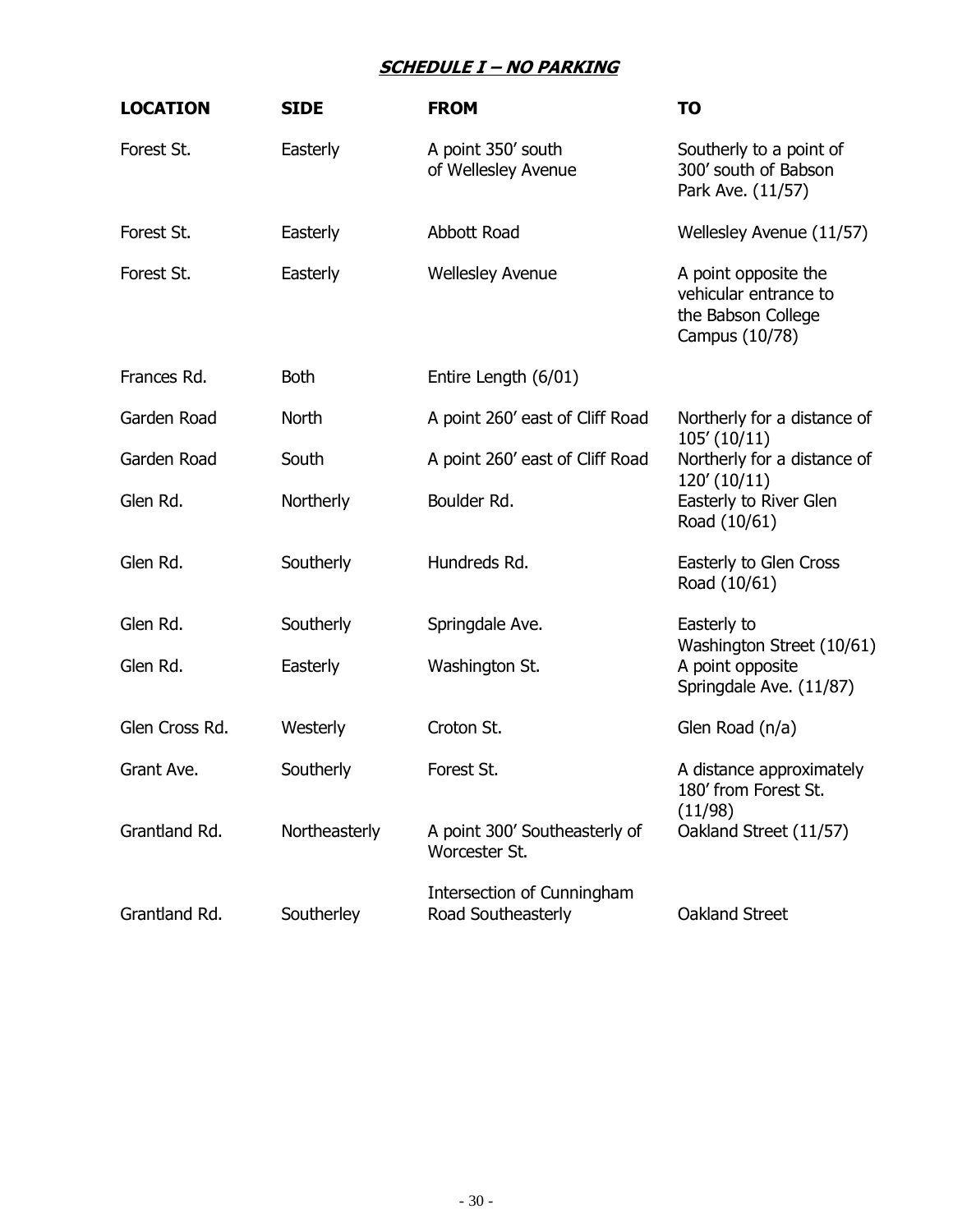| <b>LOCATION</b>     | <b>SIDE</b>       | <b>FROM</b>                                                                 | <b>TO</b>                                                                              |
|---------------------|-------------------|-----------------------------------------------------------------------------|----------------------------------------------------------------------------------------|
| Grove St.           | Easterly          | Northerly from a<br>point 140' northerly<br>of Central Street (11/57)       |                                                                                        |
| Grove St.           | East              | <b>Benvenue Street</b>                                                      | Residence at 96 Grove<br><b>Street</b>                                                 |
| Grove St.           | Easterly          | A point 117' south<br>of Spring Street                                      | The northerly sideline<br>of Hampden St. for a<br>total distance of 1060'<br>(5/79)    |
| Grove St.           | Westerly          | A point 767' south of Spring<br><b>Street</b>                               | A point 386' southerly of<br><b>Spring Street</b>                                      |
| Hundreds Rd.        | <b>Both sides</b> | Glen Road, westerly                                                         | A distance of 200' (10/59)                                                             |
| <b>Hilltop Road</b> | East<br>West      | <b>Linden Street</b><br><b>Linden Street</b><br>(9am-6pm Monday-Saturday)   | A point 140' north (11/16)<br>A point 210' north                                       |
| Kingsbury St.       | East              | A point 100' south<br>of the crosswalk                                      | (12/11/17)<br>A point opposite the<br>northerly limit of the<br>school property (5/88) |
|                     |                   | (7 a.m. to 6 p.m., Monday-Friday)                                           |                                                                                        |
| Kingsbury St.       | West              | A point 100' north of<br>the crosswalk<br>(7 a.m. to 6 p.m., Monday-Friday) | A point 50' south<br>of the crosswalk (5/88)                                           |
| Laurel Ave.         | <b>Both sides</b> | Northern Boundary of<br><b>Cochituate Aqueduct</b><br>(7 a.m. to 6 p.m.)    | Forest Street (6/87)                                                                   |
| Ledyard St.         | Easterly          | Washington St.                                                              | Northerly for a<br>distance of 280' (4/69)                                             |
| Linden St.          | Both sides        | Crest Rd.                                                                   | Weston Road (5/89)                                                                     |
| Linden St.          | Southerly         | Crest Rd., Easterly                                                         | A point 160' easterly<br>of Hollis Street (11/57)                                      |
| Linden St.          | Southerly         | Everett St., Easterly                                                       | A distance of 200' (10/59)                                                             |
| Linden St.          | Northerly         | Crest Rd.                                                                   | Everett St. (11/57)                                                                    |
| Linden St.          | Southerly         | Crest Rd., Easterly                                                         | Everett St. (n/a)                                                                      |
| Linden St.          | Northerly         | Donzinetti St.                                                              | Kingsbury St. (11/57)                                                                  |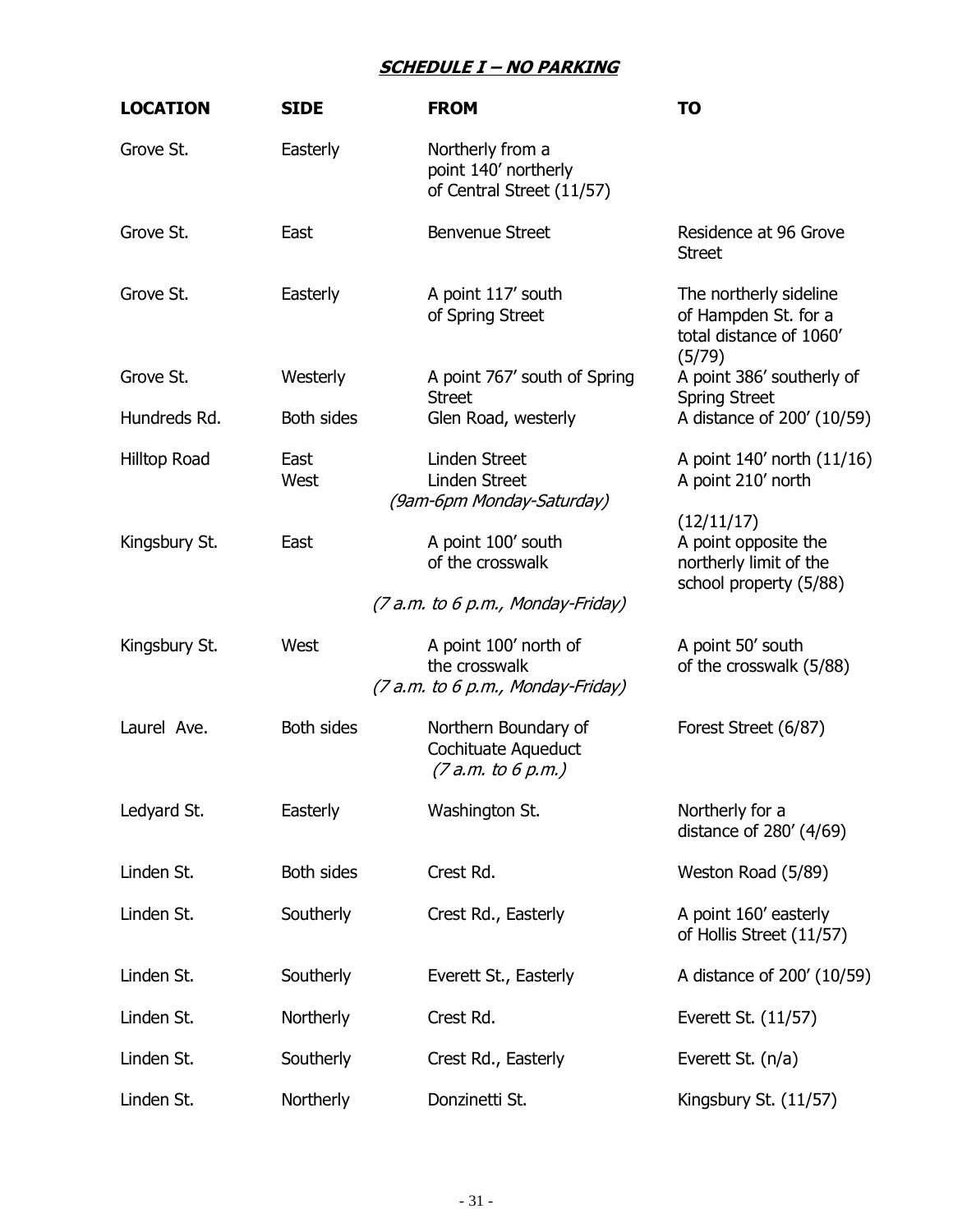| <b>LOCATION</b> | <b>SIDE</b>       | <b>FROM</b>                                                     | <b>TO</b>                                                              |
|-----------------|-------------------|-----------------------------------------------------------------|------------------------------------------------------------------------|
| Linden St.      | Northerly         | Everett St.                                                     | Kingsbury St. (1/86)                                                   |
| Linden St.      | Southerly         | Rockland St.                                                    | Clifton Rd. (5/72)                                                     |
| Linden St.      | Both sides        | Kingsbury St.                                                   | A point 100' east of<br>Kingsbury St. (1/75)                           |
| Linden St.      | Southerly         | Crest Rd.                                                       | Kingsbury St. (7/74)                                                   |
| Maugus Ave.     | Easterly          | Washington St.<br>southerly                                     | A point 250' south of<br>Eaton Court (9/93)                            |
| Maugus Ave.     | Westerly          | A point 218' south<br>of the south line<br>of Washington Street | A point 620' south of<br>the south line of<br>Washington Street (8/93) |
| Oak St.         | <b>Both</b>       | Westerly St.                                                    | A point 200' north of<br>Westerly St. (11/91)                          |
| Oak St.         | Westerly          | A point opposite<br>School St.                                  | A point 640' in a<br>southerly direction (3/79)                        |
| Oak St.         | Easterly          | School St.                                                      | A point 800' south<br>of School Street (11/87)                         |
| Oakland St.     | <b>Both sides</b> | Worcester St.                                                   | A point 2,953' south<br>of Worcester Street (7/74)                     |
| Overbrook Dr.   | Westerly          | Worcester St.                                                   | A distance of 200'<br>northerly (5/66)                                 |
| Overbrook Dr.   | Easterly          | Worcester St.                                                   | A distance of 138'<br>northerly (5/66)                                 |
| Paine St.       | Northwest         | Rice St.                                                        | The property line of<br>house #29 Paine St.<br>(6/92)                  |
|                 |                   | (8 a.m. to 3 p.m., Monday-Friday)                               |                                                                        |
| Paine St.       | Northerly         | A point 147' east of traffic<br>island                          | A point 191' east of traffic<br>island $(11/13)$                       |
| Parkway         | Both sides        | Forest St.                                                      | Wellesley Ave. (11/57)                                                 |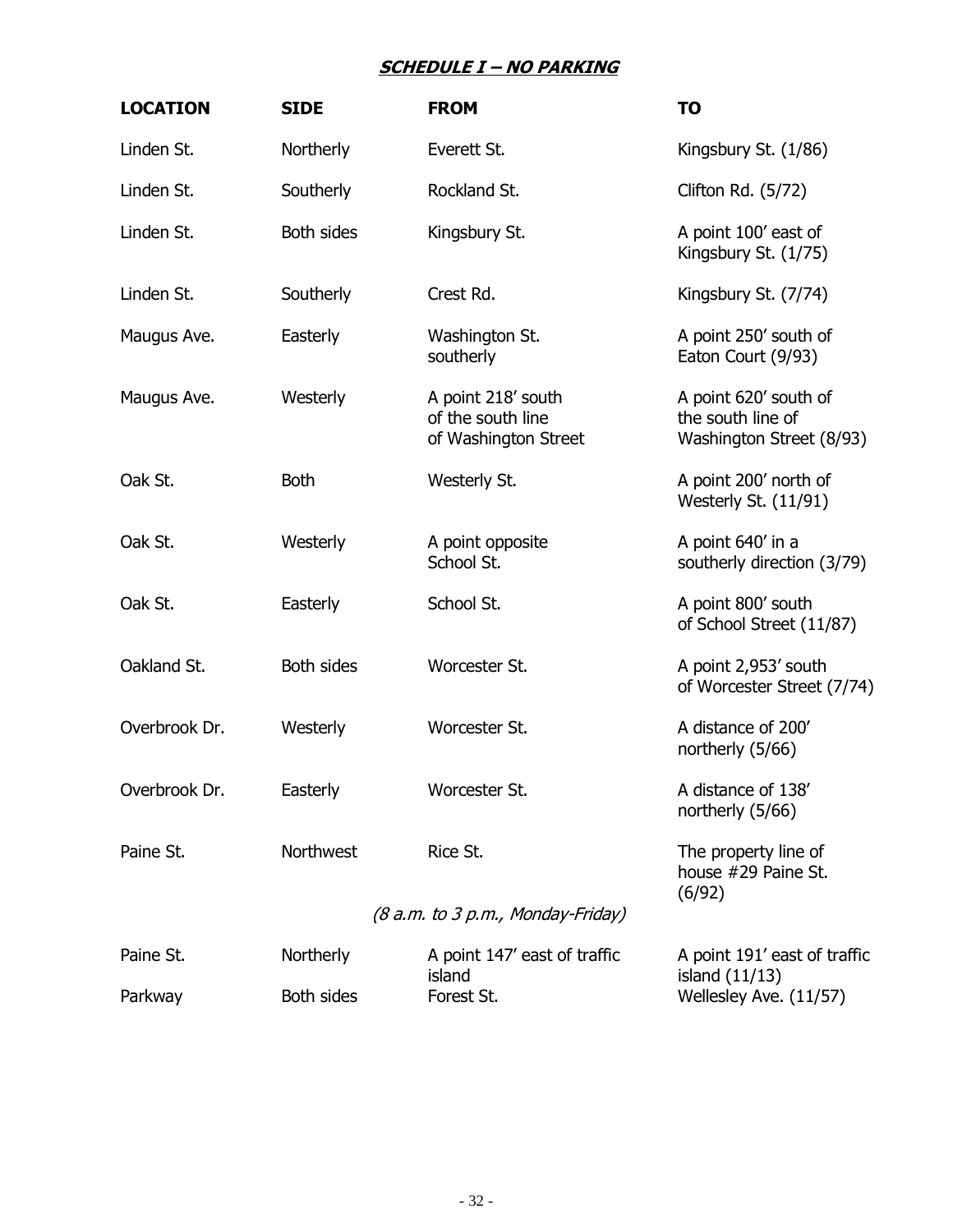| <b>LOCATION</b>                                  | <b>SIDE</b>       | <b>FROM</b>                                                                                                                   | <b>TO</b>                                              |
|--------------------------------------------------|-------------------|-------------------------------------------------------------------------------------------------------------------------------|--------------------------------------------------------|
| Pickerel<br>Rd.(Private)<br>(Town Owned<br>Land) | Northerly         | A point 12ft. west of the<br>Pickerel Rd. Bridge                                                                              | A point 200' west of the<br>Pickerel Rd. Bridge (7/99) |
| Pickerel<br>Rd.(Private)<br>(Town Owned<br>Land) | Southerly         | A point 130ft. west of the<br>Pickerel Rd. Bridge                                                                             | A point 180' west of the<br>Pickerel Rd. Bridge (7/99) |
| Pond Rd.                                         | Both sides        | Central St.                                                                                                                   | Washington St. (9/78)                                  |
| Prescott St.                                     | Westerly          | Washington St.                                                                                                                | Market St. (8/60)                                      |
| Putney Rd.                                       | <b>Both sides</b> | Oakland St.<br>(8 a.m. to 4 p.m., Monday-Friday)                                                                              | Priscilla Cir. (2/63)                                  |
| Railroad Ave.                                    | Both sides        | Central St.                                                                                                                   | Grove St. (11/57)                                      |
| River St.                                        | Westerly          | Washington St.                                                                                                                | A distance of 620'<br>southerly (11/57)                |
| Rice St.                                         | East              | Paine St.                                                                                                                     | Washington St. (05/10)                                 |
| Rice St.                                         | West              | Paine St.<br>(7:00 a.m. - 7:00 p.m.)                                                                                          | Washington St. (05/10)                                 |
| Rice St.                                         | Easterly          | Washington St.                                                                                                                | A distance of 590'<br>southerly (11/57)                |
| School St.                                       | <b>Both sides</b> | Oak St.                                                                                                                       | Route 9 (11/87)                                        |
| Seaver St.                                       | <b>North</b>      | A point opposite the intersection of Peck Ave.<br>easterly for a distance of 560' (6/92)<br>(8 a.m. to 3 p.m., Monday-Friday) |                                                        |
| Seaward Rd.                                      | Westerly          | 88' south of<br>Washington St.                                                                                                | Southerly end<br>of the Public Way (10/95)             |
| Seaward Rd.                                      | Easterly          | A point 329' south<br>of Washington St.                                                                                       | Southerly end<br>of the Public Way (1/83)              |
| Sessions St.                                     | Westerly          | Washington St.                                                                                                                | Southerly for a<br>distance of 100' (1/71)             |
| Sessions St.                                     | Easterly          | Washington St.                                                                                                                | Southerly for a<br>distance of $65'$ (12/71)           |
| Smith St.                                        | Both sides        | Clifford St.                                                                                                                  | Rice St. (7/76)                                        |
| Spring St.                                       | South             | Grove St.                                                                                                                     | Cameron St. (3/79)                                     |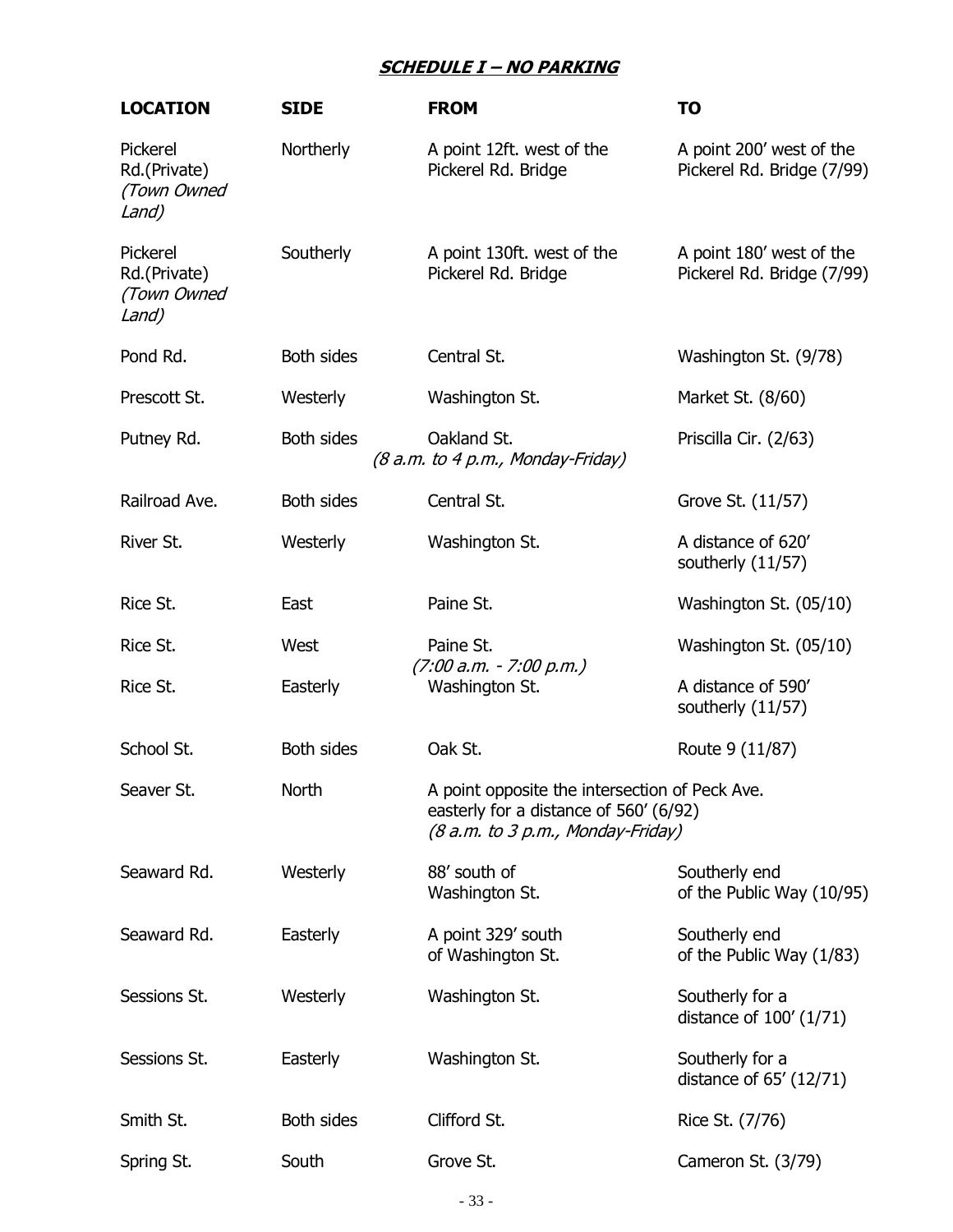| <b>LOCATION</b>                     | <b>SIDE</b>       | <b>FROM</b>                                                   | <b>TO</b>                                                                                                  |
|-------------------------------------|-------------------|---------------------------------------------------------------|------------------------------------------------------------------------------------------------------------|
| Spring St.                          | <b>North</b>      | Grove St.                                                     | A point 123' in an<br>easterly direction (3/79)                                                            |
| Spruce Pk.                          | Southerly         | A point 191' south of<br>Laurel Avenue (2/87)                 |                                                                                                            |
| Spruce Pk.                          | Northerly         | A point 223' north of<br>Laurel Avenue (2/87)                 |                                                                                                            |
| State St.                           | Both sides        | Washington St.                                                | For a distance of 480'<br>southerly (11/57)                                                                |
| <b>Stearns Road</b>                 | <b>Both Sides</b> | Entire Length (6/01)                                          |                                                                                                            |
| Tanglewood Rd.                      | Both sides        | Within cul de sac (6/93)                                      |                                                                                                            |
| <b>Thomas Road</b>                  | South             | <b>Weston Road</b>                                            | A point 25' west (11/09)                                                                                   |
| <b>Thomas Road</b>                  | <b>North</b>      | <b>Weston Road</b>                                            | Its terminus $(11/09)$                                                                                     |
| <b>Town Hall</b><br>Driveway        | <b>Both sides</b> | Northerly for a<br>distance of 220'                           | Northerly for a<br>distance of 220' from<br>its westerly<br>intersection with<br>Washington Street (11/57) |
| <b>Town Hall</b><br><b>Driveway</b> | Southerly         | Its easterly<br>intersection with<br><b>Washington Street</b> | Northwesterly for a<br>distance of 390' (12/56)                                                            |
| Waban St.                           | Easterly          | Church St.                                                    | Weston Rd. (11/57)                                                                                         |
| Waban St.                           | Westerly          | Church St.                                                    | The southerly edge<br>of the property known<br>as No. 7 Waban Street<br>(11/78)                            |
| Walnut St.                          | <b>Both sides</b> | A point 57' east of<br>the east side of Tennyson              | A point 147' east of<br>the easterly side of<br>Tennyson Road (7/74)                                       |
| Walnut St.                          | <b>North</b>      | A point 90' west of the Warren<br>Building property line      | A point 175' west of the<br>Warren Building property                                                       |
| Washington St.                      | Southerly         | The railroad crossing                                         | line $(11/10)$<br>Walnut Street (11/57)                                                                    |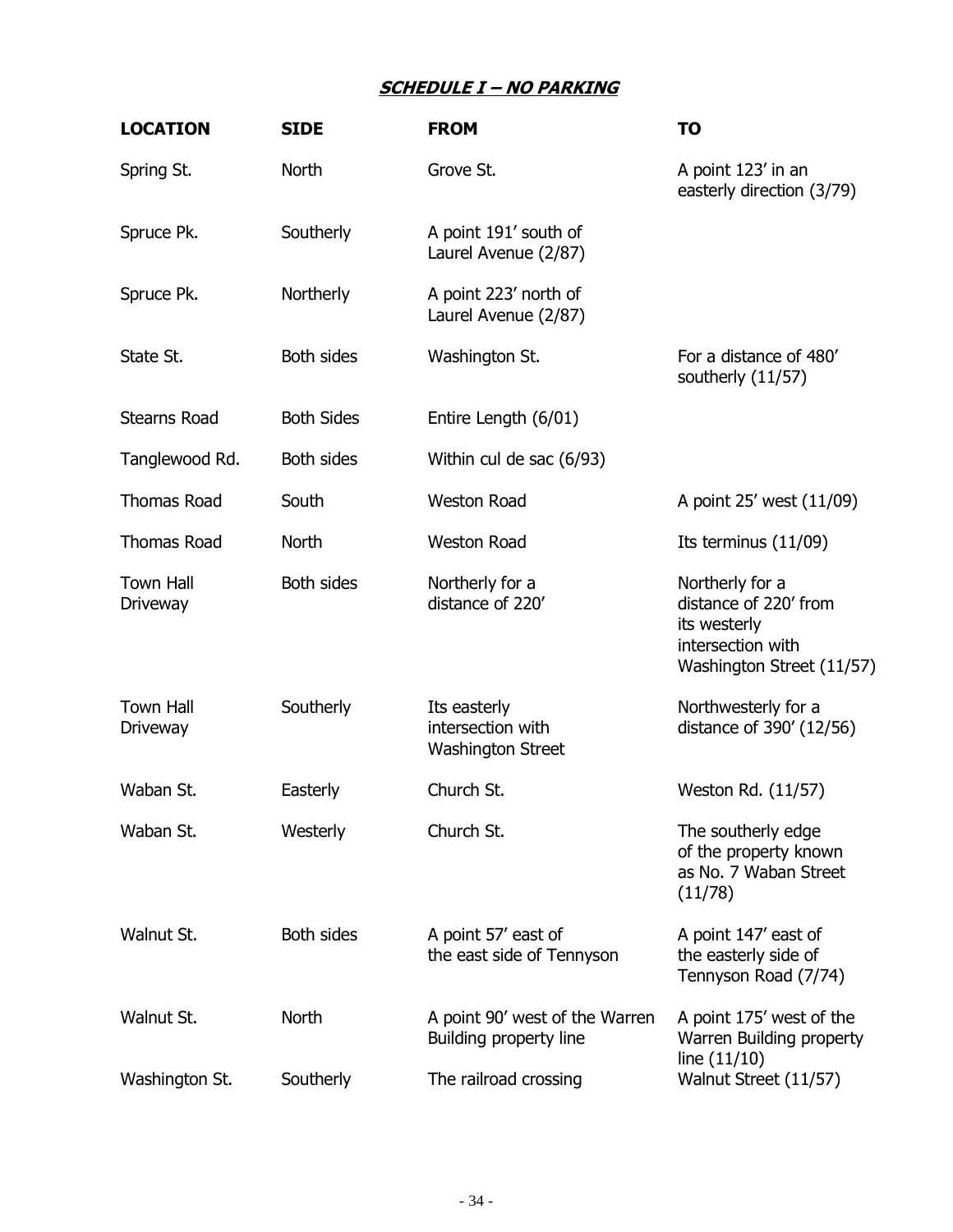| <b>LOCATION</b> | <b>SIDE</b>   | <b>FROM</b>                                                                     | <b>TO</b>                                                        |
|-----------------|---------------|---------------------------------------------------------------------------------|------------------------------------------------------------------|
| Washington St.  | Southerly     | Grantland Rd. westerly                                                          | A distance of 290' (11/57)                                       |
| Washington St.  | Northerly     | The westerly intersection<br>of Chapel Plance                                   | Westerly for a<br>distance of 240' (11/57)                       |
| Washington St.  | Southerly     | Route 9 overpass                                                                | Westerly for a<br>distance of 200'<br>to Worcester St. $(11/57)$ |
| Washington St.  | Northerly     | Worcester St.<br>(4 P.M. to 6 P.M. Mon-Fri.)                                    | Prescott St. (10/62)                                             |
| Washington St.  | Southerly     | Laurel Ave.                                                                     | Forest St. (7/74)                                                |
| Washington St.  | Northerly     | Prescott St.                                                                    | A point 450' west of<br>Kingsbury St. (11/57)                    |
| Washington St.  | Southerly     | Forest St.                                                                      | Laurel Ave. (7/74)                                               |
| Washington St.  | Southerly     | State St.                                                                       | Easterly for a<br>distance of $240'$ (n/a)                       |
| Washington St.  | Southerly     | State St.                                                                       | Westerly for a<br>distance of $125'$ (n/a)                       |
| Washington St.  | Northwesterly | Weston Rd.                                                                      | Lovewell Rd. (11/57)                                             |
| Washington St.  | Southerly     | Worcester St.<br>(7:30 a.m. to 8:30 a.m., Monday-Friday)                        | Laurel Ave. (10/65)                                              |
| Washington St.  | Southerly     | Forest St.                                                                      | A point 240' east of<br>State Street (10/65)                     |
|                 |               | (7:30 a.m. to 8:30 a.m., Monday-Friday)                                         |                                                                  |
| Washington St.  | Southerly     | A point 125' west<br>of State Street<br>(7:30 a.m. to 8:30 a.m., Monday-Friday) | Morton St. (10/65)                                               |
| Washington St.  | Westerly      | Central St.                                                                     | A point 130'<br>southwest of Central<br>Street (5/72)            |
| Washington St.  | Northerly     | Ledyard St.                                                                     | A point 45' east of<br>Ledyard St. (06/10)                       |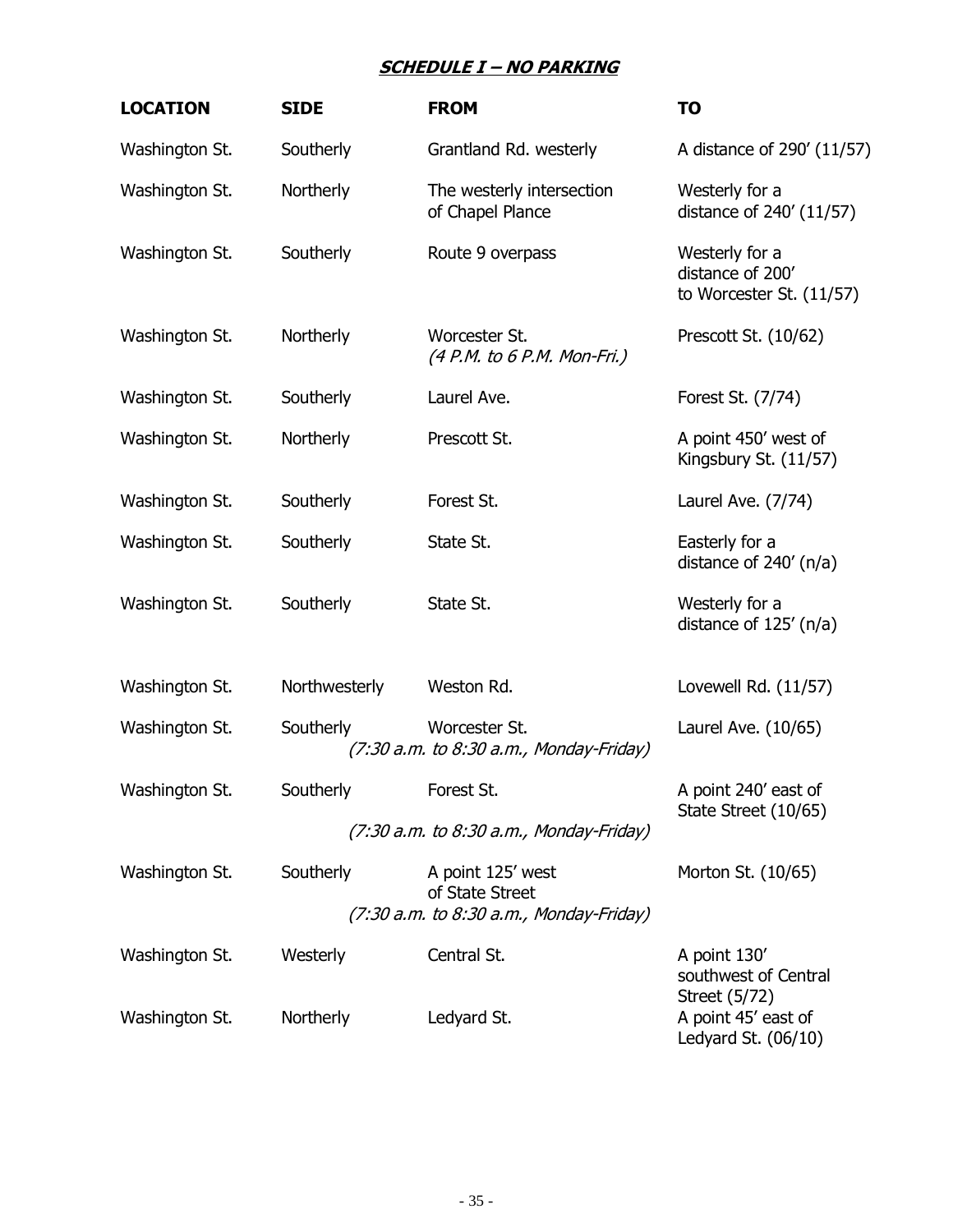| <b>LOCATION</b> | <b>SIDE</b>                    | <b>FROM</b>                                                     | <b>TO</b>                                                                        |
|-----------------|--------------------------------|-----------------------------------------------------------------|----------------------------------------------------------------------------------|
| Washington St.  | Northerly                      | Grove St.                                                       | A point 42' east of<br>Grove Street (5/72)                                       |
| Washington St.  | Southerly                      | Seaward Rd.                                                     | A point 85' west of<br>Seaward Road (5/72)                                       |
| Washington St.  | Northwesterly                  | A point 320' southwesterly<br>of Dover Rd.                      | A point southwesterly<br>1,435' (5/79)                                           |
| Washington St.  | Northerly                      | Town Hall Driveway                                              | A point 110' westerly<br>(4/81)                                                  |
| Washington St.  | Northerly                      | Town Hall Driveway                                              | A point 45' westerly (1/83)                                                      |
| Washington St.  | Northerly                      | A point 243' west of<br>the Town Hall Drive                     | A point 100' westerly<br>(1/83)                                                  |
| Washington St.  | Southerly                      | A point 171' east of St Paul<br>Crosswalk                       | Easterly 120'                                                                    |
| Washington St.  | Southerly                      | Cameron St.                                                     | Brook St. (5/72)                                                                 |
| Washington St.  | Northerly                      | Driveway $#1$<br><b>Washington Street</b><br>(4 p.m. to 6 p.m.) | The Newton Line<br>(6/87)                                                        |
| Washington St.  | Southerly                      | River St.                                                       | The Newton Line (6/87)                                                           |
| Washington St.  | Southwesterly                  | Denton Road<br>(southeast)                                      | A point 30' southwest<br>of Denton Road (2/98)                                   |
| Washington St.  | Northerly                      | <b>Weston Road</b>                                              | A point opposite Leighton<br>Road (9/04)                                         |
| Washington St.  | Northerly                      | A point opposite Leighton Road                                  | A point opposite Dover<br>Road (9/04)                                            |
| Washington St.  | South                          | Denton Road (Easterly Potion)<br>(Monday – Friday)              | Cottage Street (9/04)                                                            |
| Washington St.  | South                          | Cottage Street<br>(Monday – Friday)                             | Dover Road (9/04)                                                                |
| Washington St.  | South                          | <b>Cottage Street</b>                                           | For a distance of 50'<br>Westerly (9/04)                                         |
| Washington St.  | South                          | Leighton Road                                                   | For a distance of 50'<br>Westerly (9/04)                                         |
| Washington St   | South<br>South<br><b>North</b> | <b>Rice Street</b><br>Tennis Court Driveway<br>Columbia Street  | A point 325' west (11/09)<br>A point 40' west (1/09)<br>A point 60' west (11/09) |
| Wellesley Ave.  | Southerly                      | Brook St.                                                       | Dexter Rd. (12/61)                                                               |
| Washington St   | South<br>South                 | <b>Rice Street</b><br>Tennis court driveway                     | a point 523' west (11/09)<br>a point 40' west (11/09)                            |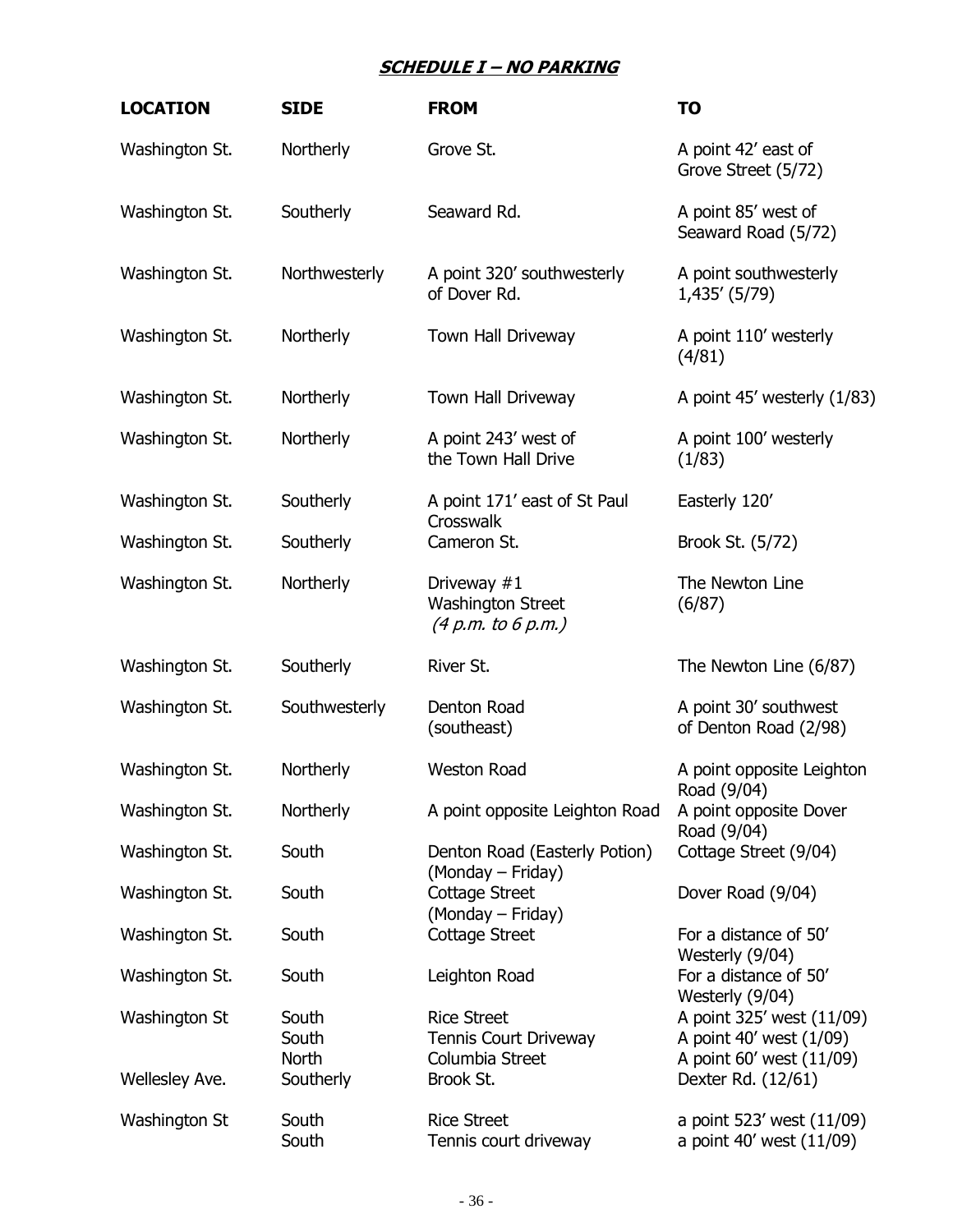| <b>LOCATION</b>          | <b>SIDE</b>       | <b>FROM</b>                                               | TO                                                                             |
|--------------------------|-------------------|-----------------------------------------------------------|--------------------------------------------------------------------------------|
| Washington St.           | Northerly         | Driveway at 27 Washington St                              | A point 30' east (03/16)                                                       |
| Washington St.           | Northerly         | A point 180'west of Cliff Road<br>7:30am-8:30am Mon - Fri | A point 220' west of Cliff<br>Road (01/13)                                     |
| <b>Washington Street</b> | <b>Both sides</b> | Forest St.                                                | Easterly for a distance                                                        |
| Wellesley Ave.           | Southerly         | Opposite Ordway Rd.                                       | of 350' (11/57)<br>A point 1030' easterly<br>of opposite Ordway<br>Road (6/75) |
| <b>Weston Road</b>       | Westerly          | Cross St.                                                 | Southerly to<br>Washington St. (11/57)                                         |
| <b>Weston Road</b>       | Easterly          | Waban St.                                                 | Southerly to<br>Washington St. (11/66)                                         |
| <b>Weston Road</b>       | Easterly          | Cross St.                                                 | Southerly to Waban St.<br>(1/73)                                               |
| <b>Weston Road</b>       | Easterly          | North line<br>of Hardy School                             | A point 73' northerly<br>to State Highway (1/77)                               |
| <b>Weston Road</b>       | Easterly          | Central St.                                               | Southerly for 47' (1/83)                                                       |
| <b>Weston Road</b>       | Easterly          | A point 113'<br>southerly from<br><b>Central Street</b>   | Cross Street (1/83)                                                            |
| William St.              | <b>Both sides</b> | Worcester St.                                             | Terminus of<br>William Street (3/76)                                           |
| Woodlawn Avenue          | Westerly          | <b>Fuller Road</b>                                        | Colburn Road                                                                   |
| Worcester St.            | Southerly         | A point 85' east of<br><b>Washington Street</b>           | A point easterly<br>a distance of 256'(10/79)                                  |
| Worcester St.            | Southerly         | Route 9<br>(7:30 a.m and 9:00 a.m.)                       | Route 16 (12/79)                                                               |
| Worcester St.            | Southerly         | Washington St.                                            | Westerly 40' (1/83)                                                            |
| Worcester St.            | Northerly         | A point east 90'<br>of Route 9 sideline                   | Washington St.<br>Informal change 3/8<br>J. Fitz (1/83)                        |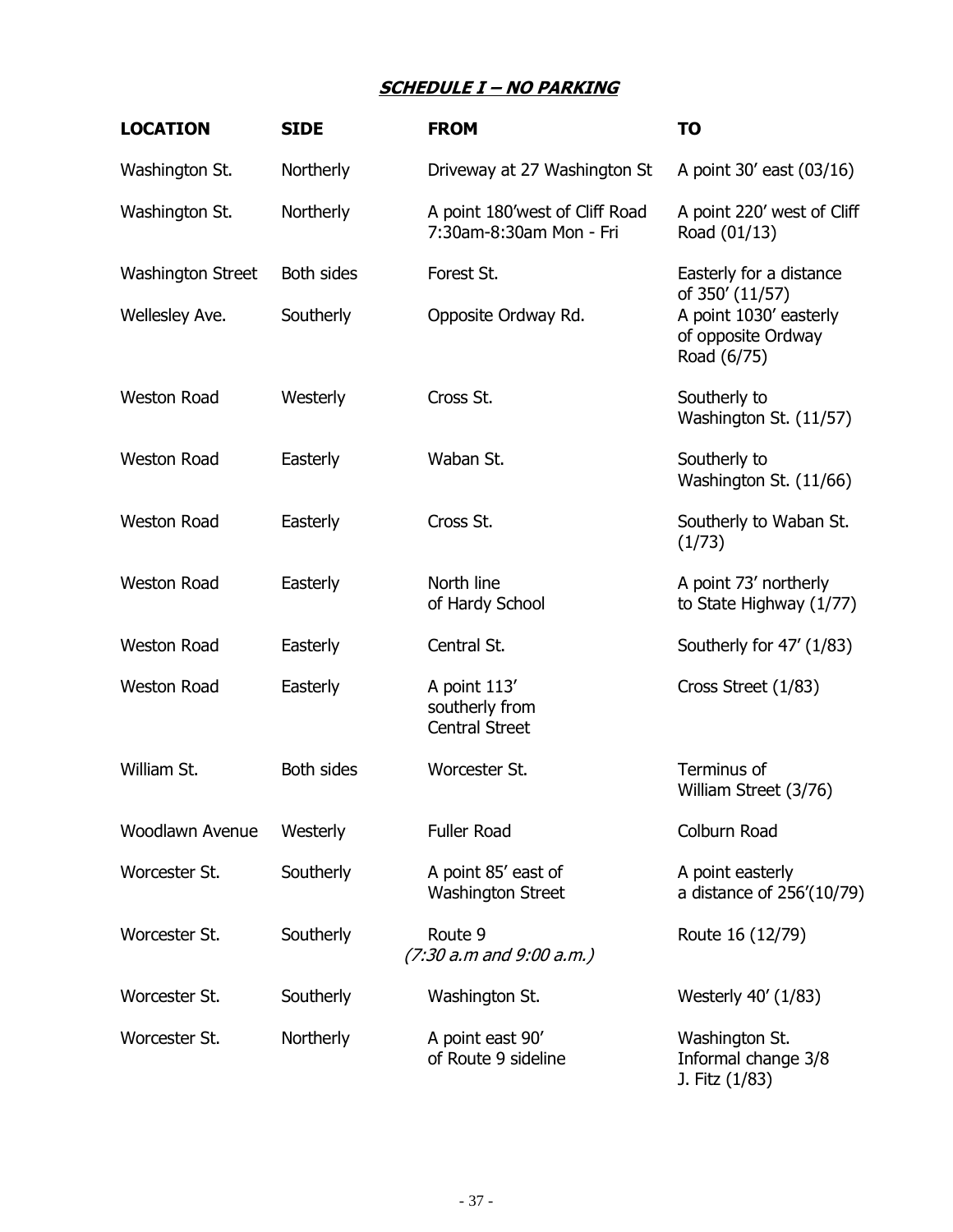# **ONE HOUR PARKING**

<span id="page-37-0"></span>

| <b>LOCATION</b>  | <b>SIDE</b>       | <b>FROM</b>       | <b>TO</b>                                         |
|------------------|-------------------|-------------------|---------------------------------------------------|
| Abbott Rd.       | Westerly          | Bemis Road        | SW to a point 345'<br>north of Clovelly Rd. (n/a) |
| Atwood St.       | <b>Both sides</b> | Morton St.        | State St. (11/52)                                 |
| Babson Park Ave. | Northerly         | Forest St.        | Westerly for a<br>distance of 365' (12/51)        |
| Washington St.   | Northerly         | Columbia St.      | Ledyard St. (n/a)                                 |
| Washington St.   | Easterly          | Denton Rd. (West) | A point 344'<br>northeasterly (5/96)              |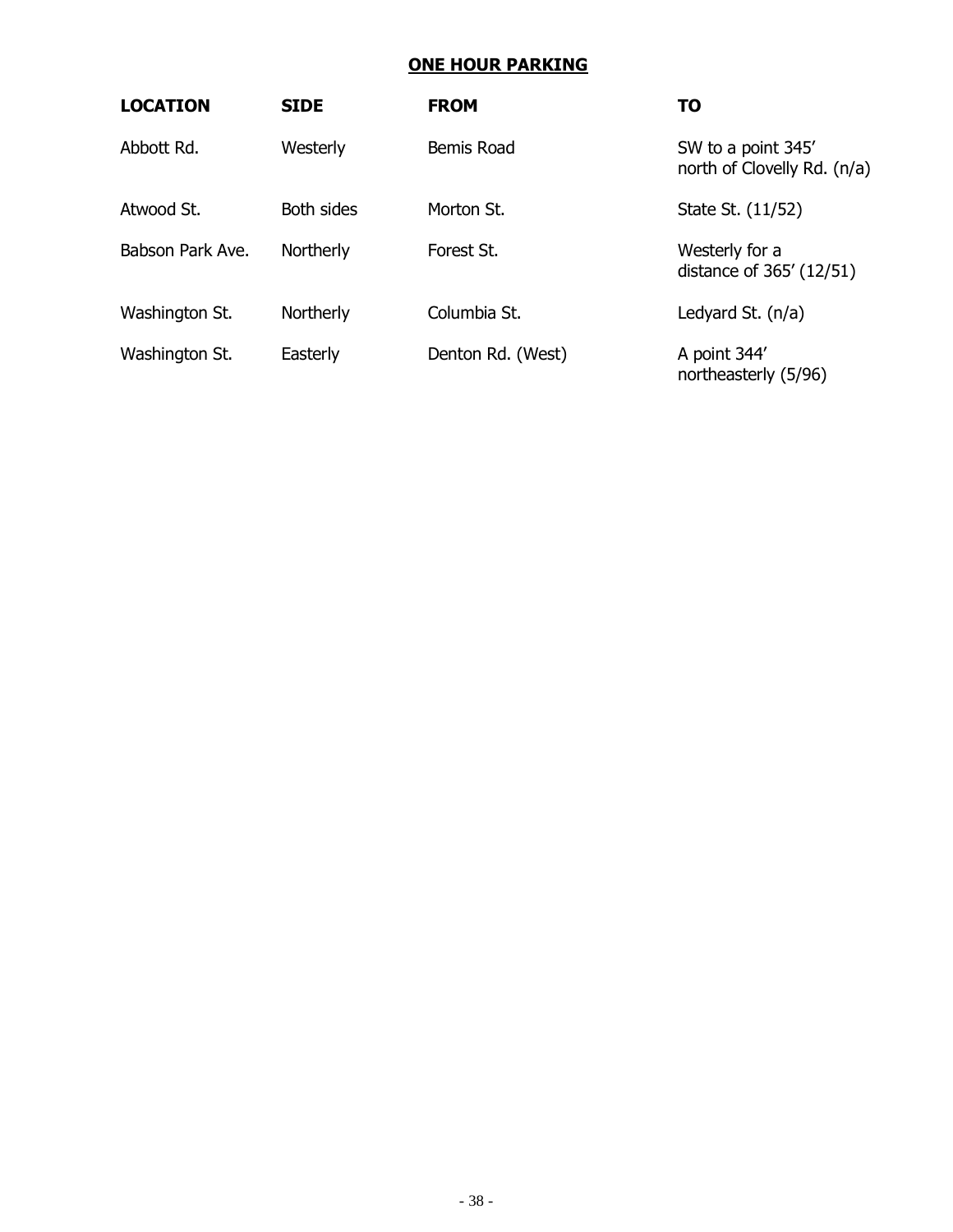<span id="page-38-0"></span>

| <b>LOCATION</b>                                                   | <b>SIDE</b>       | <b>FROM</b>                                                                                                                             | <b>TO</b>                                 |
|-------------------------------------------------------------------|-------------------|-----------------------------------------------------------------------------------------------------------------------------------------|-------------------------------------------|
| Abbott St.                                                        | Easterly          | Church St.                                                                                                                              | Weston Rd. (11/57)                        |
| Ayer Rd.                                                          | North             | Kingsbury St.                                                                                                                           | Wall St. (6/75)                           |
| Calvin Rd.                                                        | South             | Kingsbury St.                                                                                                                           | A point 280' westerly (n/a)               |
| Cameron St.                                                       | Easterly          | Hampden St.                                                                                                                             | Northerly for 500' (n/a)                  |
| Central St.                                                       | Northerly         | A point 120' west<br>of Crest Rd.                                                                                                       | A point 120' east<br>of Weston Rd. (n/a)  |
| Central St.                                                       | Southerly         | A point 300' west<br>of Washington St.                                                                                                  | Weston Rd. (n/a)                          |
| Church St.                                                        | Northerly         | Cross St.                                                                                                                               | Washington St. (11/57)                    |
| Church St.                                                        | Southerly         | Abbott St.                                                                                                                              | Washington St. (11/57)                    |
| Crest Rd.                                                         | Westerly          | Central St.                                                                                                                             | The railroad bridge<br>(11/57)            |
| Clovelly Rd.                                                      | Southerly         | Abbott Rd.                                                                                                                              | Caroline St.                              |
| Cross St.                                                         | <b>Both sides</b> | $(7am - 5pm)$<br>Central St.                                                                                                            | Weston Rd. (11/57)                        |
| Donizetti St.                                                     | Easterly          | 100 feet north<br>of Linden St.                                                                                                         | Driveway to school<br>parking lot (10/03) |
| Eaton Ct.                                                         | <b>Both sides</b> | A point 118' south<br>of Washington Street<br>(Except from southeasterly side from N.E. sideline of Maugus Ave. to a point 47' from the | Maugus Ave (11/57)                        |
| northeasterly sideline of Maugus Ave, where there is no parking.) |                   |                                                                                                                                         |                                           |

| Forest St.     | Westerly          | Grant Ave.                              | Paine St. (11/57)                           |
|----------------|-------------------|-----------------------------------------|---------------------------------------------|
| Forest St.     | Easterly          | A point 200' south<br>of Wellesley Ave. | Southerly for a<br>distance of 150' (11/57) |
| Glen Cross Rd. | Easterly          | Hillside Rd.                            | Glen Rd. $(n/a)$                            |
| Grantland Rd.  | <b>Both sides</b> | Washington St.                          | State Highway, Route 9<br>(11/57)           |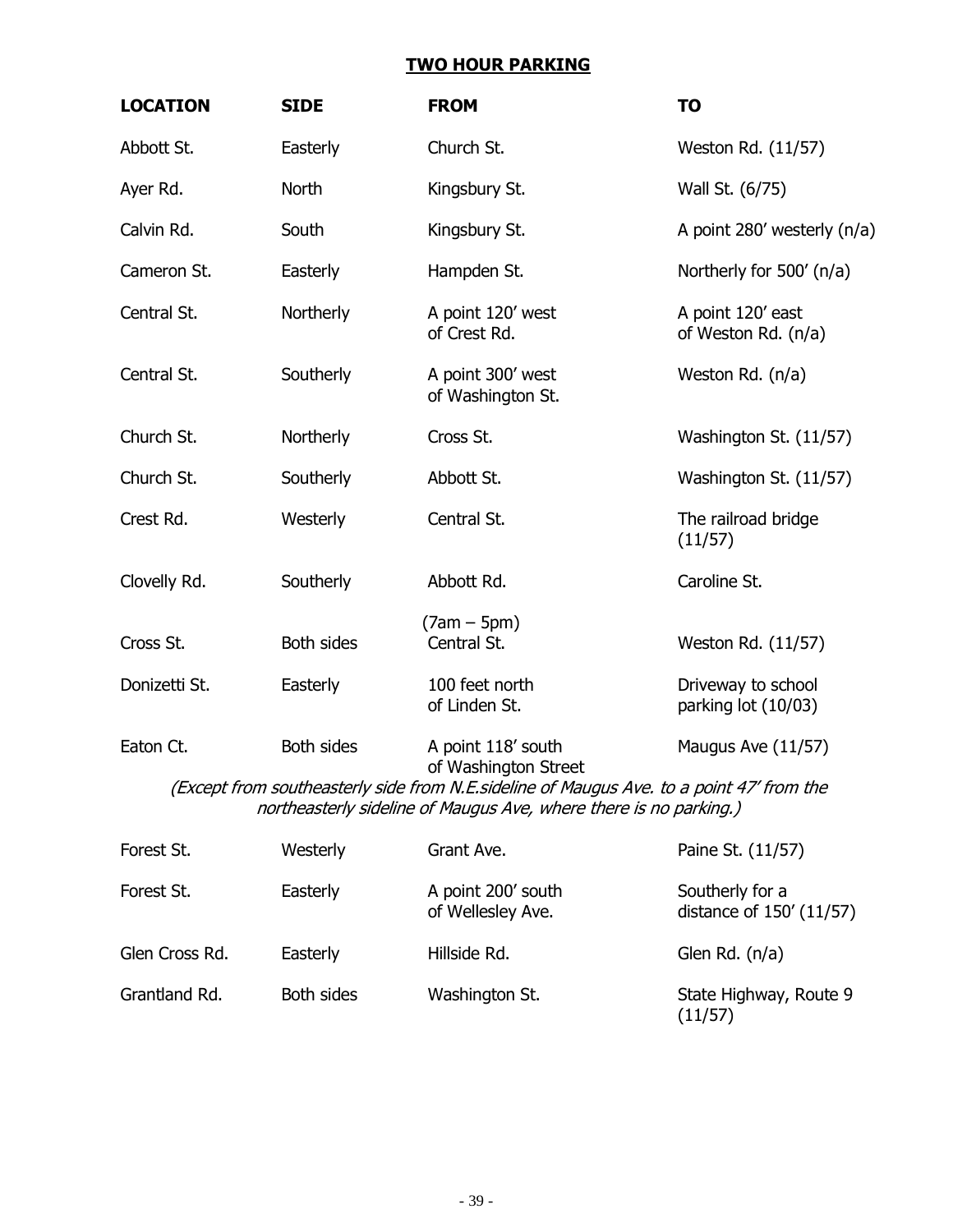| <b>LOCATION</b> | <b>SIDE</b>                 | <b>FROM</b>                                                               | <b>TO</b>                                                                    |
|-----------------|-----------------------------|---------------------------------------------------------------------------|------------------------------------------------------------------------------|
| Grove St.       | Easterly                    | Washington St.                                                            | Northerly for a<br>distance of 80' (11/57)                                   |
| Grove St.       | Westerly                    | Washington St.                                                            | Railroad Avenue (11/57)                                                      |
| Grove St.       | Easterly                    | Washington St.                                                            | Spring St. (11/57)                                                           |
| Grove St.       | Westerly                    | Washington St.                                                            | Southerly to a point<br>110' south of Spring<br>Street (11/57)               |
| Grove St.       | Westerly                    | A point 95'<br>southerly from<br>southern line of<br><b>Spring Street</b> | A point 672' southerly<br>(n/a)                                              |
| Hillside Rd.    | <b>Both sides</b>           | Croton St.                                                                | Easterly for a distance<br>of $800'$ (n/a)                                   |
| Maugus Ave.     | Westerly                    | Washington St.                                                            | A point 218'<br>south of<br>Washington St. (5/96)                            |
| Morton St.      | <b>Both sides</b>           | Washington St.                                                            | Atwood St. (11/57)                                                           |
| Paine Street    | Northerly side of<br>island | Rice St.                                                                  | A distance of 235' east of<br>Rice Street (11/12)                            |
| Prescott St.    | Easterly                    | Washington St.                                                            | Market St. (8/60)                                                            |
| Seaward Rd.     | Easterly                    | Washington St.                                                            | To a point 329'<br>southerly (n/a)                                           |
| Sessions St.    | <b>Both sides</b>           | Washington St.                                                            | From a point 100'<br>south of Washington<br>Street to Atwood<br>Street (n/a) |

From a point 65' easterly of Washington Street to Atwood Street (n/a)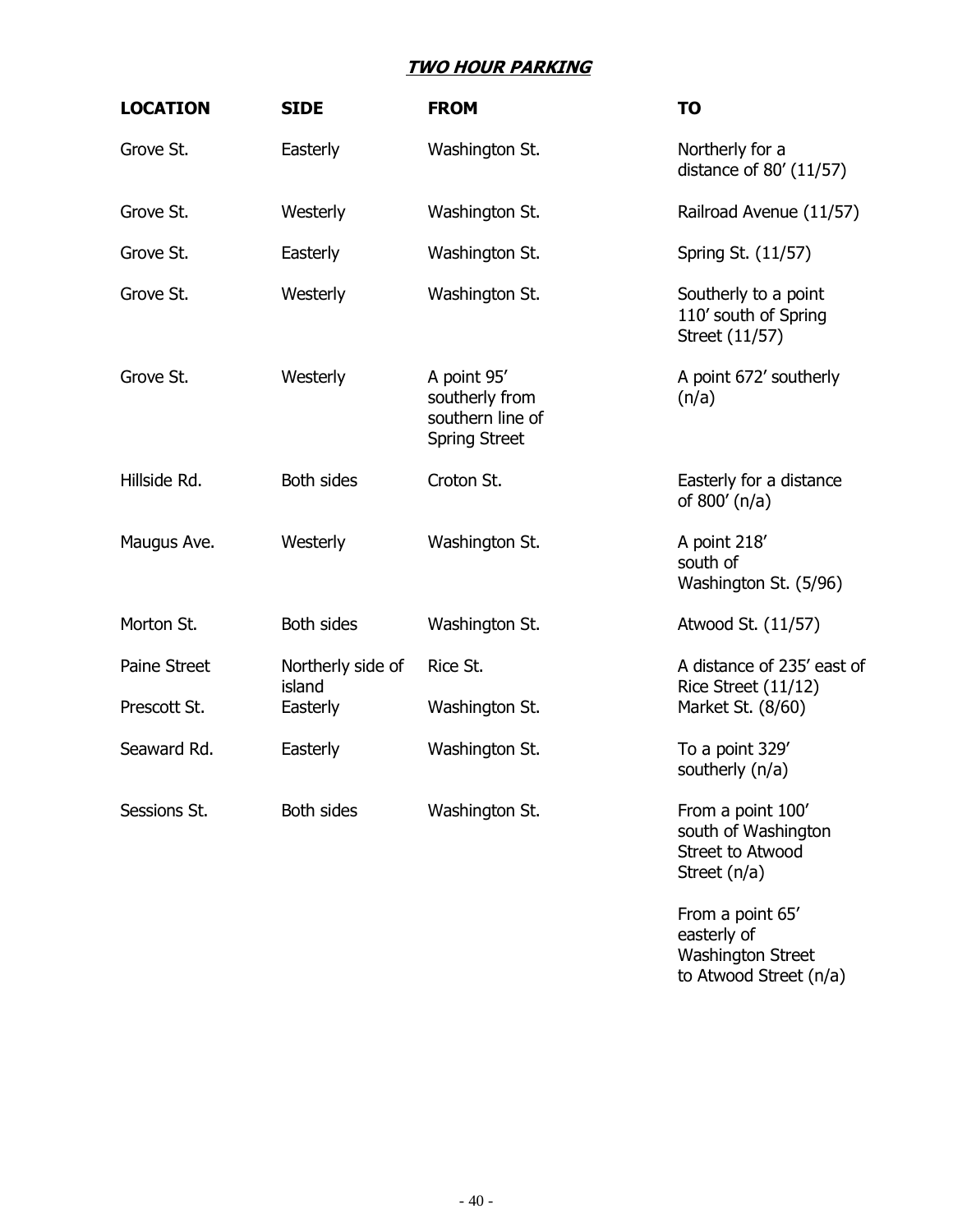| <b>LOCATION</b> | <b>SIDE</b>   | <b>FROM</b>                                                          | TO                                                                             |
|-----------------|---------------|----------------------------------------------------------------------|--------------------------------------------------------------------------------|
| Spring St.      | <b>North</b>  | Cameron St.                                                          | A point 123' easterly<br>of Grove St. (3/79)                                   |
| Washington St.  | Northerly     | Glen Rd.                                                             | Orchard St. (6/64)                                                             |
| Washington St.  | Northerly     | Route 9 overpass                                                     | Worcester St. (6/64)                                                           |
| Washington St.  | Northerly     | Worcester St.<br>(except 2 p.m. to 4 p.m., Monday-Friday)            | Prescott St. (6/64)                                                            |
| Washington St.  | Southerly     | Forest St.                                                           | A point 240' east<br>of State Street (10/65)                                   |
| Washington St.  | Southerly     | Route 9 westbound<br>off-ramp                                        | Grantland Rd.<br>extension $(n/a)$                                             |
| Washington St.  | Northerly     | A point 450'west<br>of Kingsbury St.                                 | The Police Station<br>driveway $(n/a)$                                         |
| Washington St.  | Southerly     | A point 125' west<br>of State Street<br>(8:30 a.m. to 6 p.m.)        | Morton Street (n/a)                                                            |
| Washington St.  | Easterly      | Grove St.                                                            | A point 344'<br>northeast of<br>Denton Rd. (West) (n/a)                        |
| Washington St.  | Westerly      | A point 130' southwest<br>of Central Street                          | A point 500' southwest<br>of Church Street (5/96)                              |
| Washington St.  | Northerly     | A point 343' west<br>of the Town Hall Drive                          | Grove Street (n/a)                                                             |
| Washington St.  | Northwesterly | A point 50' southwest<br>of the Police Department<br><b>Driveway</b> | A point 30' northeast<br>of St. Paul' Church<br>crosswalk (2/98)               |
| Washington St.  | Southeasterly | A point 16' northeast<br>of St. Paul's Church<br>crosswalk           | A point 90' southeast<br>of Morton Street (2/98)<br>(08/17)                    |
| Washington St.  | Southerly     | A point 11' east of St Paul<br>Crosswalk                             | East for 160' westerly<br>edge of Tolles Parsons<br>Center driveway<br>(08/17) |
| Washington St.  | Southerly     | Easterly edge of Tolles Parsons<br>Center driveway                   | A point 90' west of Morton<br>Street (08/17)                                   |
| Washington St.  | South         | <b>Rice Street</b>                                                   | A point 345' east (11/09)                                                      |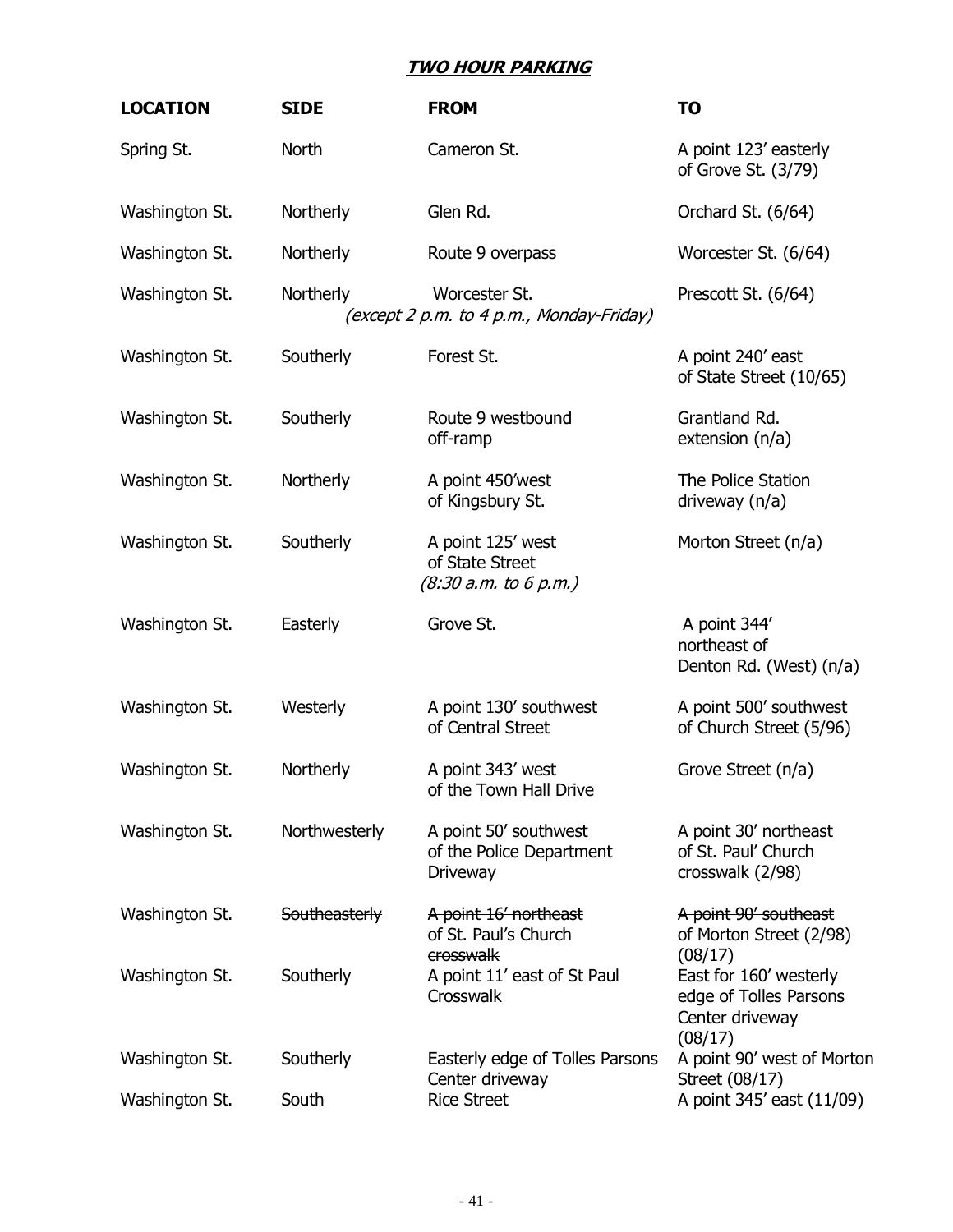| <b>LOCATION</b>                               | <b>SIDE</b>                                       | <b>FROM</b>                                                                    | TO                                                                |
|-----------------------------------------------|---------------------------------------------------|--------------------------------------------------------------------------------|-------------------------------------------------------------------|
| Washington St.                                | Southeasterly                                     | A point 260' southwest<br>of St. Paul's Church<br>crosswalk                    | A point 40' southwest<br>of St. Paul's Church<br>crosswalk (2/98) |
| Weston Rd.                                    | Easterly                                          | A point 47'<br>southerly from<br><b>Central Street</b>                         | Southerly for 66' (n/a)                                           |
| Weston Rd.                                    | Westerly                                          | <b>Central Street</b>                                                          | Cross Street (5/96)                                               |
| Worcester St.                                 | Southerly                                         | Washington St.                                                                 | Easterly for a distance<br>of 85' (11/57)                         |
| Weston Rd.                                    | Southerly                                         | Route 9 sideline                                                               | Easterly $130'$ (n/a)                                             |
| Weston Rd.                                    | Northerly                                         | Route 9 sideline                                                               | Easterly $90'$ (n/a)                                              |
| <b>Hunnewell Field</b><br><b>State Street</b> | <b>Tennis Court</b><br>Parking Lot<br>Parking Lot | 7:00 am $-6:00$ pm<br>Monday - Friday<br>7:00 am $-6:00$ pm<br>Monday - Friday |                                                                   |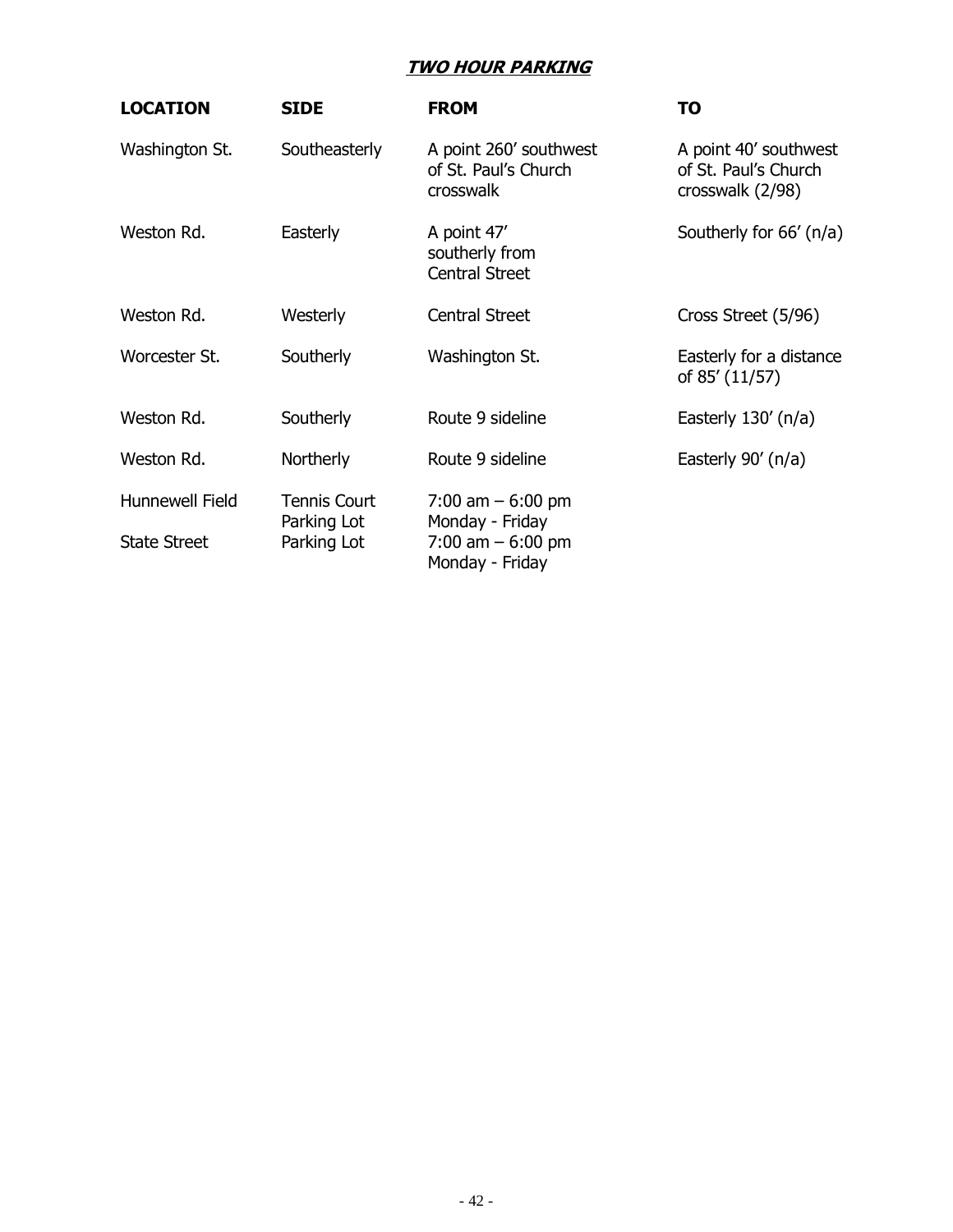# <span id="page-42-0"></span>**FOUR HOUR PARKING**

| <b>LOCATION</b>               | <b>SIDE</b>           | <b>FROM</b>                                                                                | <b>TO</b>                                                                 |
|-------------------------------|-----------------------|--------------------------------------------------------------------------------------------|---------------------------------------------------------------------------|
| <b>Atwood Street</b>          | <b>North</b><br>South | <b>Morton Street</b><br>Morton Street                                                      | State Street (10/11)<br>A point 160' west of State<br>Street (10/11)      |
| <b>Brook Street</b>           | Northeasterly         | A point 100' southeast of<br><b>Wellesley Avenue</b>                                       | Hampden Street (8/19)                                                     |
| Crestwood Drive               | Both sides            | River Glen Road                                                                            | Dennis Road (5/97)                                                        |
| <b>Croton Street</b>          | <b>Both sides</b>     | <b>Washington Street</b>                                                                   | Elm/Pine Street<br>intersection (5/97)                                    |
| Denton Road<br>(Easterly End) | Easterly              | A point 200' from<br><b>Washington Street</b><br>8 am -5 pm Mon - Fri                      | A point 300' from<br>Washington Street on the<br>West Side (Westerly End) |
| Denton Road<br>(Easterly End) | Westerly              | A point 227' from<br><b>Washington Street</b><br>8 am -5 pm Mon - Fri                      | A point 189' from<br>Washington Street on the<br>East Side (Westerly End) |
| <b>Elm Street</b>             | <b>Both sides</b>     | <b>Washington Street</b>                                                                   | Croton Street (5/97)                                                      |
| <b>Indian Springs</b>         | <b>Both sides</b>     | Glen Road                                                                                  | Hillside Road (2/98)                                                      |
| Way<br><b>Pine Street</b>     | Both sides            | <b>Washington Street</b>                                                                   | Croton Street (5/97)                                                      |
| Pine Ridge Road               | Both sides            | Riverdale Road                                                                             | Ledyard Street (7/98)                                                     |
| Riverdale Road                | <b>Both sides</b>     | Glen Road                                                                                  | Montvale Road (7/98)                                                      |
| River Glen Road               | Both sides            | Glen Road                                                                                  | Dennis Road (5/97)                                                        |
| <b>Rockland Street</b>        | <b>Both</b>           | <b>Linden Street</b><br>Monday-Friday                                                      | Kimlo Road                                                                |
| Seaward Road                  | West                  | A point 765 feet southeast of<br><b>Washington Street</b><br>$8:00$ am $-12:00$ pm Mon-Fri | A point 915 feet southeast<br>of Washington Street                        |
| Washington St.                | Northerly             | A point 45' west of<br>the Town Hall Drive                                                 | A point 198'<br>westerly $(5/96)$                                         |
| Woodlawn Ave.                 | Easterly              | <b>Fuller Road</b>                                                                         | Colburn Road (2/98)                                                       |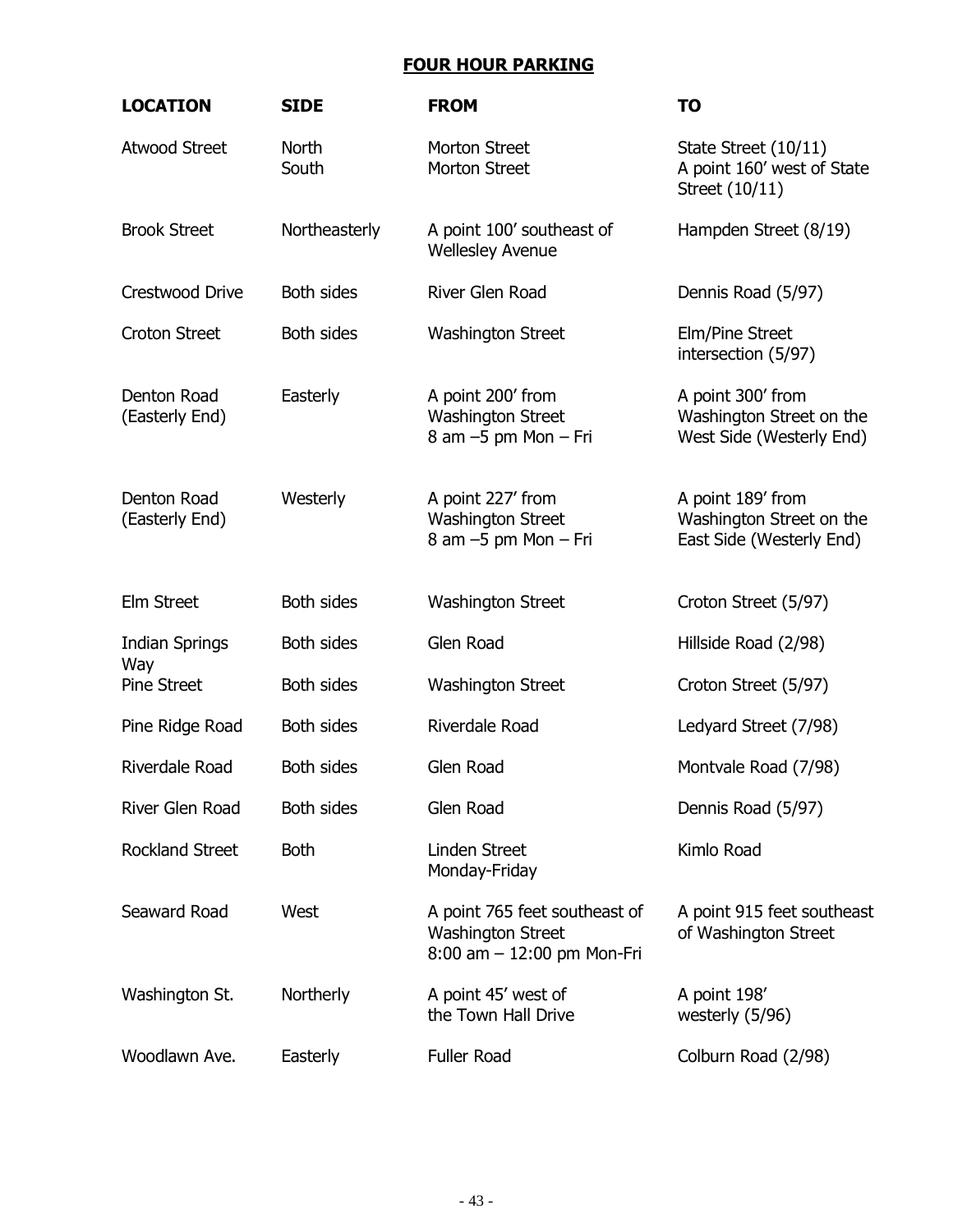## **TEN HOUR PARKING**

<span id="page-43-0"></span>

| <b>LOCATION</b> | <b>SIDE</b> | <b>FROM</b>                              | TO                |
|-----------------|-------------|------------------------------------------|-------------------|
| Washington St.  | Westerly    | A point 500' southwest<br>of Central St. | Weston Rd. (5/96) |
| Weston Rd.      | Westerly    | Central St.                              | Cross St. (5/96)  |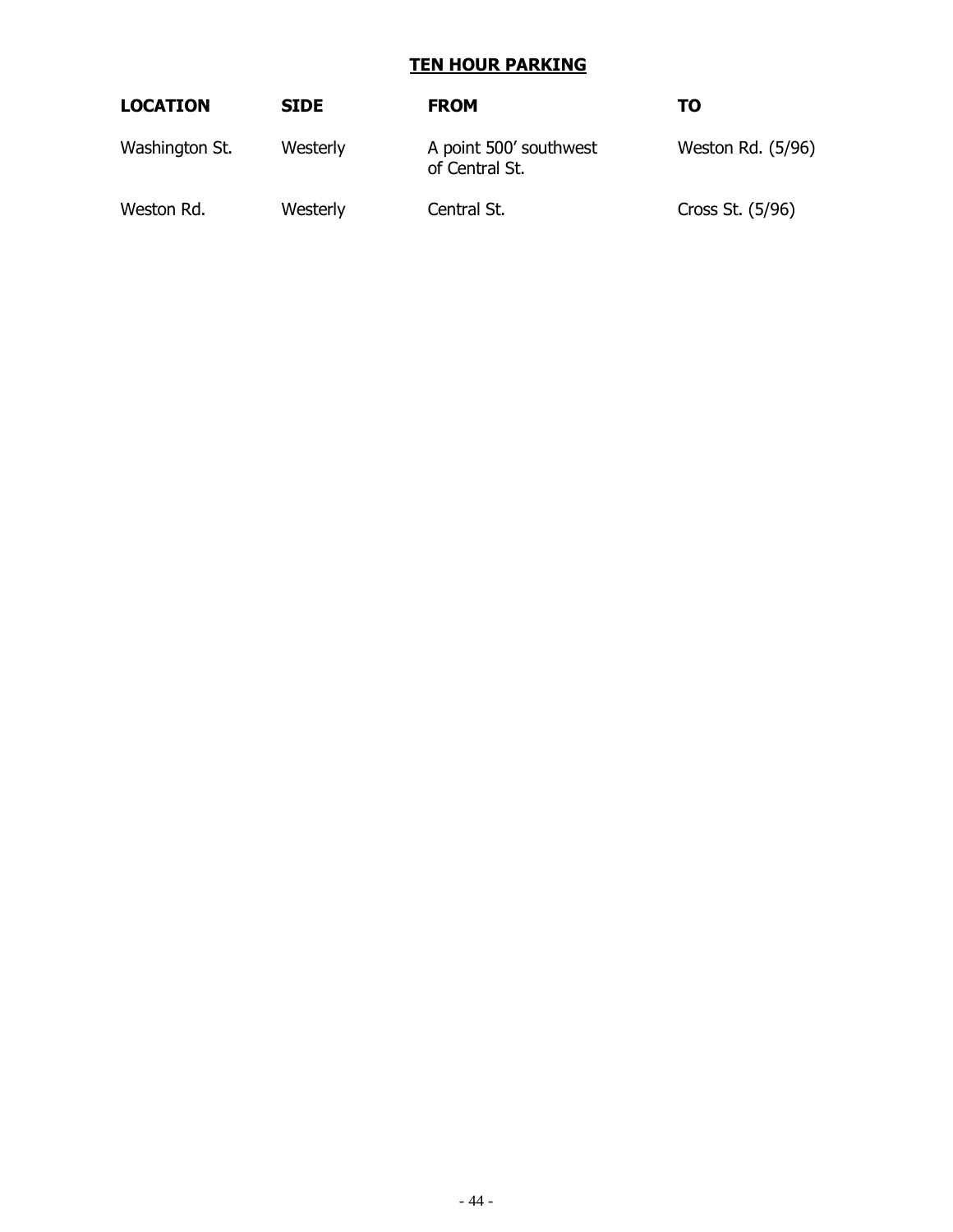### **THIRTY MINUTE PARKING**

<span id="page-44-0"></span>

| <b>LOCATION</b> | <b>SIDE</b> | <b>FROM</b>                                                                | <b>TO</b>                                                      |
|-----------------|-------------|----------------------------------------------------------------------------|----------------------------------------------------------------|
| Kingsbury St.   | West        | A point 100' north<br>of the crosswalk<br>(7 a.m. to 6p.m., Monday-Friday) | Calvin Rd.<br>(5/88)                                           |
| Kingsbury St.   | West        | A point 50' south<br>of the crosswalk                                      | Southwesterly<br>to the limit of<br>the school property (5/88) |
|                 |             | (7 a.m. to 6 p.m., Monday-Friday)                                          |                                                                |
| Linden St.      | Northerly   | Everett St.                                                                | To a point 245'<br>easterly of Everett<br>Street $(n/a)$       |

# **FIFTEEN MINUTE PARKING**

| <b>LOCATION</b> | <b>SIDE</b> | <b>FROM</b>                                                           | ΤO                                                                              |
|-----------------|-------------|-----------------------------------------------------------------------|---------------------------------------------------------------------------------|
| Washington St.  | Southerly   | Denton Rd Easterly<br>Intersection (excluding<br>20'corner clearance) | Denton Rd Westerly<br>Intersection (excluding<br>20'corner clearance)<br>(9/18) |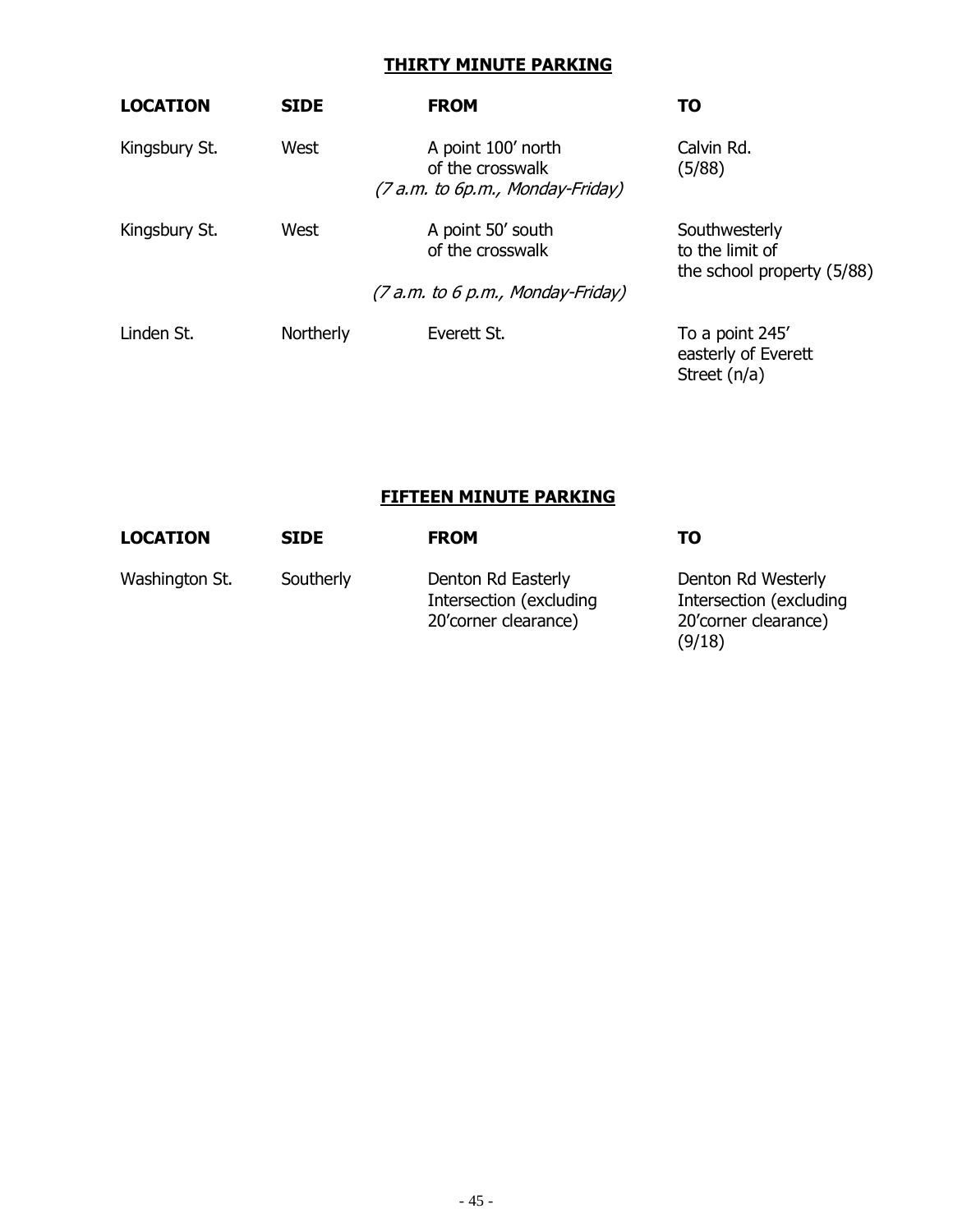# **SEASONAL PARKING**

# **(high school vicinity)**

That weekday parking shall be prohibited at the following locations between the hours of 7:30 a.m. and 1:00 p.m. from September 1<sup>st</sup> through June 15<sup>th</sup> inclusive:

| <b>LOCATION</b>       | <b>SIDE</b>                | <b>FROM</b>                  | <b>TO</b>                          |
|-----------------------|----------------------------|------------------------------|------------------------------------|
| Clifford St.          | Easterly                   | Smith St.                    | Cottonwood Road                    |
| Cottonwood Rd.        | <b>Both</b><br><b>Both</b> | Clifford St.<br>Clifford St. | Rice St.<br>Wilson St. (06/10)     |
| Framar Rd.            | <b>Both</b>                | Seaver St.                   | Park Ave.                          |
| Park Ave.             | <b>Both</b>                | Forest St.                   | <b>Terminus</b>                    |
| Peck Ave.             | <b>Both</b>                | Seaver St.                   | Park Ave.                          |
| Rice St.              | <b>Both</b>                | Wellesley Ave.               | Twitchell St.                      |
| Rice St.              | <b>Both</b>                | Paine St.                    | Smith St.                          |
| Seaver St.            | <b>Both</b>                | Wellesley Ave.               | Forest St.                         |
| Twitchell St.         | <b>Both</b>                | Rice St.<br>Clifford St.     | Clifford St.<br>Wilson St. (06/10) |
| Wilson St.<br>(06/10) | <b>Both</b>                | Twitchell St.                | Cottonwood Rd.                     |

# **High School vicinity (7:30 AM – 3:00 PM)**

| Paine St. | Northwest | The property line<br>of $#29$ Paine St. | Forest St. (05/10) |
|-----------|-----------|-----------------------------------------|--------------------|
| Paine St. | Southeast | 245 feet from<br><b>Rice Street</b>     | Forest St. (05/10) |

#### **Hardy School**

| Hardy Road | <b>Both</b> | Entire Length                                                       |
|------------|-------------|---------------------------------------------------------------------|
|            |             | M, Tu, Th, F 2:45 p.m. $-$ 3:45 p.m.<br>W 11:30 a.m. $-$ 12:30 p.m. |
|            |             | September $1 -$ June 30                                             |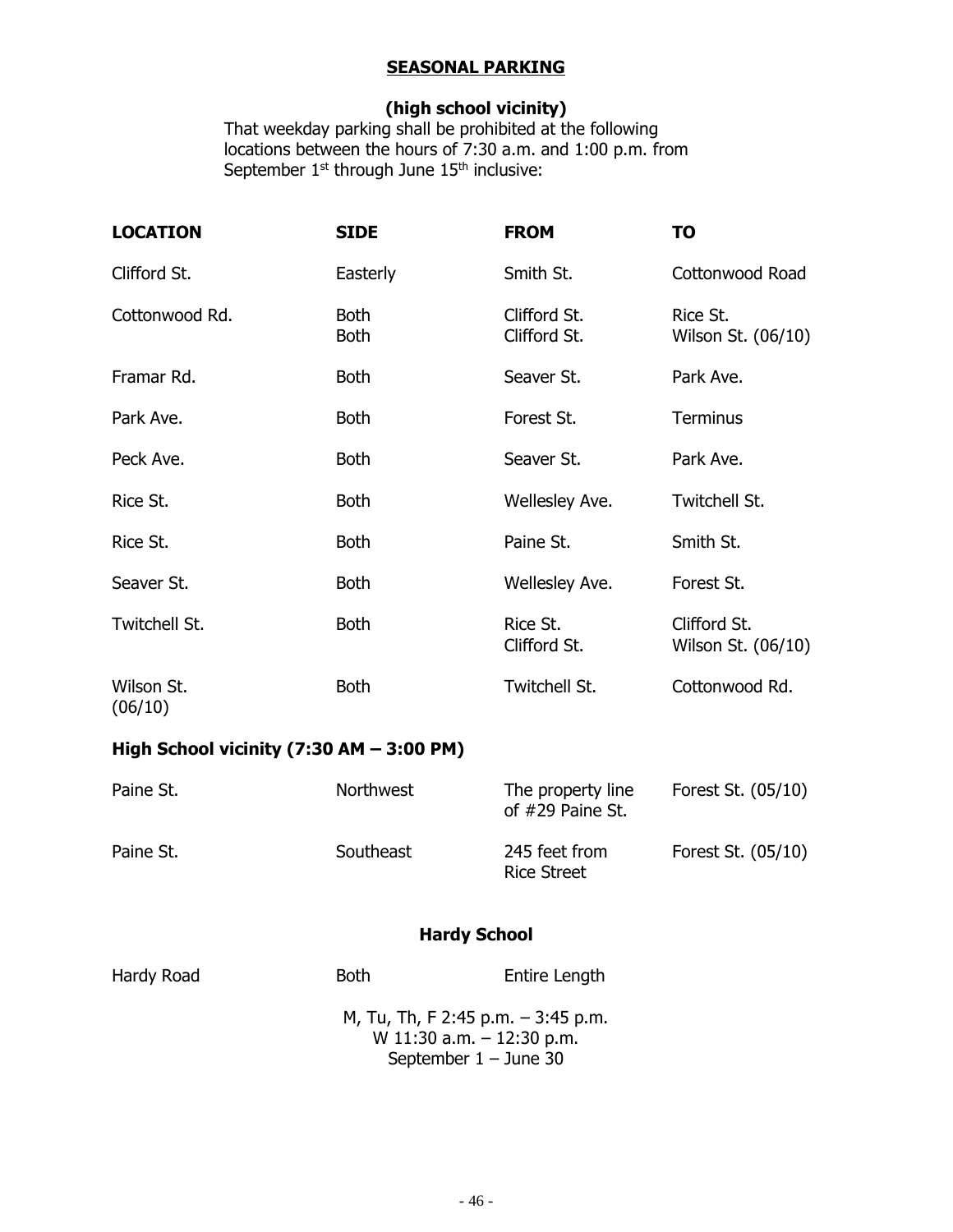# **SCHEDULE I-A – PARKING METER REGULATIONS**

<span id="page-46-0"></span>

| <b>LOCATION</b>       | <b>SIDE</b>       | <b>FROM</b>                                | <b>TO</b>                                                      |
|-----------------------|-------------------|--------------------------------------------|----------------------------------------------------------------|
| <b>Abbott Street</b>  | <b>Both sides</b> | <b>Central Street</b>                      | Church Street (9/48)                                           |
| <b>Central Street</b> | <b>Both sides</b> | <b>Weston Road</b>                         | Its junction with<br>Grove St. and<br>Washington St. (9/48)    |
| Church Street         | Northerly         | <b>Washington Street</b>                   | Cross Street (12/58)                                           |
|                       | Southerly         | <b>Washington Street</b>                   | Abbott Street (12/58)                                          |
| <b>Crest Road</b>     | Westerly          | <b>Central Street</b>                      | Northerly for a<br>distance of 225' (9/48)                     |
| <b>Cross Street</b>   | <b>Both sides</b> | <b>Central Street</b>                      | Weston Road (9/48)                                             |
| <b>Grove Street</b>   | Westerly          | A point 275' south<br>of Washington Street | Northerly to its<br>terminus $(n/a)$                           |
| <b>Grove Street</b>   | Easterly          | <b>Spring Street</b>                       | Northerly to its<br>terminus $(n/a)$                           |
| <b>Grove Street</b>   | Easterly          | <b>Spring Street</b>                       | Southerly for a<br>distance of 150' (6/70)                     |
| Kingsbury Street      | West              | A point 100' north<br>of the crosswalk     | Calvin Road (5/88)                                             |
| Kingsbury Street      | West              | A point 50' south<br>of the crosswalk      | Southwesterly to<br>the limit of the<br>school property (5/88) |
| Laurel Ave.           | Westerly          | Washington St.                             | A point 127'<br>southwesterly (6/88)                           |
| Maugus Ave.           | Westerly          | Washington St.                             | A point 218'<br>south of<br>Washington St. (5/96)              |
| Seaward Road          | Easterly          | <b>Washington Street</b>                   | Southerly for a<br>distance of 210' (n/a)                      |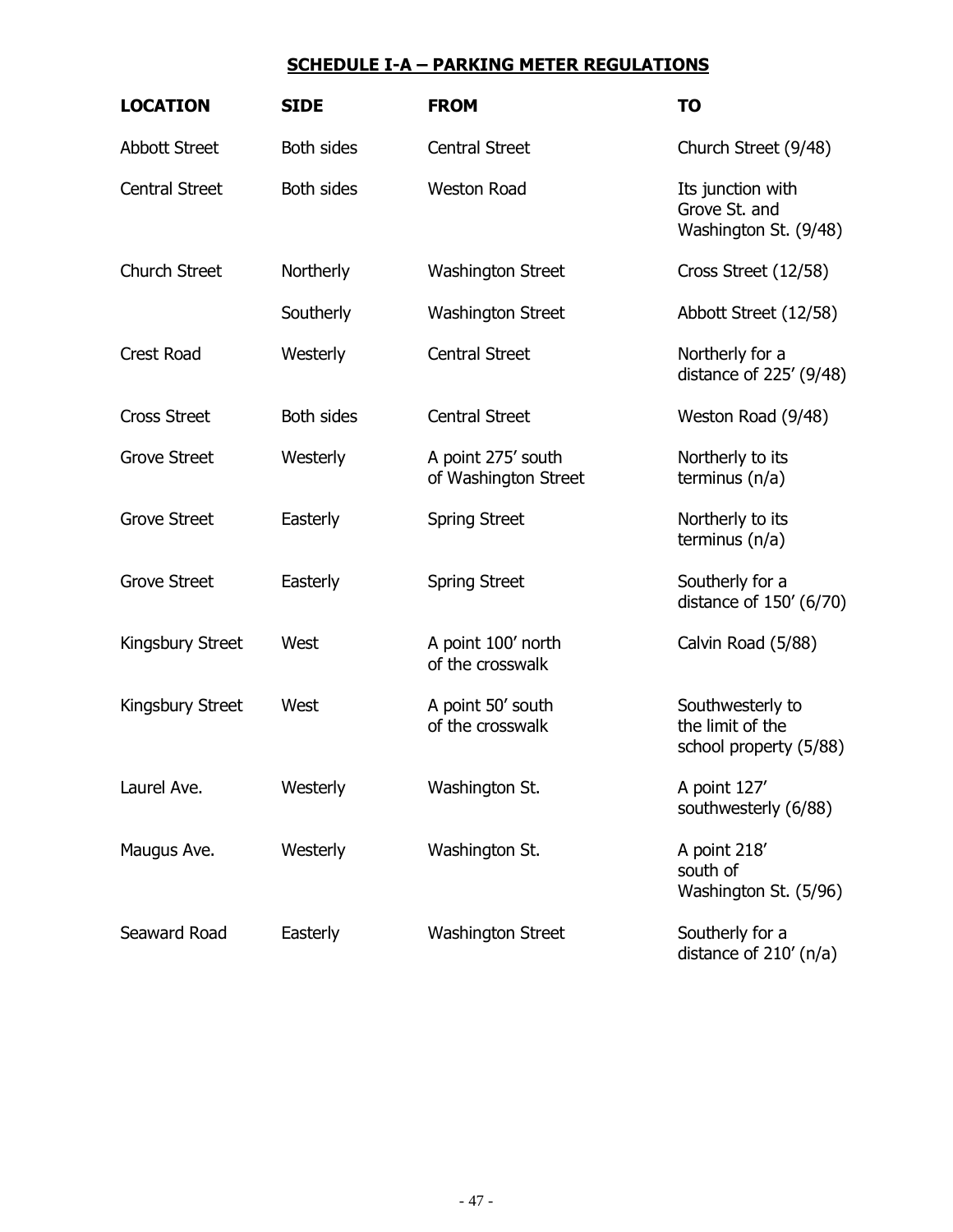#### **SCHEDULE I-A – PARKING METER REGULATIONS**

| <b>LOCATION</b>                      | <b>SIDE</b> | <b>FROM</b>                            | <b>TO</b>                                                                      |
|--------------------------------------|-------------|----------------------------------------|--------------------------------------------------------------------------------|
| Seaward Road                         | Westerly    | Washington St.                         | Southeasterly for a<br>distance of 88' (10/95)                                 |
| Washington St.                       | Northerly   | The Wellesley-Newton<br>line           | Westerly to<br>Columbia St. (n/a)                                              |
| (Wellesley Lower<br>Falls)           | Southerly   | The Wellesley-Newton<br>line           | Westerly to a<br>point 330' west of<br>the center line of<br>River St. $(n/a)$ |
| Washington St.                       | Northerly   | A point opposite<br>Maugus Ave.        | A point 310' east<br>of its junction<br>with Worcester<br>Street (n/a)         |
| Washington St.                       | Southerly   | Maugus Avenue                          | Easterly to<br>Worcester St. (n/a)                                             |
| Washington St.                       | Northerly   | Maugus Avenue                          | Westerly to<br>Prescott St. (1/54)                                             |
| Washington St.                       | Southerly   | Maugus Avenue                          | Westerly to Laurel<br>Avenue (1/54)                                            |
| Washington St.                       | Southerly   | <b>Forest Street</b>                   | Westerly for a<br>distance of 200' (1/54)                                      |
| Washington St.<br>(Wellesley Square) | Easterly    | A point 160' east<br>of Cameron Street | Westerly and<br>southerly to<br>a point 320' south<br>of Grove Street (9/48)   |
| Washington St.<br>(Wellesley Square) | Westerly    | A point 240' south<br>of Church Street | Northerly and<br>east to a point<br>490' east of Grove<br>Street (9/48)        |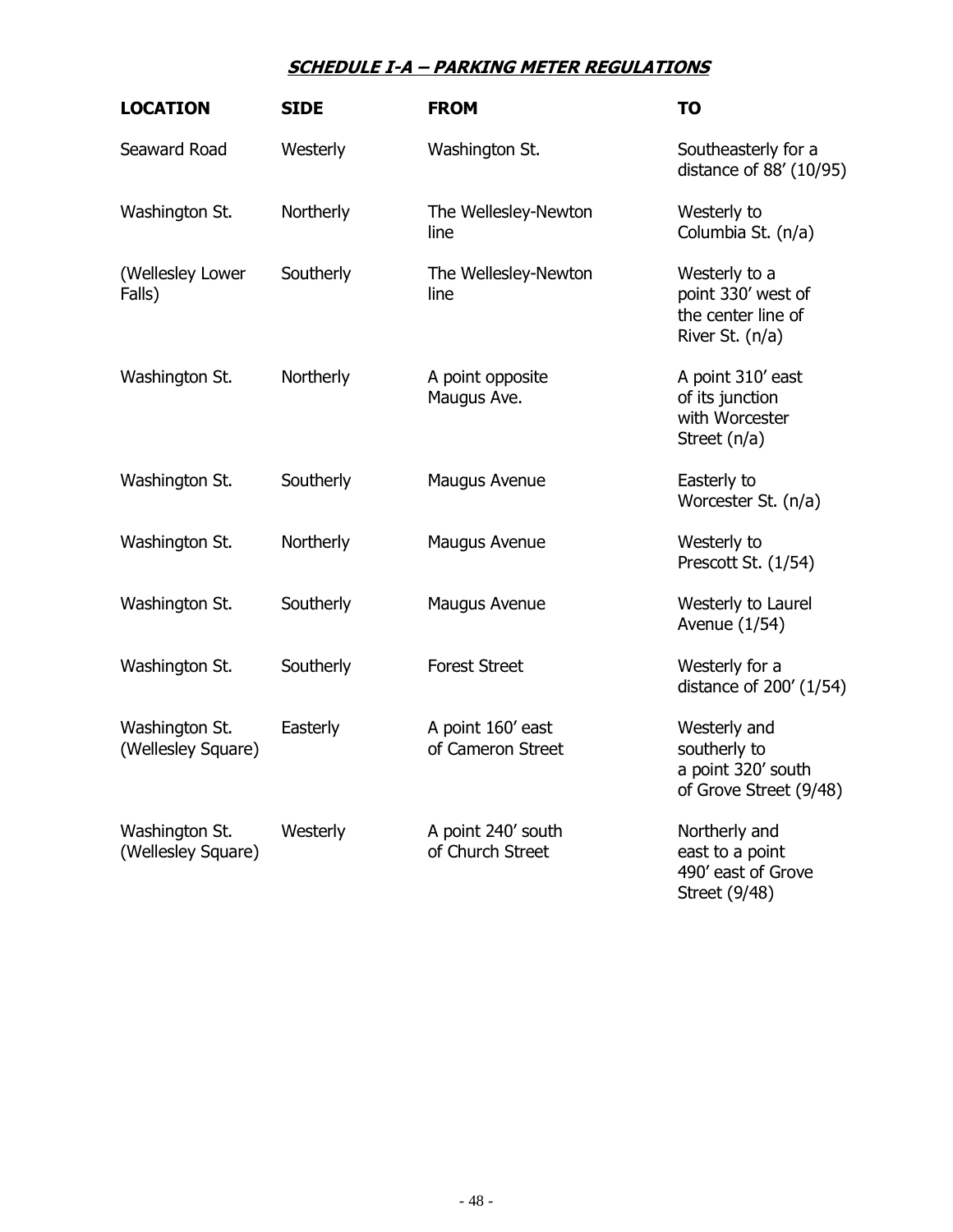#### **SCHEDULE I-A – PARKING METER REGULATIONS**

| <b>LOCATION</b>                                        | <b>SIDE</b>       | <b>FROM</b>                                      | ΤO                                                 |
|--------------------------------------------------------|-------------------|--------------------------------------------------|----------------------------------------------------|
| Washington St.                                         | Westerly          | Wiswall Circle                                   | Weston Road (6/70)                                 |
| <b>Weston Road</b>                                     | Westerly          | <b>Central Street</b>                            | Cross Street (n/a)                                 |
| Worcester St.                                          | <b>Both sides</b> | <b>Boston and Worcester</b><br>Turnpike, Route 9 | A point 85' east<br>of Washington<br>Street (9/48) |
| Worcester St.<br>Service Road<br><b>Wellesley Hill</b> | Southerly         | A point 39' east of traffic island               | A point 192' east of traffic<br>island $(11/13)$   |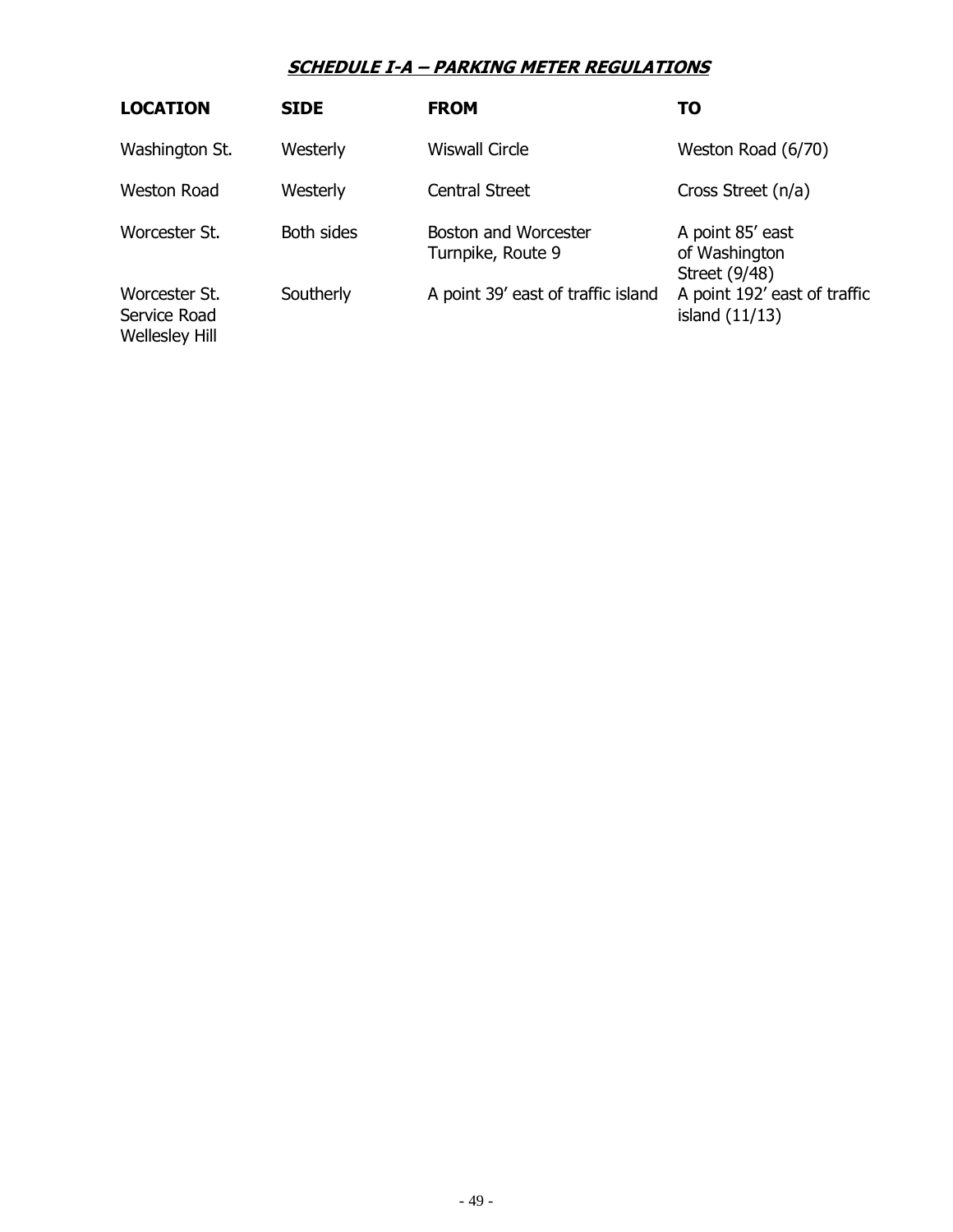#### **SCHEDULE II – ONE-WAY STREETS**

<span id="page-49-0"></span>

| <b>LOCATION</b>      | <b>DIRECTION</b> | <b>FROM</b>           | TΟ                                                |
|----------------------|------------------|-----------------------|---------------------------------------------------|
| <b>Abbott Street</b> | Southerly        | <b>Central Street</b> | Church Street (11/57)                             |
| <b>Abbott Street</b> | Northerly        | <b>Weston Road</b>    | Church Street (6/64)                              |
| Bemis Rd.            | Easterly         | Abbott Rd.            | Seaward Rd. (5/72)                                |
| Cameron St.          | Northerly        | Hampden               | A point 200 feet south of<br><b>Spring Street</b> |

#### Monday, Tuesday, Thursday, Friday 8:00 a.m. – 9:00 a.m. / 2:45 p.m. – 3:45 p.m. Wednesday 8:00 a.m. – 9:00 a.m. / 11:30 a.m. – 12:30 p.m.

| Columbia Street                                     | Southeasterly | <b>Ledyard Street</b>                                         | A point 181' Northwesterly<br>of Washington Street<br>(06/03)   |
|-----------------------------------------------------|---------------|---------------------------------------------------------------|-----------------------------------------------------------------|
| Comeau St.                                          | Southeasterly | Oakland Street                                                | Wellesley Ave.<br>(Private) (11/57)                             |
| Croton St.                                          | Southwesterly | Glen Road                                                     | Glen Cross Road (n/a)                                           |
| The way<br>connecting<br>Grove St. and<br>Dover Rd. | Westerly      | Grove Street                                                  | Dover Road<br>(Private) (6/70)                                  |
| <b>Town Hall Drive</b>                              | Westerly      | The easterly<br>intersection with<br><b>Washington Street</b> | Parking area at<br>the front entrance<br>of the Town Hall (n/a) |
| Waban St.                                           | Southerly     | <b>Church Street</b>                                          | Weston Road (6/64)                                              |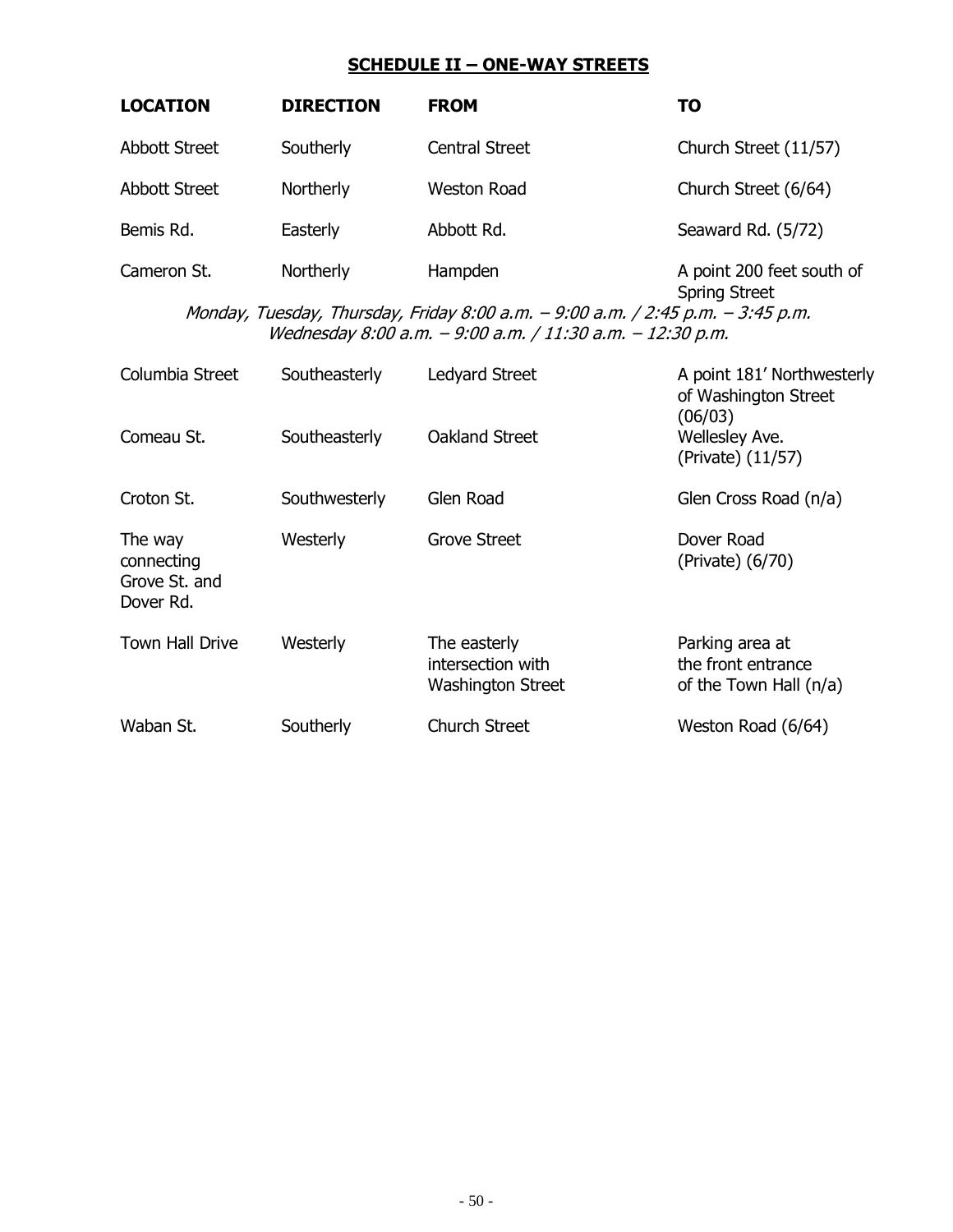# **SCHEDULE III – U-TURNS PROHIBITED**

<span id="page-50-0"></span>

| <b>LOCATION</b>       | <b>SIDE</b>       | <b>FROM</b>             | TO                                    |
|-----------------------|-------------------|-------------------------|---------------------------------------|
| <b>Central Street</b> | Both sides        | <b>Weston Road</b>      | Wellesley Square (n/a)                |
| Washington St.        | Both sides        | <b>Wellesley Square</b> | Cameron Street (n/a)                  |
| Washington St.        | <b>Both sides</b> | <b>River Street</b>     | Columbia Street (3/79) -<br>southerly |

### **SCHEDULE III (sub-section A) – TURNS PROHIBITED**

<span id="page-50-1"></span>

| <b>LOCATIONS</b>                        | <b>DIRECTION OF TRAVEL</b>                                                | <b>TURN PROHIBITED</b>                                   |
|-----------------------------------------|---------------------------------------------------------------------------|----------------------------------------------------------|
| Cameron St. at Washington St.           | Northerly towards<br>Washington St.                                       | Left onto<br>Washington St. (3/79)                       |
| Laurel Ave. at Washington St.           | Northerly towards<br>Washington St.                                       | Left onto<br>Washington St. (9/88)                       |
|                                         | Exiting from the<br>Playhouse Square<br>Parking Lot/Garage                | Right turn onto<br>Laurel Ave. (9/88)                    |
| Laurel Ave.                             | Southbound                                                                | Continuation of<br>travel beyond the<br>aqueduct (12/88) |
| Laurel Ave.                             | Northbound                                                                | Continuation of<br>travel beyond the<br>aqueduct (12/88) |
| River Street at Washington St.          | <b>North</b>                                                              | Left onto Washington St.                                 |
|                                         | Monday - Friday<br>$7:00am - 9:00am$<br>$4:00 \text{pm} - 7:00 \text{pm}$ |                                                          |
| Washington St. at Rockland St.          | Easterly toward<br><b>Rockland Street</b>                                 | Left onto Rockland Street<br>(2/72)                      |
| Washington St. at Service<br>Road       | Eastbound<br>to Route 9                                                   | Left onto<br>Service Road (3/81)                         |
| Cedar St. at Dunedin Rd.                | Northbound<br>(7:30 a.m. to 9 a.m., Monday-Friday)                        | Right turn (2/86)                                        |
| Cedar St. at McLean St.                 | Northbound<br>(7:30 a.m. to 9 a.m., Monday-Friday)                        | Right turn $(2/86)$                                      |
| Route 9 at Shaw Road<br>Shaw Rd. (2/01) | Easterly                                                                  | Right onto                                               |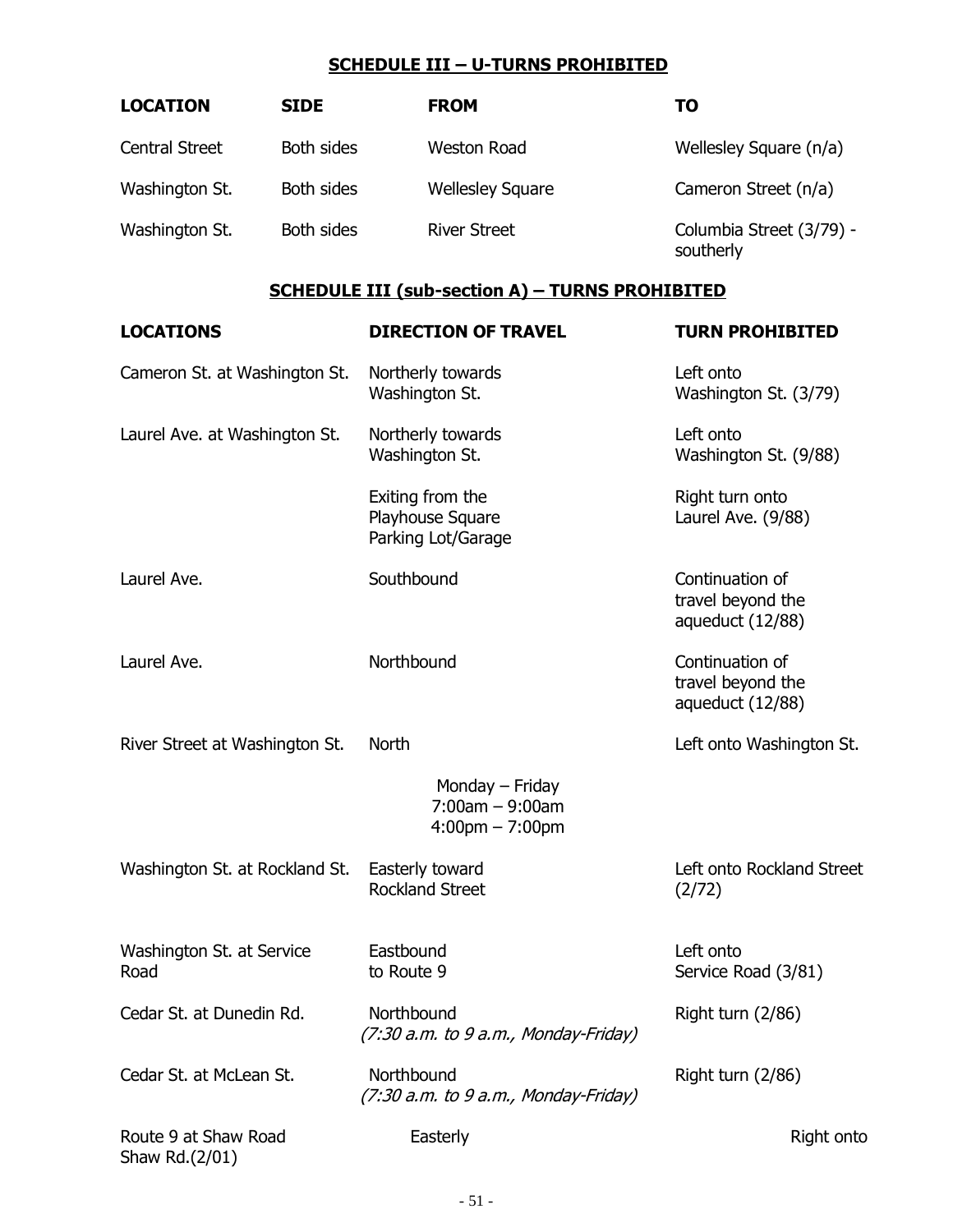<span id="page-51-0"></span>

| <b>LOCATED ON</b>           | AT                   | <b>SO AS TO FACE</b>                                                      |
|-----------------------------|----------------------|---------------------------------------------------------------------------|
| Abbott Road                 | Forest St.           | Southbound drivers on Abbott Road (11/47)                                 |
| Albion Road                 | Cliff Road           | Eastbound drivers on Albion Road (5/74)                                   |
| Allen Road                  | <b>Forest Street</b> | Northeastbound traffic (9/97)                                             |
| Amherst Road                | Brook St.            | Southerly (2/86)                                                          |
| Alden Road                  | Wellesley Ave.       | Southbound drivers on Alden Road (5/74)                                   |
| Arnold Road                 | Lowell Rd.           | Northwestbound drivers (7/89)                                             |
| Arnold Road                 | Old Colony Rd.       | Westbound traffic (10/89)                                                 |
| Atwood Road                 | Wellesley Ave.       | Southbound drivers on Atwood Road (5/74)                                  |
| Atwood Road                 | <b>State Street</b>  | Eastbound traffic (7/91)                                                  |
| Avon Road                   | <b>Weston Road</b>   | Westbound drivers on Avon Road (5/74)                                     |
| Babson Rec.<br><b>Drive</b> | Great Plain Ave.     | Southwestbound traffic (12/76)                                            |
| <b>Barton Road</b>          | <b>Cedar Street</b>  | Westbound drivers on Barton Road (5/74)                                   |
| Bay State Road              | Washington St.       | Southbound drivers on Bay State Road (5/74)                               |
| Beechwood Rd.               | <b>Weston Road</b>   | Eastbound drivers on Beechwood Rd. (8/89)                                 |
| Beechwood Rd.               | Woodside Road        | Westbound traffic (5/97)                                                  |
| <b>Bellevue Road</b>        | <b>Albion Road</b>   | Southeastbound Traffic (12/06)                                            |
| Bemis Road                  | Seaward Road         | Eastbound traffic approaching the<br>intersection of Seaward Road (12/90) |
| <b>Benvenue Street</b>      | <b>Brook Street</b>  | Northeastbound traffic approaching Brook Street<br>(4/93)                 |
| <b>Benvenue Street</b>      | Dover Road           | Southwestbound drivers on Benvenue Street (n/a)                           |
| <b>Benvenue Street</b>      | <b>Grove Street</b>  | East and westbound drivers on Benvenue St. (12/57)                        |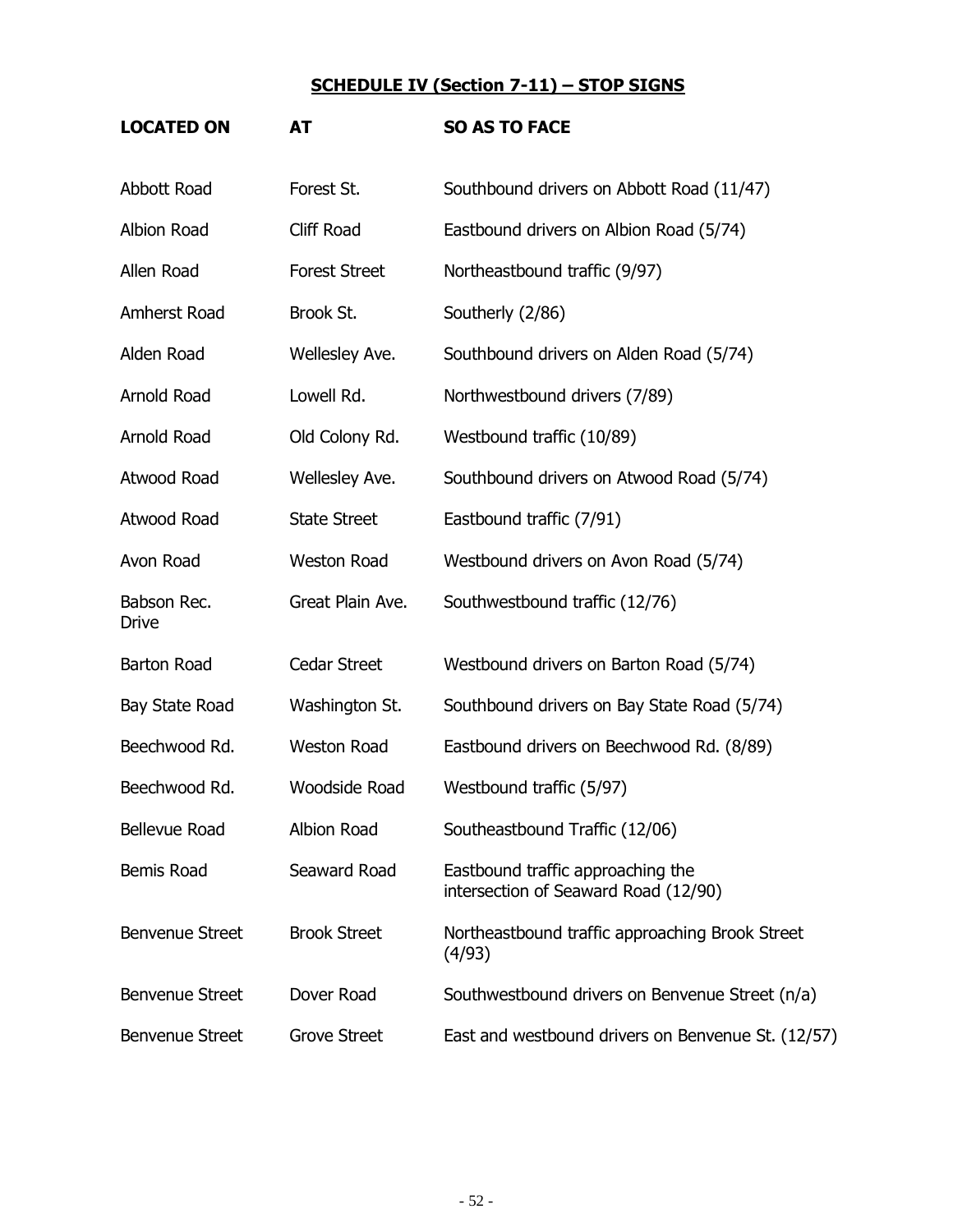| <b>LOCATED ON</b>       | <b>AT</b>                     | <b>SO AS TO FACE</b>                                     |  |
|-------------------------|-------------------------------|----------------------------------------------------------|--|
| Berkshire Road          | <b>Forest Street</b>          | Southwestbound traffic (11/98)                           |  |
| Beverly Road            | <b>Weston Road</b>            | Westbound drivers on Beverly Road (5/74)                 |  |
| <b>Bird Hill Avenue</b> | Washington St.                | Northbound drivers on Bird Hill Avenue (5/74)            |  |
| <b>Boulder Road</b>     | Glen Road                     | Southbound traffic (n/a)                                 |  |
| <b>Boulder Road</b>     | OxBow Road                    | Westbound traffic (5/97)                                 |  |
| Boulder Brook Rd.       | <b>Weston Road</b>            | Westbound drivers on Boulder Brook Road (10/77)          |  |
| <b>Bristol Road</b>     | Lowell Road                   | Northeast traffic (10/11)                                |  |
| <b>Bristol Road</b>     | Lowell Road                   | Southwest traffic (10/11)                                |  |
| <b>Bristol Road</b>     | Oakridge Road                 | Eastbound Traffic (8/19)                                 |  |
| <b>Bristol Road</b>     | Wynnewood Road                | Westbound Traffic (8/19)                                 |  |
| <b>Brookside Road</b>   | Oakland St.                   | Northbound traffic (12/76)                               |  |
| <b>Brookside Road</b>   | Wellesley Ave.                | North and southbound drivers on Brookside<br>Road (5/74) |  |
| Bryn Mawr Road          | <b>Weston Road</b>            | Eastbound traffic (9/97)                                 |  |
| Carlton Road            | <b>Brook Street</b>           | Northeastbound traffic (1/75)                            |  |
| <b>Caroline Street</b>  | Abbott Road                   | Northeastbound drivers on Caroline Street (5/74)         |  |
| Cartwright Rd.          | Benvenue St.                  | Northbound traffic on Cartwright Road (n/a)              |  |
| <b>Cedar Street</b>     | Hunnewell St.                 | Northwestbound drivers on Cedar St. (n/a)                |  |
| Cedar Terrace           | <b>Cedar Street</b>           | Eastbound drivers on Cedar Terrace (5/74)                |  |
| <b>Chestnut Street</b>  | Rockridge<br>Road/Lanark Road | Eastbound Traffic (10/04)                                |  |
| <b>Chestnut Street</b>  | Lanark Rd.                    | Northeastbound traffic (11/88)                           |  |
| <b>Chestnut Street</b>  | Cliff Road                    | Westbound traffic (10/04)                                |  |
| <b>Church Street</b>    | <b>Cross Street</b>           | Westbound traffic (2/98)                                 |  |
| <b>Clifford Street</b>  | Smith Street                  | Northbound drivers on Clifford Street (7/69)             |  |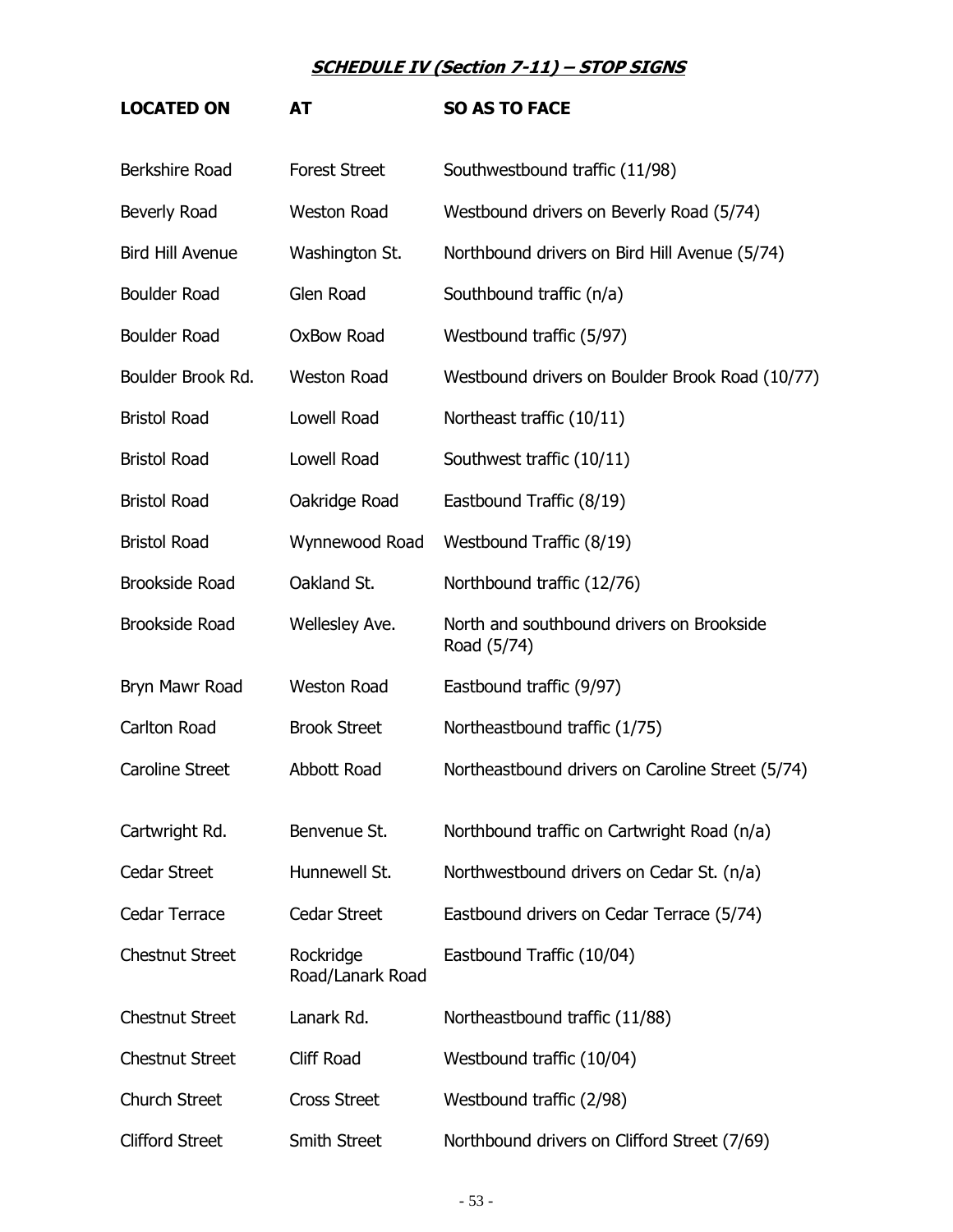| <b>LOCATED ON</b>      | AT                 | <b>SO AS TO FACE</b>                                      |  |
|------------------------|--------------------|-----------------------------------------------------------|--|
| <b>Clifford Street</b> | Wellesley Ave.     | Southbound drivers on Clifford Street (10/70)             |  |
| Clovelly Road          | <b>Abbott Road</b> | Northeastbound drivers on Clovelly Road (5/74)            |  |
| Clovelly Road          | Forest St.         | Southwestbound drivers on Clovelly Road (5/74)            |  |
| Colby Road             | Upson Road         | Southbound traffic (5/97)                                 |  |
| Comeau Street          | Wellesley Ave.     | Southeastbound drivers on Comeau Street (12/57)           |  |
| Cottage Street         | Grove St.          | Eastbound drivers on Cottage Street (4/72)                |  |
| Cottage Street         | Washington St.     | Northbound drivers on Cottage Street (5/74)               |  |
| <b>Crescent Street</b> | Washington St.     | North and southbound drivers on Crescent<br>Street (5/74) |  |
| <b>Crest Road</b>      | Curve St.          | Westbound drivers on Crest Road (4/53)                    |  |
| <b>Crest Road</b>      | Linden St.         | Southeastbound drivers on Crest Road (4/53)               |  |
| <b>Cross Street</b>    | Central St.        | Northbound drivers on Cross Street (n/a)                  |  |
| <b>Cross Street</b>    | <b>Weston Road</b> | Southbound traffic (9/97)                                 |  |
| <b>Croton Street</b>   | Washington St.     | Southbound drivers on Croton Street (5/74)                |  |
| Crown Ridge Road       | <b>Ivy Road</b>    | Northbound Traffic (1/07)                                 |  |
| <b>Curve Street</b>    | <b>Weston Road</b> | Westbound drivers on Curve Street (5/74)                  |  |
| <b>Cushing Road</b>    | Cliff Road         | Eastbound drivers on Cushing Road (5/74)                  |  |
| <b>Cypress Road</b>    | Cliff Road         | Northbound drivers on Cypress Road (5/41)                 |  |
| Dean Road              | Glen Road          | Southbound traffic (n/a)                                  |  |
| Denton Road            | Washington St.     | Northbound drivers on Denton Road (5/74)                  |  |
| Dexter Road            | Wellesley Ave.     | Northbound drivers on Dexter Road (5/74)                  |  |
| Dover Road             | Grove St.          | Southbound drivers on Dover Road (10/72)                  |  |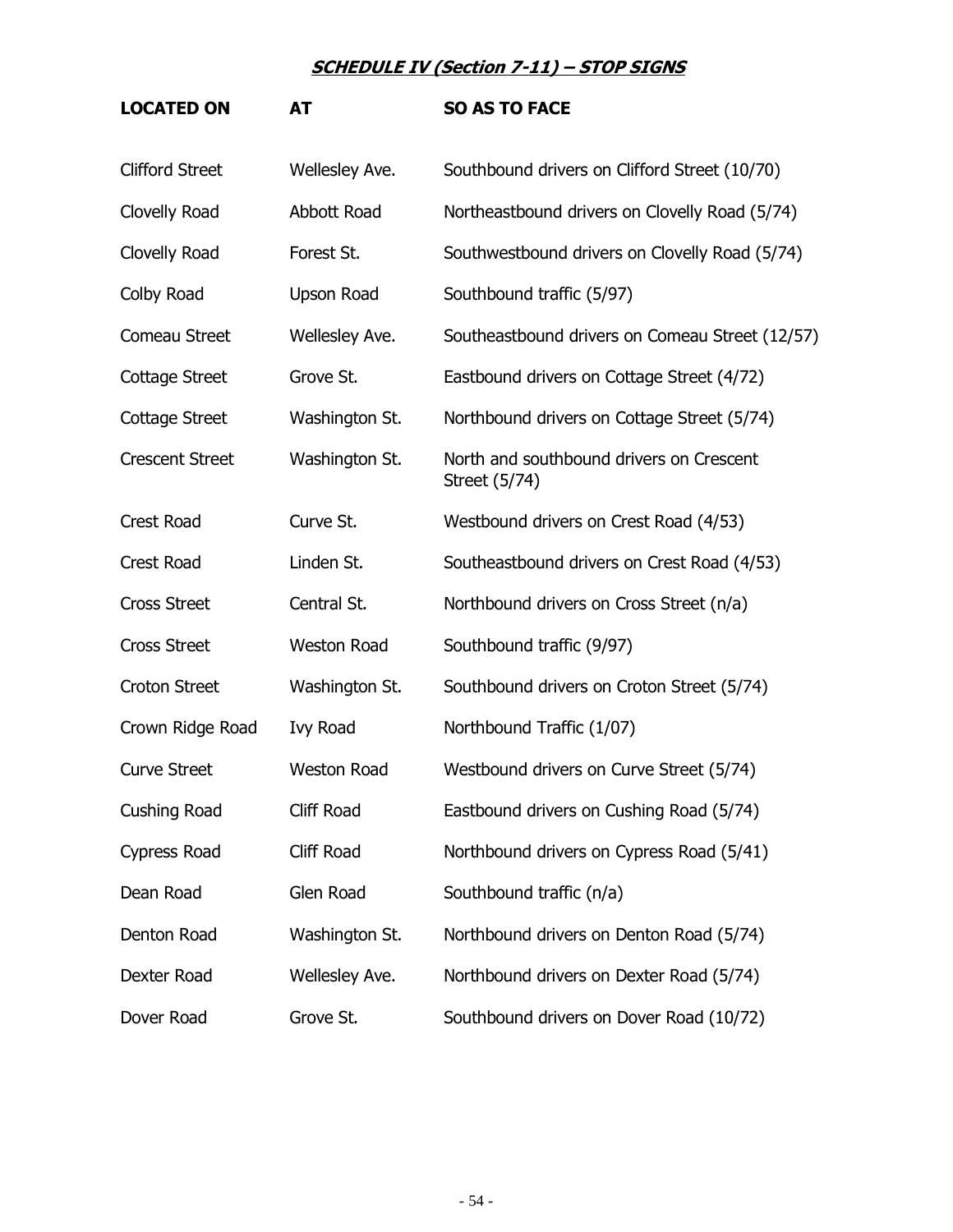# **LOCATED ON AT SO AS TO FACE**

| Dunedin Road           | Cedar St.                 | Westbound drivers on Dunedin Road (5/74)                        |
|------------------------|---------------------------|-----------------------------------------------------------------|
| Earle Road             | Cleveland Rd.             | North and southbound traffic (n/a)                              |
| <b>Edgemoor Avenue</b> | Overbrook Drive           | Eastbound traffic (5/97)                                        |
| Elm Street             | Croton St.                | Eastbound traffic (9/74)                                        |
| <b>Elm Street</b>      | Washington St.            | Southbound drivers on Elm Street (5/74)                         |
| Elmwood Road           | <b>Weston Road</b>        | Westbound drivers on Elmwood Road (5/74)                        |
| <b>Essex Road</b>      | <b>Bristol Road</b>       | Northwestbound traffic (6/75)                                   |
| Everett St.            | Linden St.                | Southbound traffic (7/75)                                       |
| Everett St.            | Westerly St.              | Northbound traffic (10/89)                                      |
| Fairbanks Ave.         | Walnut St.                | North and southbound drivers on Fairbanks<br>Ave. $(6/41)$      |
| <b>Fells Road</b>      | <b>Weston Road</b>        | Eastbound traffic (11/98)                                       |
| Fife Road              | Cedar St.                 | Westbound drivers on Fife Road (5/74)                           |
| Fisher Ave.            | <b>Weston Road</b>        | Eastbound drivers on Fisher Avenue (5/74)                       |
| <b>Fiske Road</b>      | Emerson Road              | Westbound drivers on Fiske Road (10/54)                         |
| Fiske Road             | Emerson Road              | Eastbound traffic approaching Emerson Road (4/93)               |
| <b>Forest Street</b>   | Wellesley Ave.            | North and southbound traffic (6/92)                             |
| Fox Hill Road          | Audubon Road              | Southwestbound drivers on Fox Hill Road (7/73)                  |
| Fox Hill Road          | Arnold Rd./<br>Old Colony | Eastbound traffic (10/89)                                       |
| Franklin Road          | Arlington Rd.             | Northeast and southwestbound drivers on<br>Franklin Road (5/74) |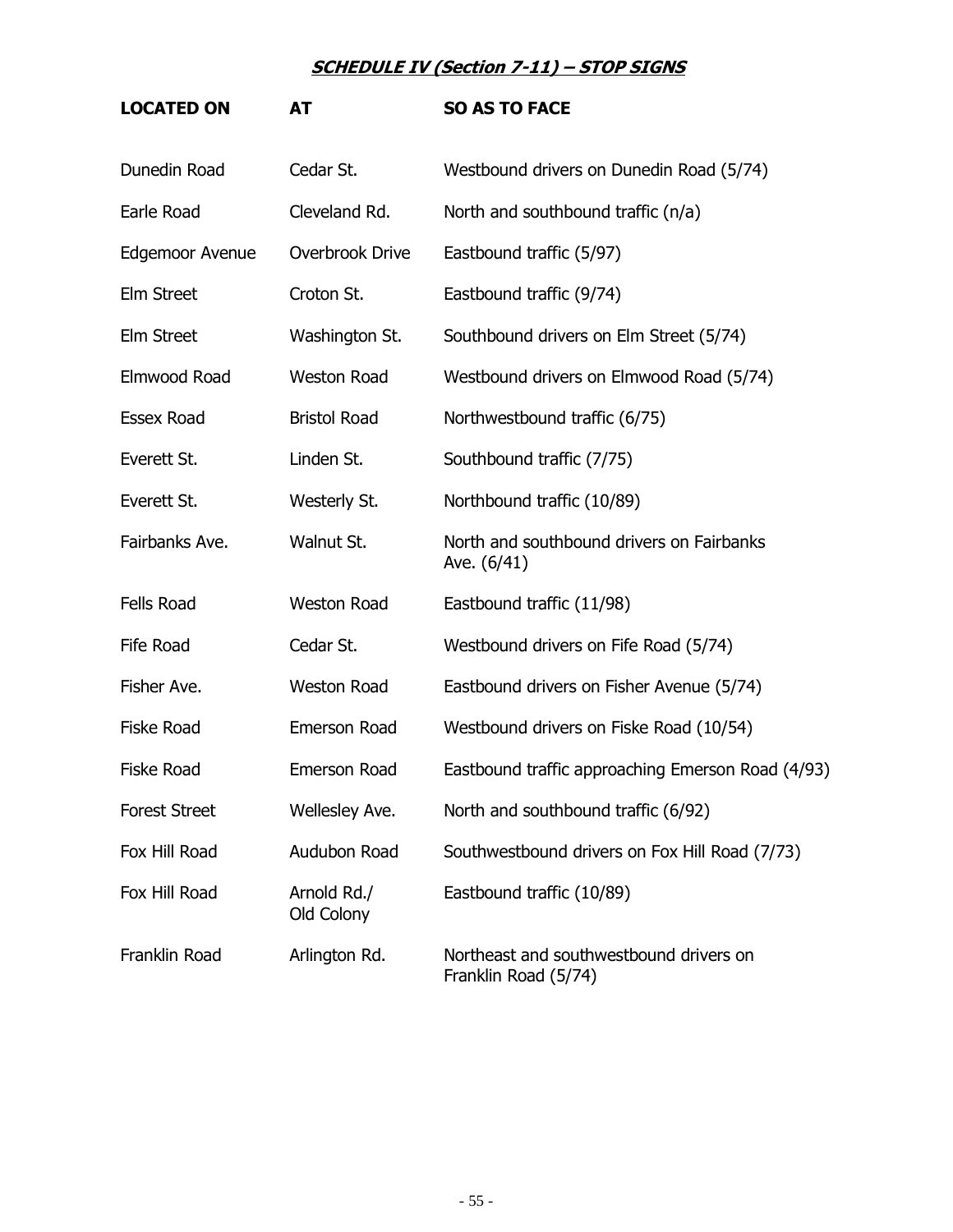| <b>LOCATED ON</b>     | AT                          | <b>SO AS TO FACE</b>                               |
|-----------------------|-----------------------------|----------------------------------------------------|
| Franklin Road         | Forest St.                  | Southwest bound drivers on Franklin Road (5/74)    |
| Garrison Road         | <b>Weston Road</b>          | Eastbound traffic (9/97)                           |
| <b>Granite Street</b> | Crown Ridge                 | Eastbound traffic (11/12)                          |
| <b>Grant Avenue</b>   | <b>Forest Street</b>        | Northeast bound drivers on Grant Avenue (5/74)     |
| Great Plain Island    | <b>Brook Street</b>         | <b>Eastbound Traffic</b>                           |
| Great Plain Island    | <b>Brook Street</b>         | <b>Westbound Traffic</b>                           |
| Glen Cross Road       | Glen Road                   | Northeast bound drivers on Glen Cross Road (12/57) |
| Hampden Street        | Grove St.                   | Westbound drivers on Hampden Street (4/41)         |
| Hampshire Rd.         | Lowell Rd.                  | Northwest Traffic (06/10)                          |
| Hampshire Rd.         | Lowell Rd.                  | Southeast Traffic (06/10)                          |
| Hardy Road            | Weston Rd.                  | Westbound drivers on Hardy Road (5/74)             |
| Hastings St.          | Cedar St.                   | Eastbound drivers on Hastings Street (12/57)       |
| Hawthorne Road        | Cliff Road                  | Eastbound drivers on Hawthorne Road (n/a)          |
| Hillside Road         | Washington St.              | Southbound drivers on Hillside Road (5/74)         |
| <b>Howe Street</b>    | Curve St.                   | Eastbound drivers on Howe Street (4/53)            |
| <b>Howe Street</b>    | <b>Weston Road</b>          | Westbound traffic (9/97)                           |
| Hundreds Road         | Glen Road                   | Northbound traffic (7/75)                          |
| <b>Ivy Road</b>       | Oak St.                     | Northbound traffic (5/75)                          |
| Juniper Road          | Fuller Brook Road           | Southbound traffic on Juniper Road (04/12)         |
| Kipling Road          | Emerson Road                | Westbound traffic approaching Emerson Rd (4/93)    |
| Kenilworth Road       | Cartwright Road             | Eastbound drivers on Kenilworth Road (6/03)        |
| LaFayette Circle      | <b>Weston Road</b>          | Eastbound drivers on LaFayette Circle (5/74)       |
| Lanark Road           | Garden Road                 | Eastbound traffic (5/75)                           |
| Lanark Road           | Rockridge<br>Rd/Chestnut St | Westbound Traffic (10/04)                          |
| Laurel Avenue         | <b>Forest Street</b>        | Southwestbound traffic (9/97)                      |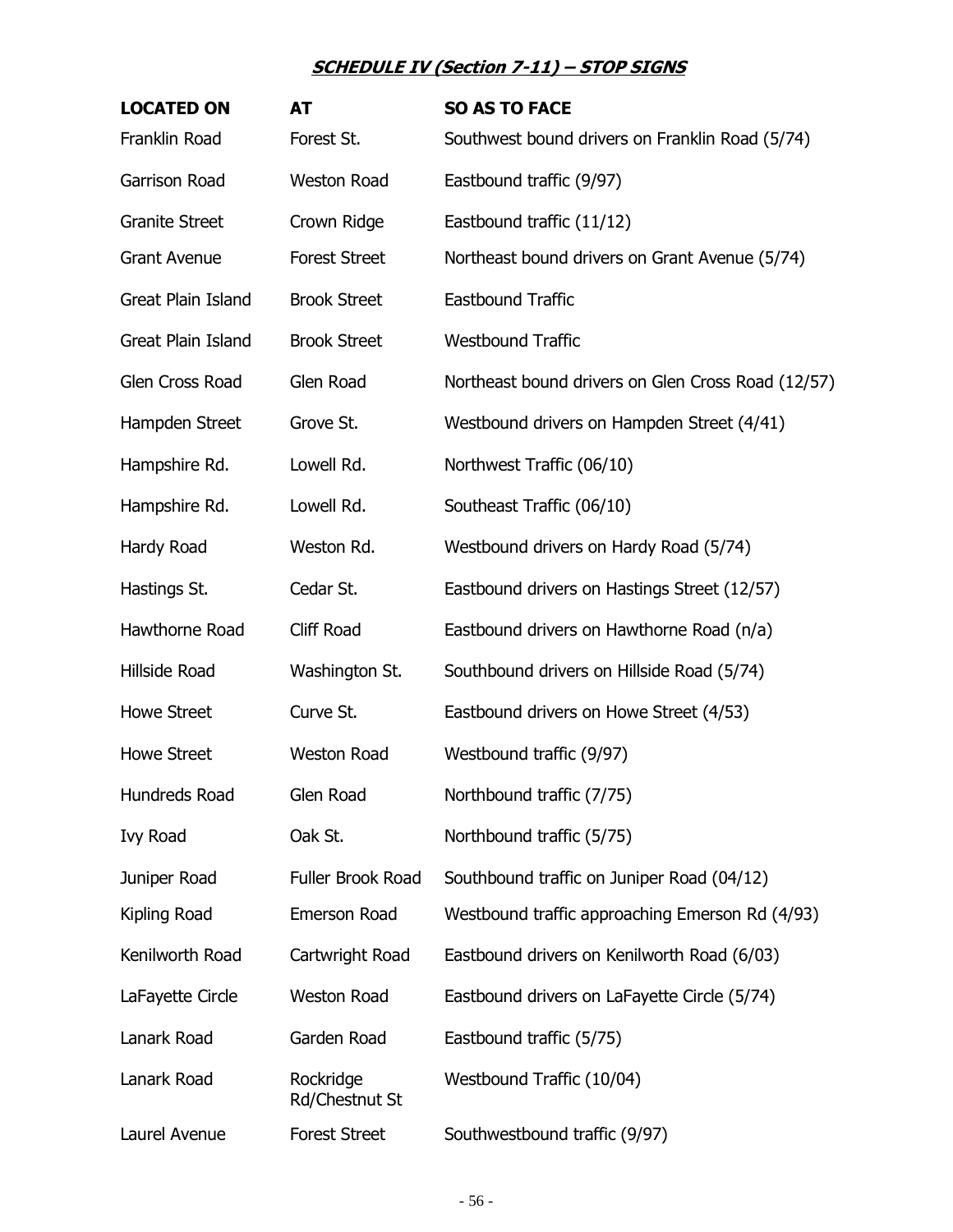| <b>LOCATED ON</b>    | AT                                 | <b>SO AS TO FACE</b>                            |
|----------------------|------------------------------------|-------------------------------------------------|
| Laurel Avenue        | Washington St.                     | Northbound drivers on Laurel Avenue (5/74)      |
| Lawrence Road        | Willow Rd.                         | Northwest and southeastbound traffic (5/97)     |
| Leighton Road        | Washington St.                     | Northbound drivers on Leighton Road (5/74)      |
| <b>Linden Street</b> | Kingsbury St.                      | NE and SW bound drivers on Linden Street (5/41) |
| <b>Linden Street</b> | <b>Weston Road</b>                 | Southwestbound drivers on Linden Street (5/41)  |
| Linwood Road         | Pilgrim Road                       | NW and SE bound drivers on Linwood Road (6/72)  |
| Livingston Road      | Dover Road                         | Southbound traffic (9/78)                       |
| Livermore Road       | SE intersection<br>with Abbott Rd. | Northeastbound drivers on Livermore Rd. (12/57) |
| Louis Drive          | <b>Weston Road</b>                 | Westbound traffic (9/97)                        |
| Lowell Rd.           | Hampshire Rd.                      | Southwest Traffic (06/10)                       |
| Lowell Rd.           | Hampshire Rd.                      | Northeast Traffic (06/10)                       |
| Lowell Rd.           | Bristol Rd.                        | Northbound Traffic                              |
| Lowell Rd.           | Bristol Rd.                        | Southbound Traffic                              |
| MacArthur Road       | <b>Weston Road</b>                 | Eastbound traffic (9/97)                        |
| Manor Avenue         | Overbrook Drive                    | Westbound traffic (12/98)                       |
| <b>Manor Avenue</b>  | <b>Weston Road</b>                 | Eastbound drivers on Manor Avenue (5/74)        |
| Martin Road          | Cleveland Rd.                      | South and northbound traffic (2/85)             |
| Martin Road          | Pilgrim Road                       | Northbound and southbound traffic (10/84)       |
| Maugus Hill Road     | Wareland Rd.                       | Eastbound drivers on Maugus Hill Road (9/74)    |
| Mayo Road            | <b>Weston Road</b>                 | Eastbound drivers on Mayo Road (5/74)           |
| <b>McLean Street</b> | Cedar St.                          | Westbound traffic on McLean Street (5/72)       |
| Mellon Road          | <b>Weston Road</b>                 | Westbound drivers on Mellon Road (5/74)         |
| Morton Street        | Washington St.                     | Northbound drivers on Morton Street (5/74)      |
| Morton Street        | <b>Atwood Street</b>               | Southbound traffic (3/02)                       |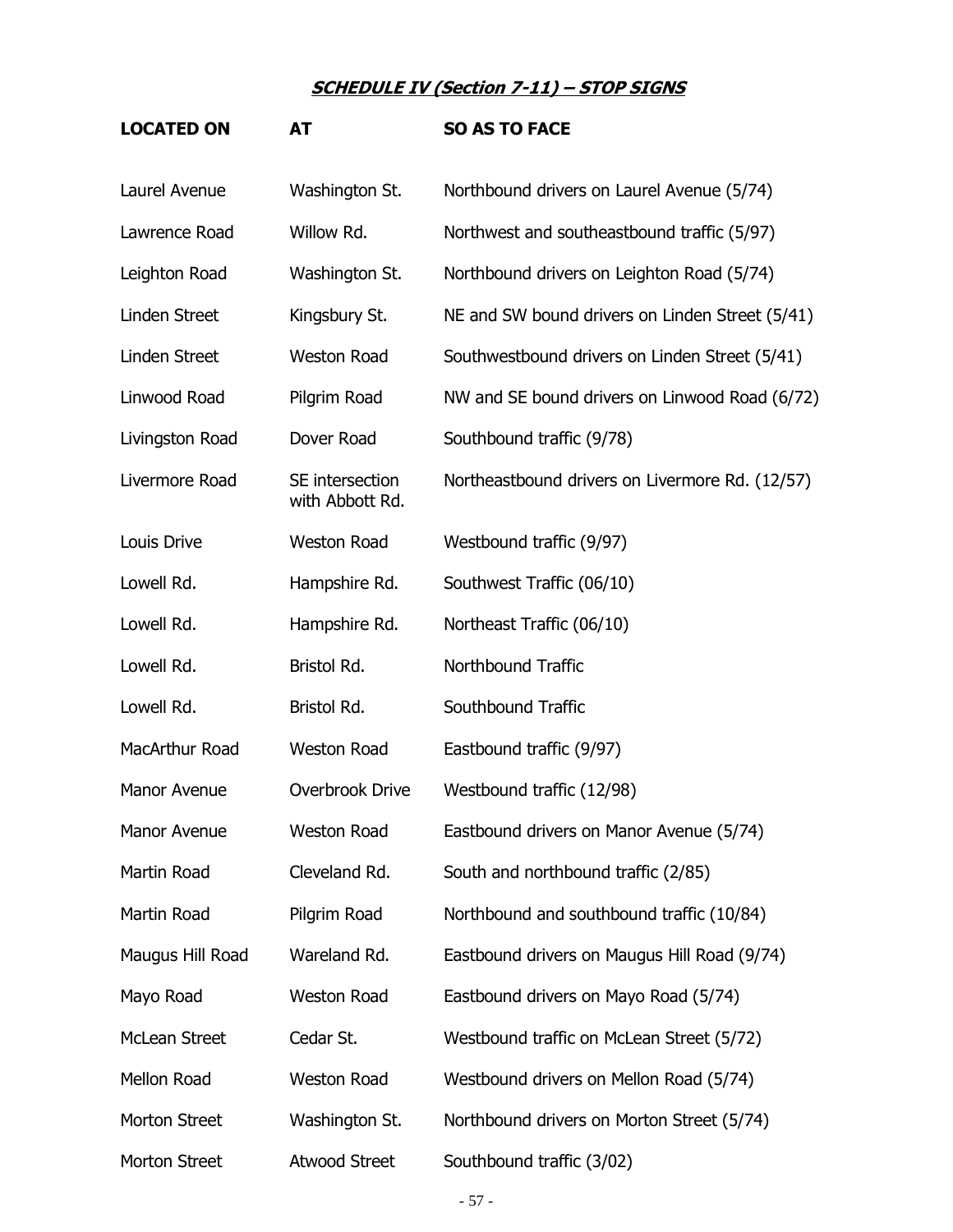| <b>LOCATED ON</b>     | <b>AT</b>            | <b>SO AS TO FACE</b>                         |  |
|-----------------------|----------------------|----------------------------------------------|--|
| <b>Morton Street</b>  | <b>Atwood Street</b> | Northbound traffic (3/02)                    |  |
| Norfolk Terrace       | <b>Weston Road</b>   | Eastbound drivers on Norfolk Terrace (5/74)  |  |
| Northgate Road        | <b>Weston Road</b>   | Westbound drivers on Northgate Road (5/74)   |  |
| Oakdale Avenue        | <b>Manor Avenue</b>  | Southbound Traffic (06/08)                   |  |
| Oakland Street        | Hunnewell St.        | Eastbound drivers entering Hunnewell (10/72) |  |
| <b>Oakland Street</b> | Hunnewell St.        | Westbound drivers entering Hunnewell (10/72) |  |
| Oakridge Road         | <b>Bristol Road</b>  | Northbound (10/85)                           |  |
| Old Town Road         | Oxbow Road           | Eastbound traffic (5/97), (8/80)             |  |
| <b>Orchard Street</b> | Washington St.       | Southbound drivers on Orchard Street (5/74)  |  |
| Overbrook Drive       | Manor Ave.           | Northbound traffic (12/98)                   |  |
| OxBow Road            | <b>Boulder Road</b>  | Northbound drivers on OxBow Road (8/71)      |  |
| OxBow Road            | Old Town/Boulder     | Northwest and southeast traffic (5/97)       |  |
| OxBow Road            | Glen Road            | Southbound traffic (8/71)                    |  |
| <b>Paine Street</b>   | <b>Forest Street</b> | Northbound traffic (11/98)                   |  |
| Park Avenue           | Forest St.           | Northeastbound drivers on Park Avenue (5/74) |  |
| Parker Road           | <b>Weston Road</b>   | Eastbound drivers on Parker Road (5/74)      |  |
| Pierce Road           | Cliff Road           | Eastbound drivers on Pierce Road (5/74)      |  |
| Pilgrim Road          | <b>Weston Road</b>   | Eastbound drivers on Pilgrim Road (5/74)     |  |
| <b>Pine Street</b>    | Croton St.           | Westbound traffic (9/74)                     |  |
| Pine Plain Road       | <b>Weston Road</b>   | Westbound drivers on Pine Plain Road (5/74)  |  |
| Pinewood Road         | Oak St.              | Eastbound traffic (11/74)                    |  |
| Pleasant St.          | Westerly St.         | Southbound traffic (10/89)                   |  |
| Plymouth Road         | Old Colony Rd.       | Southbound traffic (10/78)                   |  |
| Plymouth Road         | Arnold Road          | Eastbound traffic on Plymouth Road (04/12)   |  |
| Plymouth Road         | Old Colony Road      | Eastbound traffic (11/12)                    |  |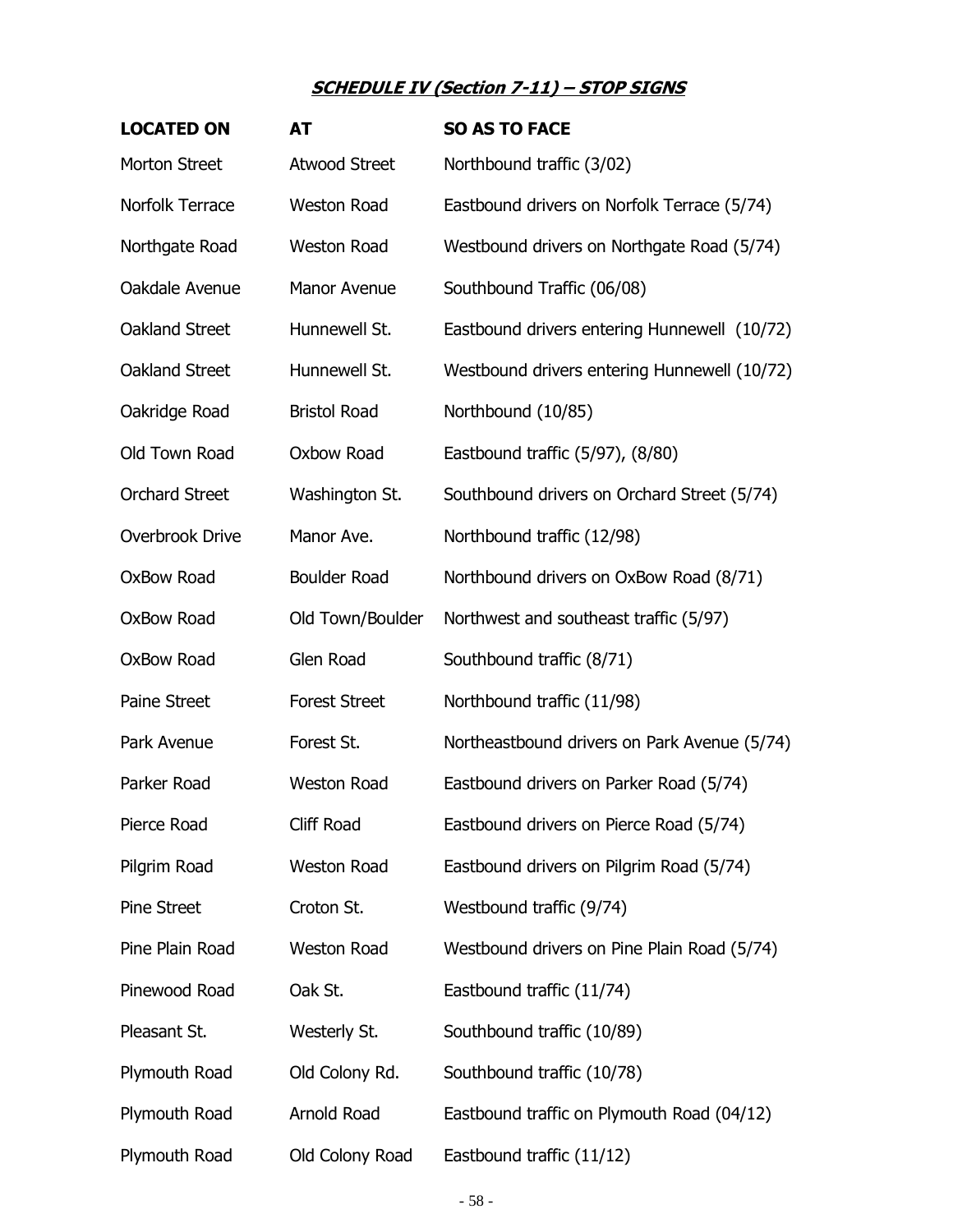| <b>LOCATED ON</b>      | AT                    | <b>SO AS TO FACE</b>                              |  |
|------------------------|-----------------------|---------------------------------------------------|--|
| Plymouth Road          | Sagamore Road         | South Westbound Traffic (7/18)                    |  |
| Pond Road              | Washington St.        | Southbound drivers on Pond Road (5/74)            |  |
| Priscilla Circle       | Standish Road         | Eastbound (7/18)                                  |  |
| Priscilla Road         | Standish Road         | Westbound (8/83)                                  |  |
| Radcliffe Road         | Brook St.             | Southbound traffic (8/78)                         |  |
| Railroad Avenue        | <b>Central Street</b> | Southwestbound traffic (2/98)                     |  |
| Redwing Road           | Cedar St.             | Eastbound drivers on Redwing Road (5/74)          |  |
| <b>Rice Street</b>     | Washington St.        | Northbound drivers on Rice Street (5/74)          |  |
| <b>Rice Street</b>     | Wellesley Ave.        | Southbound drivers on Rice Street (5/74)          |  |
| Ridgeway Road          | Glen Road             | Southbound traffic (11/98)                        |  |
| River Glen Road        | Glen Road             | Southbound drivers on River Glen Road (12/57)     |  |
| River Ridge (N)        | Cedar St.             | Westbound drivers on River Ridge (N) (5/74)       |  |
| River Ridge (S)        | Cedar St.             | Westbound drivers on River Ridge (S) (5/74)       |  |
| <b>River Street</b>    | Walnut St.            | Eastbound drivers on River Street (6/41)          |  |
| <b>River Street</b>    | Washington St.        | Northbound drivers on River Street (5/94)         |  |
| Rockland St.           | Linden St.            | Southbound traffic (01/13)                        |  |
| Rockridge Road         | Cliff Road            | Westbound drivers on Rock Ridge Road (5/74)       |  |
| Rockridge Road         | Chestnut St.          | Southeastbound drivers (11/88)                    |  |
| Sagamore Road          | <b>Bristol Road</b>   | Northwestbound and southeastbound traffic (12/75) |  |
| Saunders Terrace       | Washington St.        | Northbound drivers on Saunders Terrace (5/74)     |  |
| Sawyer Road            | <b>Bradford Road</b>  | Eastbound traffic (3/77)                          |  |
| <b>Schaller Street</b> | Washington St.        | Northbound drivers on Schaller Street (5/74)      |  |
| Seaver Street          | Forest St.            | Northeastbound drivers on Seaver Street (8/40)    |  |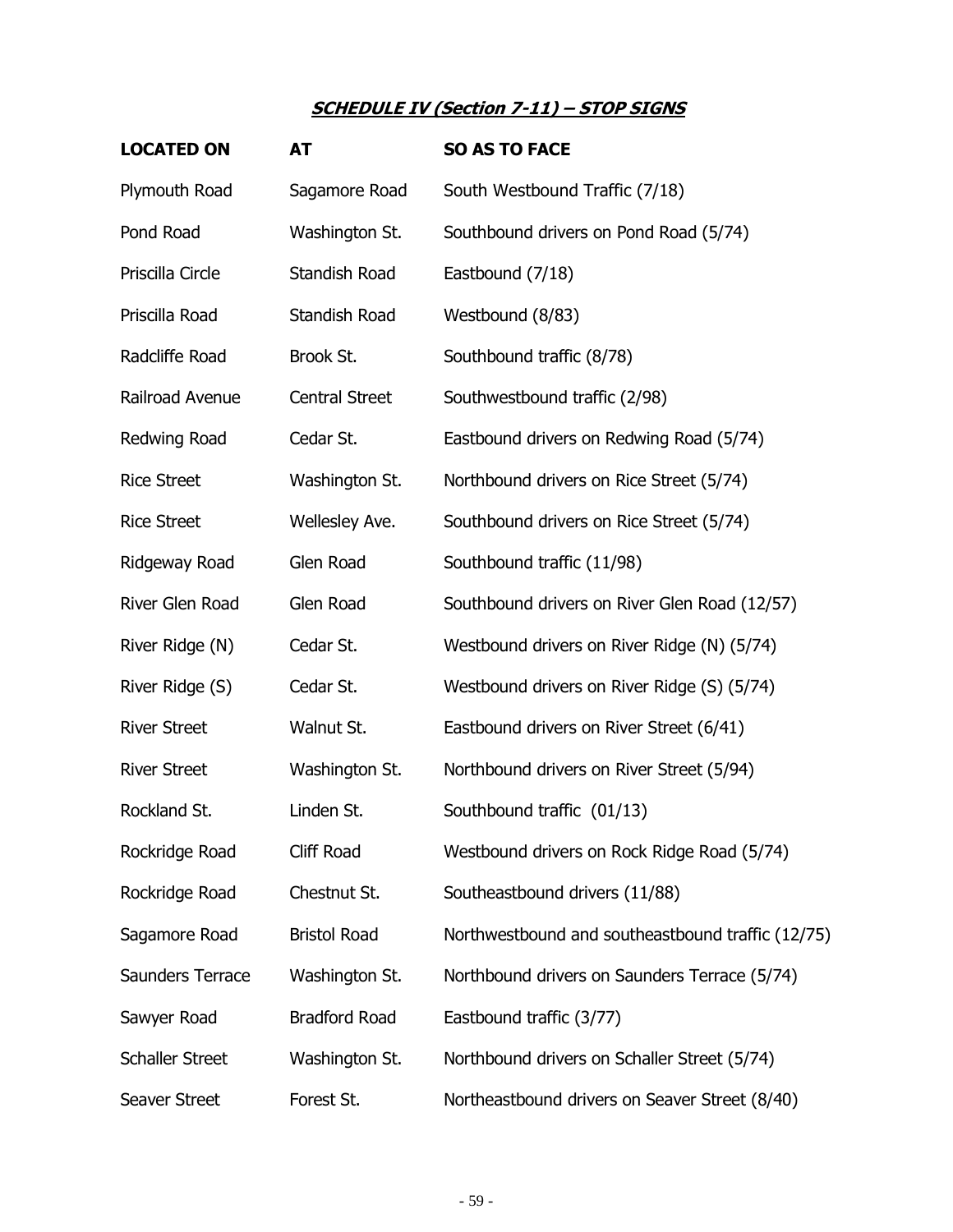| <b>LOCATED ON</b>       | <b>AT</b>             | <b>SO AS TO FACE</b>                               |
|-------------------------|-----------------------|----------------------------------------------------|
| <b>Seaver Street</b>    | Wellesley Ave.        | Southwestbound traffic (n/a)                       |
| Service Drive           | Washington St.        | Northbound drivers on Service Drive (5/74)         |
| <b>Sessions Street</b>  | Washington St.        | Northbound drivers on Sessions Street (5/74)       |
| <b>Sessions Street</b>  | <b>Atwood Street</b>  | Southbound traffic (3/02)                          |
| Sheridan Road           | Oakland St.           | Southbound drivers on Sheridan Road (5/71)         |
| Shirley Road            | <b>Weston Road</b>    | Westbound drivers on Shirley Road (5/74)           |
| Shirley Road            | Beechwood Road        | Northbound Traffic on Shirley Road (10/09)         |
| <b>Skyline Drive</b>    | Great Plain Ave.      | Southwestbound drivers on Skyline Drive (11/70)    |
| Southgate Road          | Wellesley Ave.        | Northbound drivers on Southgate Road (5/74)        |
| <b>Spring Street</b>    | <b>Cameron Street</b> | Easterly traffic                                   |
| Strathmore Road         | <b>Weston Road</b>    | Westbound drivers on Strathmore Road (5/74)        |
| Suffolk Road            | Westgate Road         | Westbound traffic (5/75)                           |
| Sunset Road             | <b>Harvard Street</b> | Southbound traffic (8/20)                          |
| <b>Sunset Road</b>      | <b>Harvard Street</b> | Northbound traffic (8/20)                          |
| Swarthmore Road         | Wellesley Ave.        | Northbound drivers on Swarthmore Road (5/74)       |
| <b>Thomas Road</b>      | <b>Weston Road</b>    | Eastbound traffic (9/97)                           |
| <b>Turner Road</b>      | <b>Weston Road</b>    | Eastbound traffic (11/98)                          |
| <b>Upland Road</b>      | Washington St.        | Northbound drivers on Upland Road (5/74)           |
| <b>Waban Street</b>     | <b>Weston Road</b>    | Westbound drivers on Waban Street (5/74)           |
| Wachusett Rd.           | Albion Rd.            | Southeastbound drivers (10/88)                     |
| Wareland Road           | Service Road          | Northbound traffic (8/88)                          |
| <b>Washington Court</b> | Washington St.        | Northbound drivers on Washington Court (5/74)      |
| <b>Wellesley Avenue</b> | <b>Forest Street</b>  | Northwestbound drivers on Wellesley Avenue (11/60) |
| <b>Wellesley Avenue</b> | <b>Forest Street</b>  | Southeastbound drivers on Wellesley Avenue (n/a)   |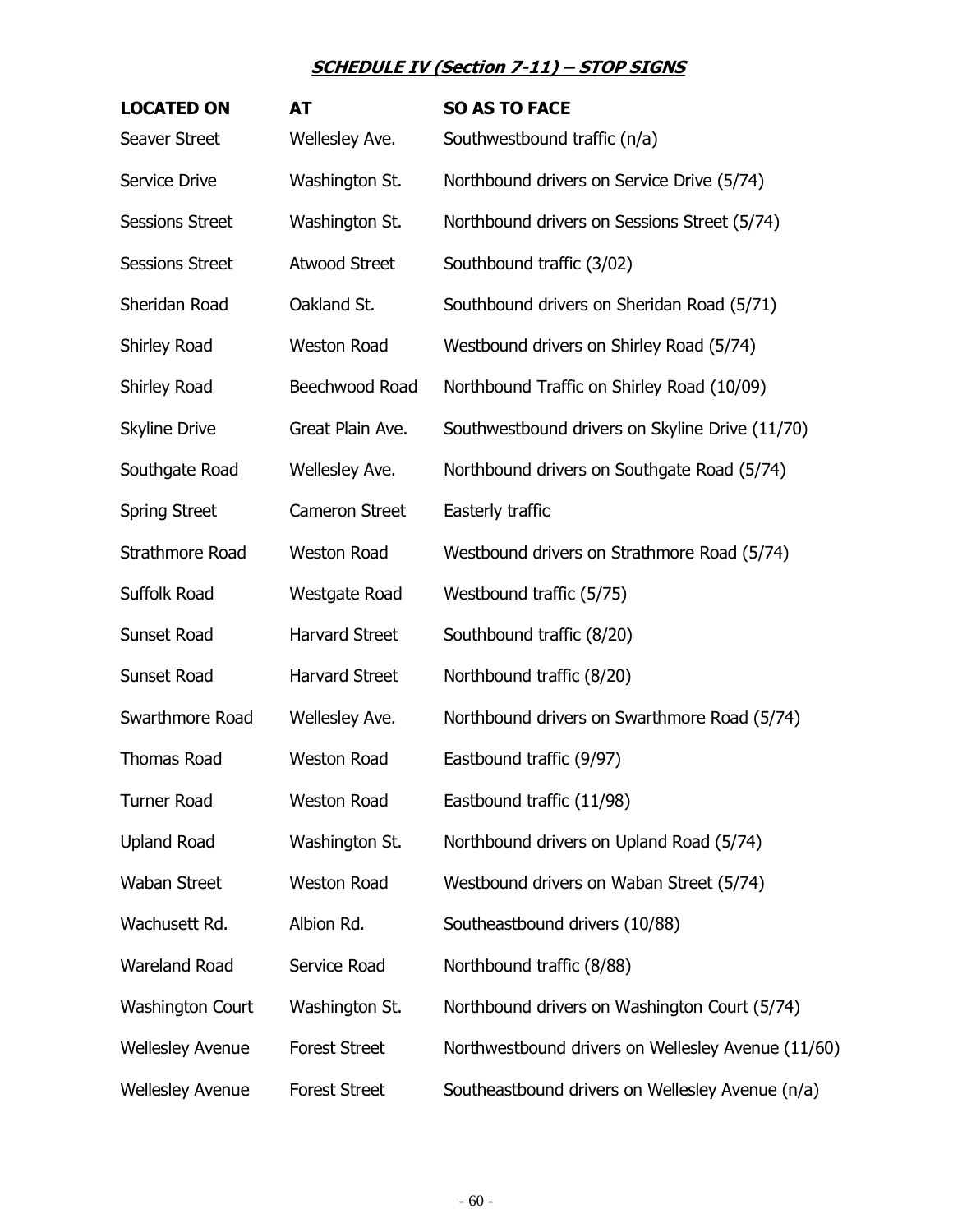| <b>LOCATED ON</b>                 | <b>AT</b>                    | <b>SO AS TO FACE</b>                                              |
|-----------------------------------|------------------------------|-------------------------------------------------------------------|
| <b>Wellesley Avenue</b><br>Island | <b>Great Plain</b><br>Avenue | Northbound Traffic (9/04)                                         |
| <b>Wellesley Avenue</b>           | <b>Great Plain</b><br>Avenue | Westbound traffic (12/57)                                         |
| <b>Wellesley Avenue</b>           | <b>Great Plain</b><br>Avenue | Northbound traffic (12/57)                                        |
| <b>Weston Road</b>                | Central St.                  | Southbound drivers on Weston Road (n/a)                           |
| Weston Road                       | Washington St.               | Southbound drivers on Weston Road (5/74)                          |
| <b>Whiting Road</b>               | <b>Forest Street</b>         | Northbound drivers on Whiting Road (6/41)                         |
| <b>Whiting Road</b>               | Wellesley Ave.               | Southbound drivers on Whiting Road (5/74)                         |
| <b>White Oak Road</b>             | <b>Cliff Road</b>            | Westbound drivers on White Oak Road (5/74)                        |
| <b>Willow Road</b>                | <b>Weston Road</b>           | Westbound drivers on Willow Road (5/74)                           |
| <b>Wildon Road</b>                | <b>Fullerbrook Road</b>      | North and southbound drivers on<br>Wildon Road (6/77)             |
| <b>Windsor Road</b>               | Abbott Road                  | Southwestbound drivers on Windsor Road (12/57)                    |
| <b>Woodlawn Avenue</b>            | <b>Hundreds Road</b>         | North and southbound drivers on Woodlawn<br>Avenue (8/40)         |
| <b>Woodlawn Avenue</b>            | Washington St.               | Northwest and southeastbound drivers on Woodlawn<br>Avenue (6/41) |
| <b>Woodlawn Avenue</b>            | Oakland St                   | Eastbound Traffic (2/08)                                          |
| <b>Woodside Avenue</b>            | Cedarbrook Rd.               | Southbound traffic (6/76)                                         |
| Wynnewood Road                    | <b>Bristol Road</b>          | Southbound (10/85)                                                |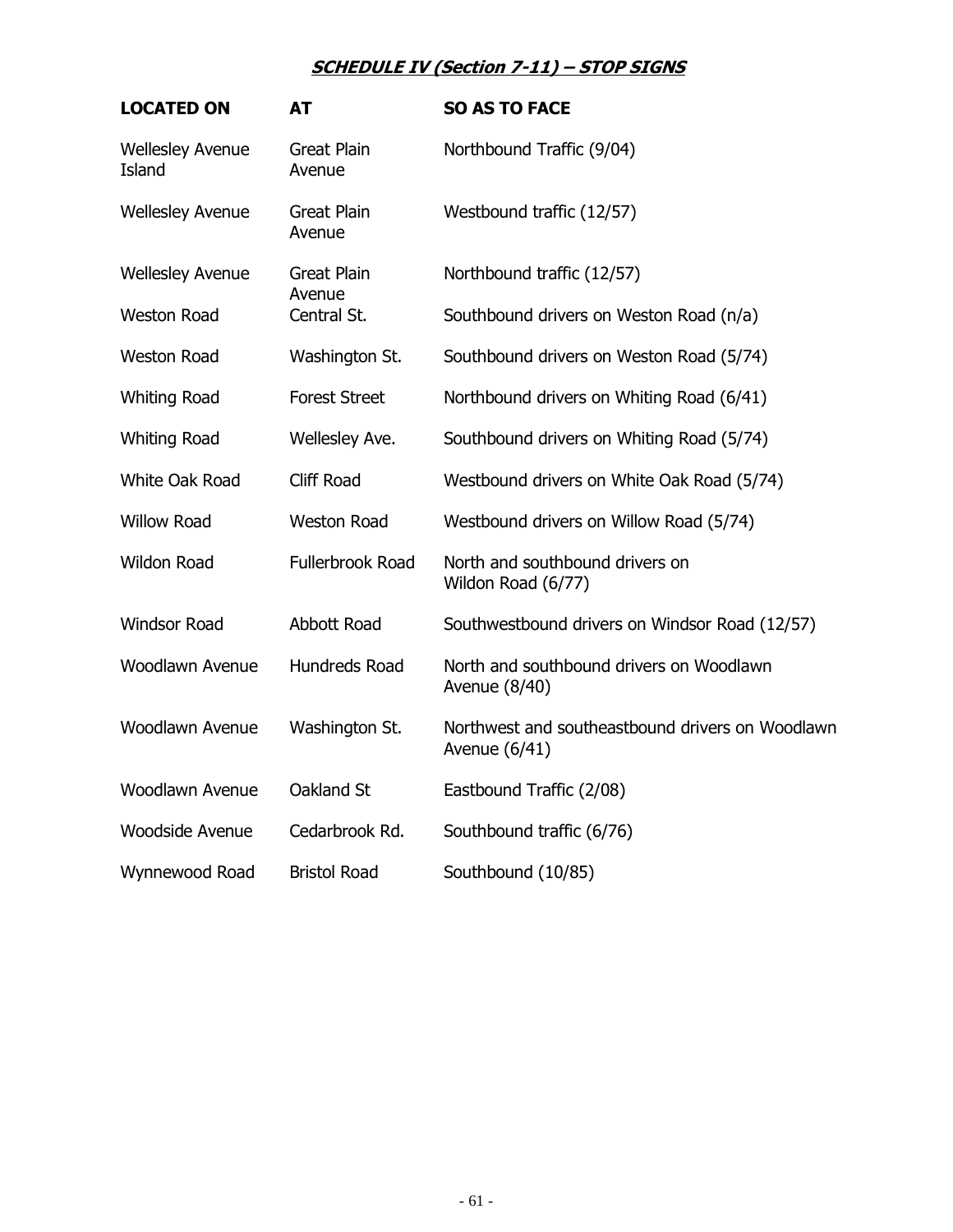#### **SCHEDULE V (Section 7-19) EXCLUSION OF HEAVY AND COMMERCIAL VEHICLES**

<span id="page-61-0"></span>

| <b>LOCATION</b>          | <b>BETWEEN</b>                                                      |
|--------------------------|---------------------------------------------------------------------|
| Cedar Street             | Route 9 and Walnut Street (9/97)<br>(24 hours/day)                  |
| <b>Brook Street</b>      | Wellesley Avenue and Great Plain Avenue (6/2017)                    |
| Cottage Street           | Washington Street and Grove Street (04/12)                          |
| Clifford Street          | Wellesley Ave. and State/Smith Streets (2/90)<br>(5 a.m. to 5 p.m.) |
| <b>Linden Street</b>     | Kingsbury Street and Rockland Street (6/45)                         |
| <b>Washington Street</b> | Route 9 and the Newton Line (8/57)                                  |
| <b>Weston Road</b>       | Washington Street and Central Street (1/78)                         |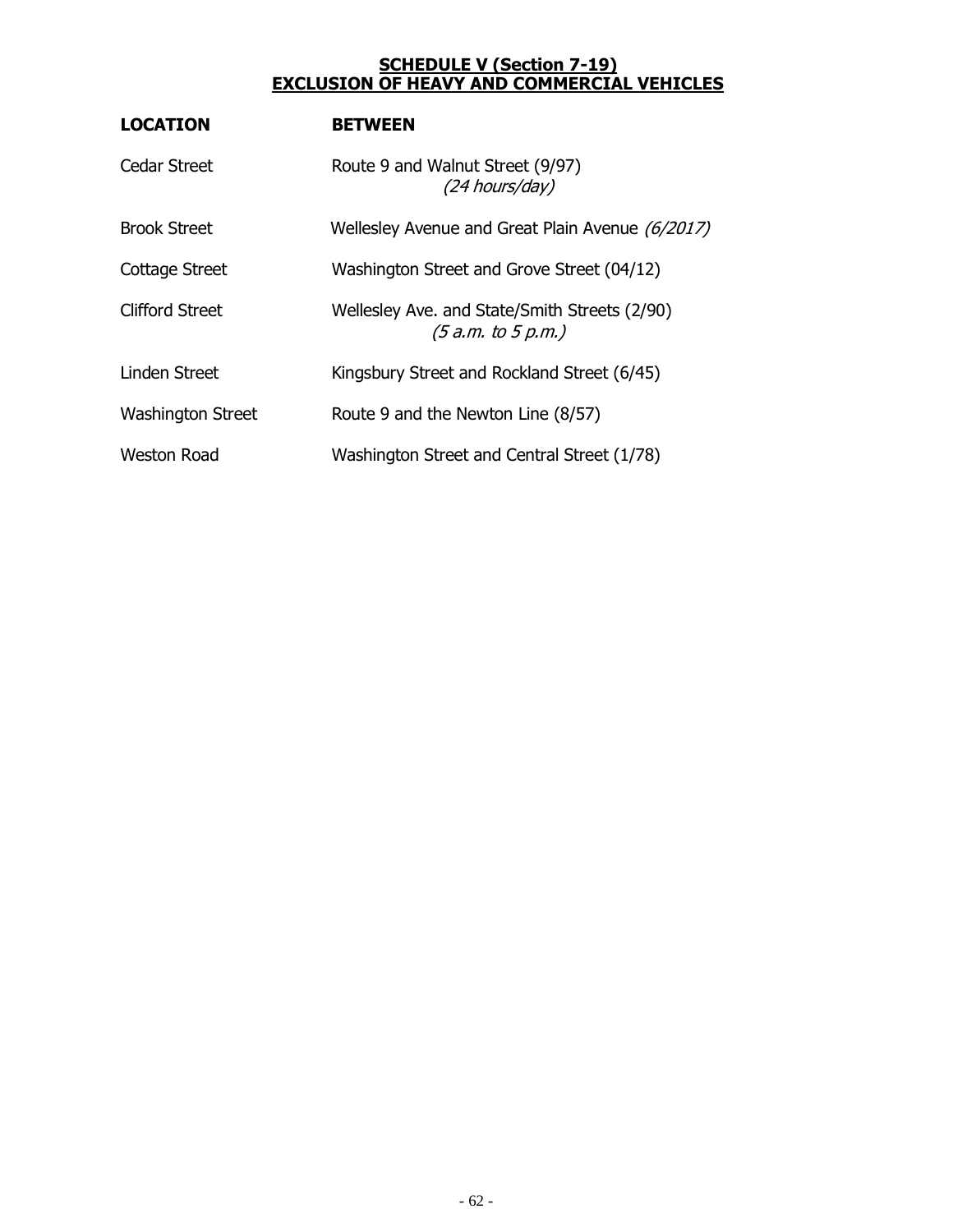#### **SCHEDULE VI (Section 7-20) MANDATORY TURN LANES**

# <span id="page-62-0"></span>**INTERSECTION REGULATION**

| Central Street westbound at<br><b>Weston Road</b>                    | Right lane must turn right (11/72)    |
|----------------------------------------------------------------------|---------------------------------------|
| Washington Street westbound<br>at Wellesley Square                   | Left lane must turn left $(11/72)$    |
| Washington Street westbound<br>at ramp to Route 9<br>(N.W. quadrant) | Right lane must turn right (11/72)    |
| Washington Street eastbound<br>at Wellesley Avenue                   | Right lane must turn right (11/72)    |
| Washington Street northbound<br>at Wellesley Square                  | 2 right lanes must turn right (12/80) |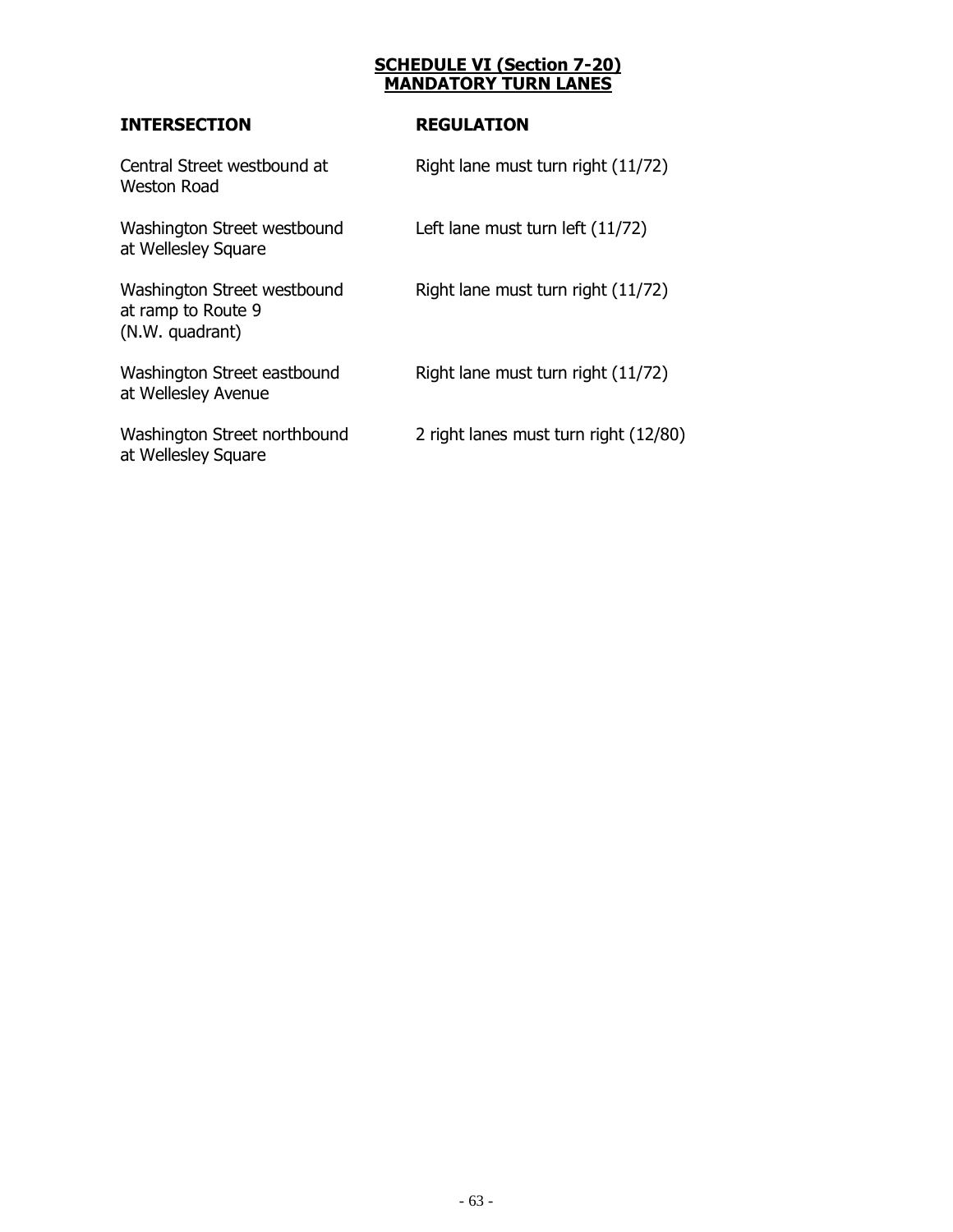#### **SCHEDULE VII (Section 5-7) SERVICE ZONES**

<span id="page-63-0"></span>

| <b>LOCATION</b>       | <b>SIDE</b> | <b>FROM</b>                                         | TO                                         |
|-----------------------|-------------|-----------------------------------------------------|--------------------------------------------|
| Laurel Avenue         | Westerly    | A point 127'<br>southeasterly                       | A point 174'<br>southeasterly (6/88)       |
| <b>Central Street</b> | Northerly   | A point 65' west<br>of intersection<br>of Cross St. | Westerly $55'$ (n/a)                       |
| Crest Road            | Westerly    | A point 20' north<br>of Central St.                 | A point 125' north of<br>Central St. (n/a) |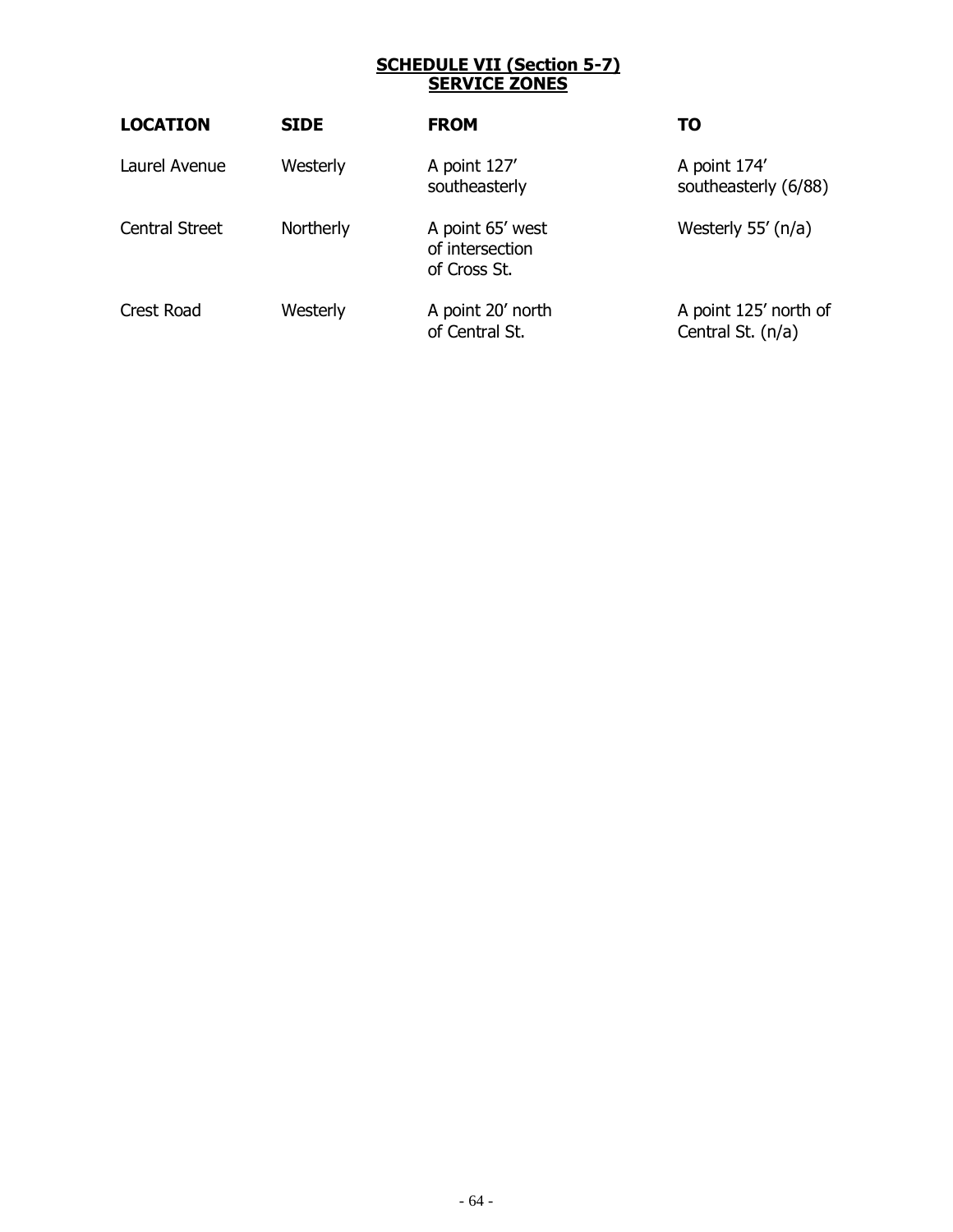#### **SCHEDULE VIII (Section 7-11-A) YIELD SIGNS**

<span id="page-64-0"></span>

| <b>LOCATION ON</b>                          | AT                                               | <b>SO AS TO FACE</b>      |
|---------------------------------------------|--------------------------------------------------|---------------------------|
| <b>Babson Recreation</b><br>Center Driveway | Northwest bound (12/76)<br>Great Plain<br>Avenue |                           |
| <b>Bristol Road</b>                         | Albion Road<br>Northbound traffic (11/88)        |                           |
| Cedar St.                                   | Walnut St.                                       | North (10/89)             |
| Grove St.                                   | Dover Road                                       | Southbound traffic (8/89) |
| Oakridge Road                               | Westgate Road                                    | Westbound traffic (12/88) |
| Linden St.                                  | Crest Road                                       | Eastbound traffic (12/79) |
| Plymouth Rd.                                | Old Colony Rd.                                   | East $(10/89)$ $(11/12)$  |
| <b>Rockland Street</b>                      | Linden St.                                       | Southbound (2/86)         |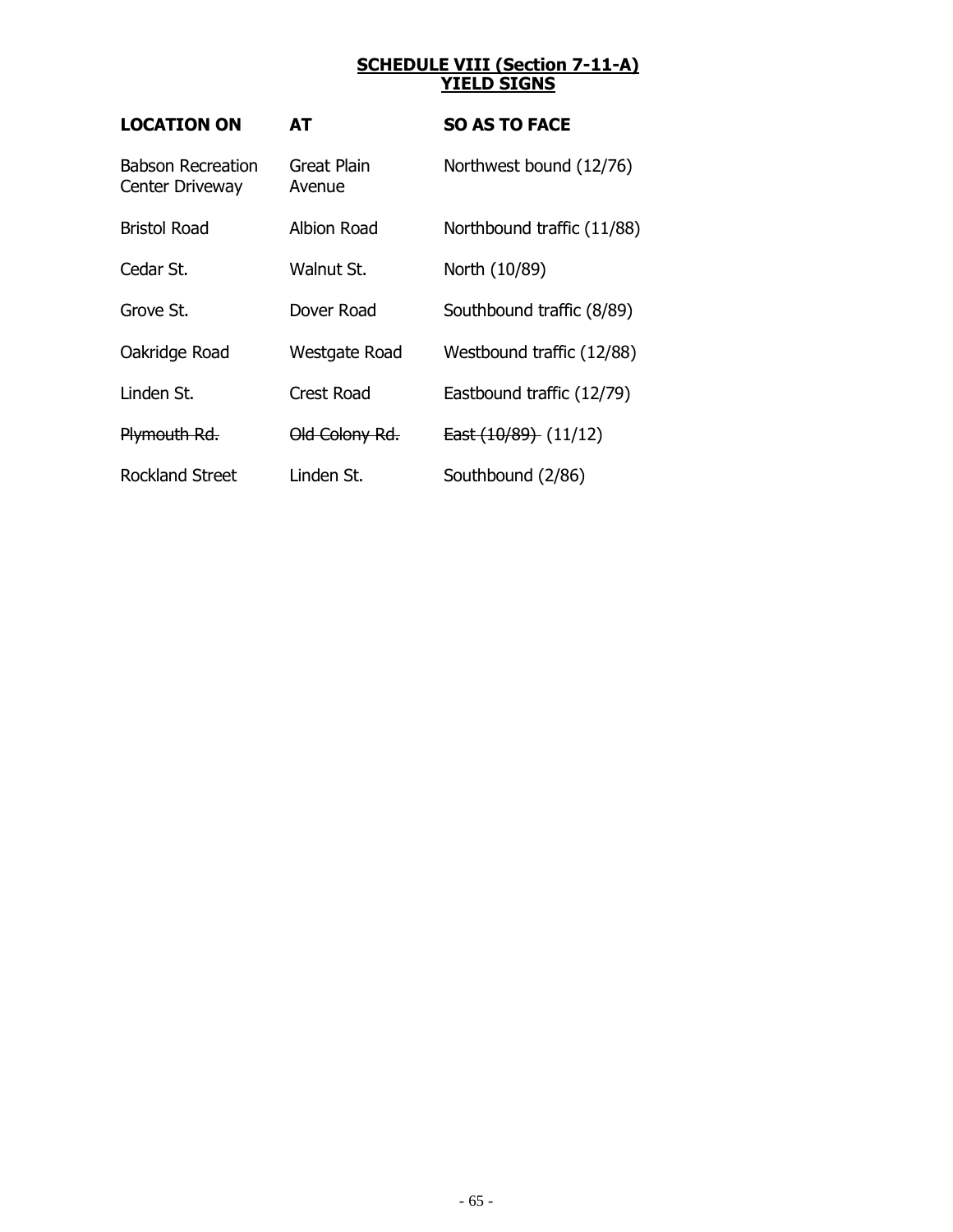#### **SCHEDULE IX (Section 7-10-4-A) A RIGHT TURN ON RED**

<span id="page-65-0"></span>

| <b>LOCATED ON</b> | <b>DIRECTION OF TRAVEL</b> |
|-------------------|----------------------------|
|                   |                            |

Weston Road Central St. Southbound (12/78)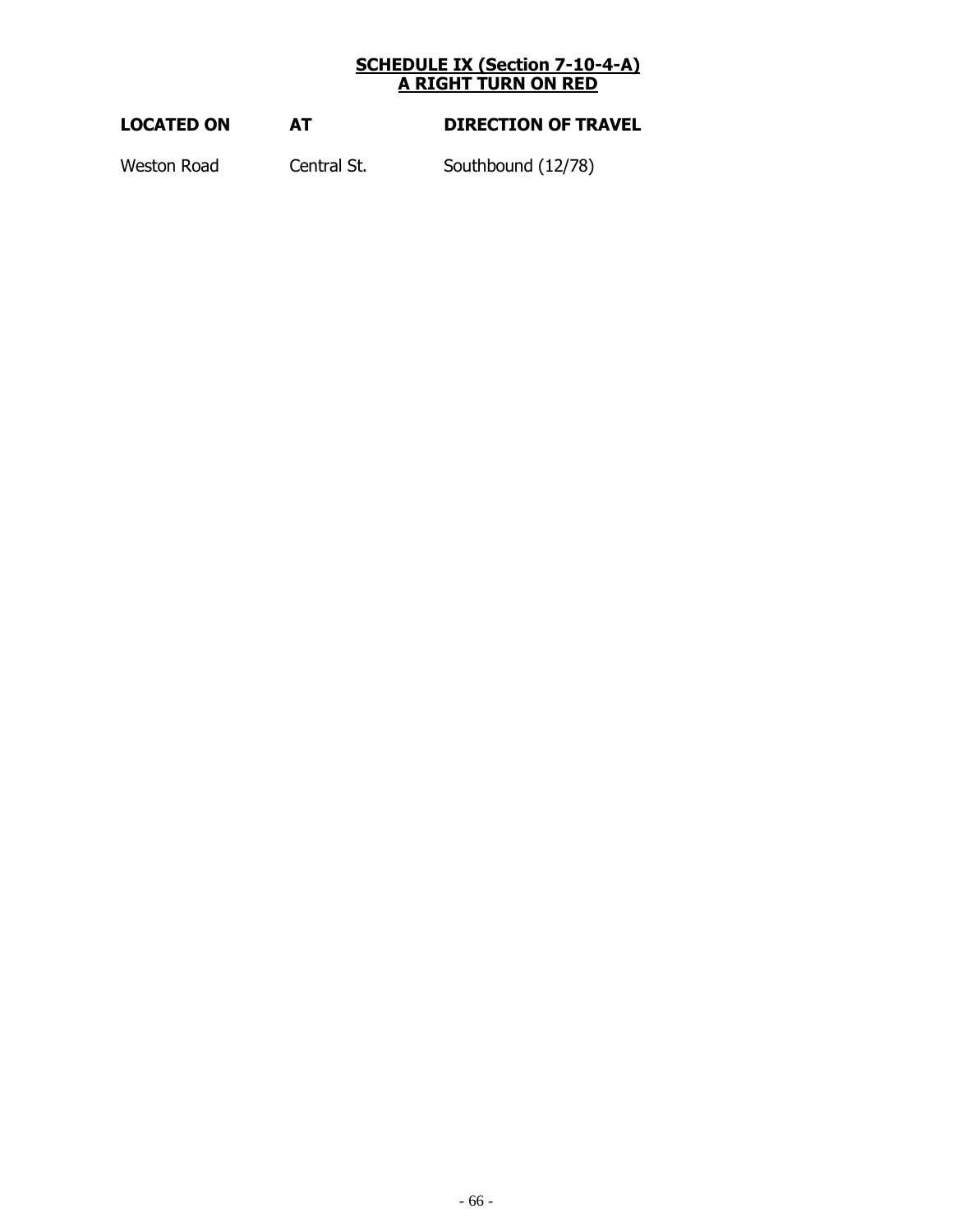#### **SCHEDULE X RIGHT TURN ON RED PROHIBITED AT THE FOLLOWING LOCATIONS**

<span id="page-66-0"></span>

| <b>LOCATED ON</b>    | <b>DIRECTION OF TRAVEL</b><br>AT     |                    |
|----------------------|--------------------------------------|--------------------|
| Central St.          | <b>Weston Road</b>                   | Westbound (9/97)   |
| Central St.          | <b>Weston Road</b>                   | Eastbound (9/97)   |
| Central St.          | Wellesley Sq.                        | Eastbound (10/79)  |
| Cliff Road           | Washington St.                       | Southbound (10/79) |
| <b>Crest Road</b>    | <b>Linden Street</b>                 | East (6/03)        |
| Crest Road           | <b>Linden Street</b>                 | West (6/03)        |
| Grove St.            | Wellesley Sq.                        | Southbound (10/79) |
| Grove St.            | Wellesley Sq.                        | Northbound (10/79) |
| Kingsbury St.        | Linden St.                           | Southbound (10/79) |
| Kingsbury St.        | Southbound (10/79)<br>Washington St. |                    |
| Linden St.           | Kingsbury St.                        | Eastbound (10/79)  |
| <b>Linden Street</b> | Crest Road                           | North (6/03)       |
| <b>Linden Street</b> | Crest Road                           | South (6/03)       |
| Rockland St.         | Washington St.                       | Southbound (10/79) |
| Seaward Road         | Washington St.                       | Northbound (n/a)   |
| Service Road         | Wellesley<br>Hills Sq.               | Eastbound (10/79)  |
| Washington St.       | Wellesley Sq.                        | Westbound (10/79)  |
| Washington St.       | Cameron St.                          | Eastbound (06/02)  |
| Washington St.       | State St.                            | Eastbound (9/97)   |
| Washington St.       | Rockland St.                         | Westbound (10/79)  |
| Washington St.       | Cliff Road                           | Westbound (10/79)  |
| Washington St.       | Seaward Road                         | Eastbound (10/79)  |
| Linden Street        | Crest Road                           | South (06/03)      |
| Linden Street        | Crest Road                           | North (06/03)      |